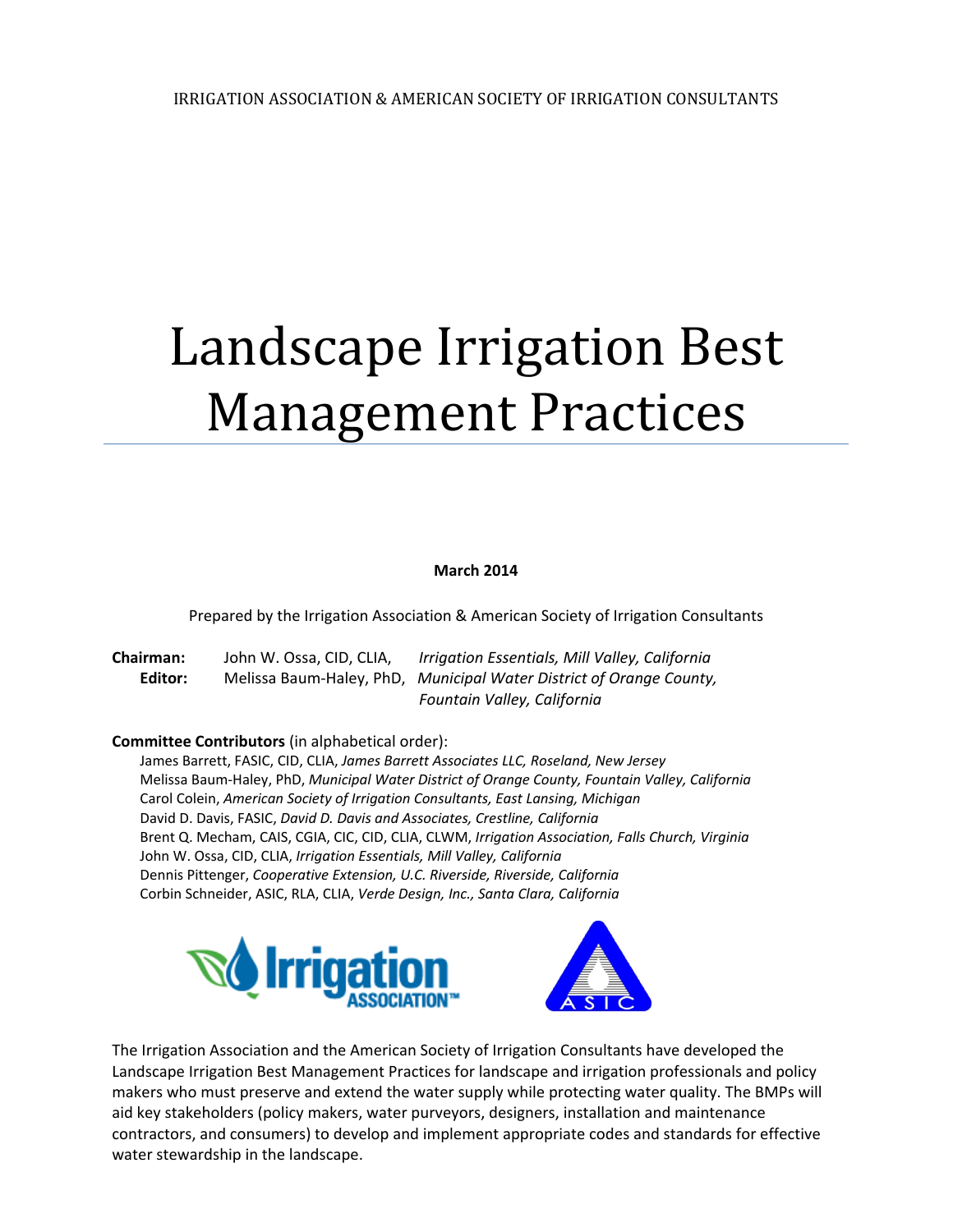#### **The following professionals provided valuable contributions to the document during 2013:**

Luis Andrade, CLIA, *Ewing, Houston, Texas* Don C. Blackwell, CIC, CID, CLIA, *Advanced irrigation, Inc., Pacific, Washington* Chris Butts, *Georgia Green Industry Association, Epworth, Georgia* Baine Carruthers, *QLM, Inc., Gastonia, North Carolina* Matt Cline, CIC, *Teacher's Landscaping & Irrigation, Olathe, Kansas* Stephen Geckeler, *CLIA, Aqua‐Lawn, Fairfield, Connecticut* Mel Grills, *Mr. Lawn Irrigation, Greenwood, Missouri* Deville Hubbard, *Hadden Landscaping, Plano, Texas* John Moore, *California Landscape Contractors Association, Sacramento, California* Theodore J. Moriarty, CIC, CID, CLIA, *Smart Watering Company, West Roxbury, Massachusetts* Ivy Munion, ASIC, *The I.S.C. Group, Inc., Livermore, California* John J. Newlin, CIC, CLIA, *Quality Sprinkling Systems, Inc., North Ridgeville, Ohio* Jon Peters, *Baseline, Inc., Boise, Idaho* Brian E. Vinchesi, ASIC, CID, CIC, CLIA, CGIA, CLIM, CLWM, *Irrigation Consulting Inc., Pepperell, Massachusetts*

#### **The following professionals provided critical review and input during the process:**

Robert Dobson, CID, CIC, CLIA, *Middletown Sprinkler, Middletown, New Jersey* Allan Schildknecht, CID, *Irrigation Hawaii, Ltd., Kaneohe, Hawaii* William Smillie, *Landscape Water Management, Nipomo, California* Scott Sommerfeld, *East Bay Municipal Utility District, Oakland, California* Kent Sovocool, *Southern Nevada Water Authority, Las Vegas, Nevada* David Wright, *The Church of Jesus Christ of Latter‐day Saints, Salt Lake City, Utah*

#### **Contact Information:**

Irrigation Association 6540 Arlington Blvd. Falls Church, VA 22042 Tel: 703.563.7080 Fax: 703.536.7019 www.irrigation.org

American Society of Irrigation Consultants 4660 South Hagadorn Road, Suite 110F East Lansing, MI 48823 Tel: 508.763.8140 Fax: 866.828.5174 www.asic.org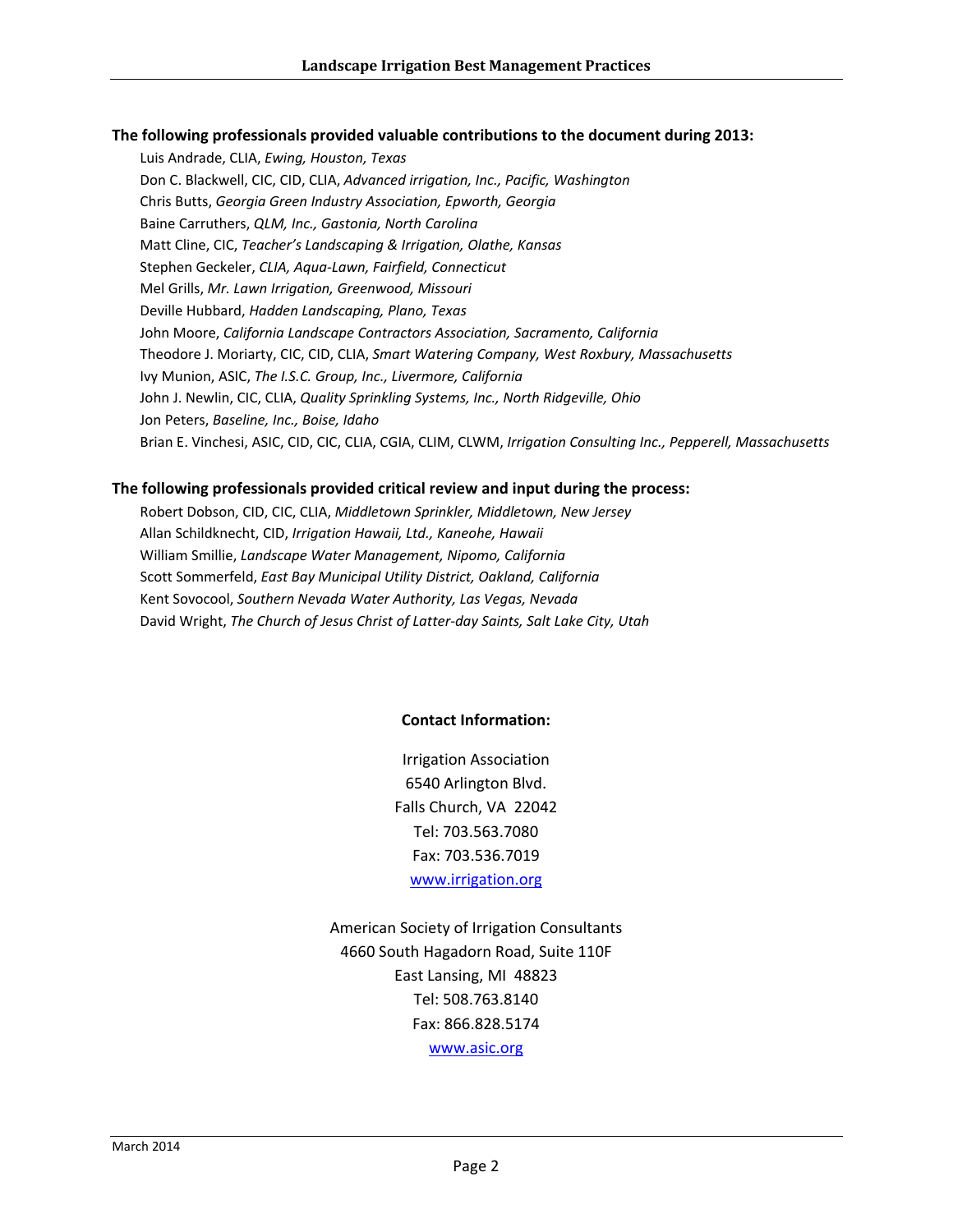# **Table of Contents**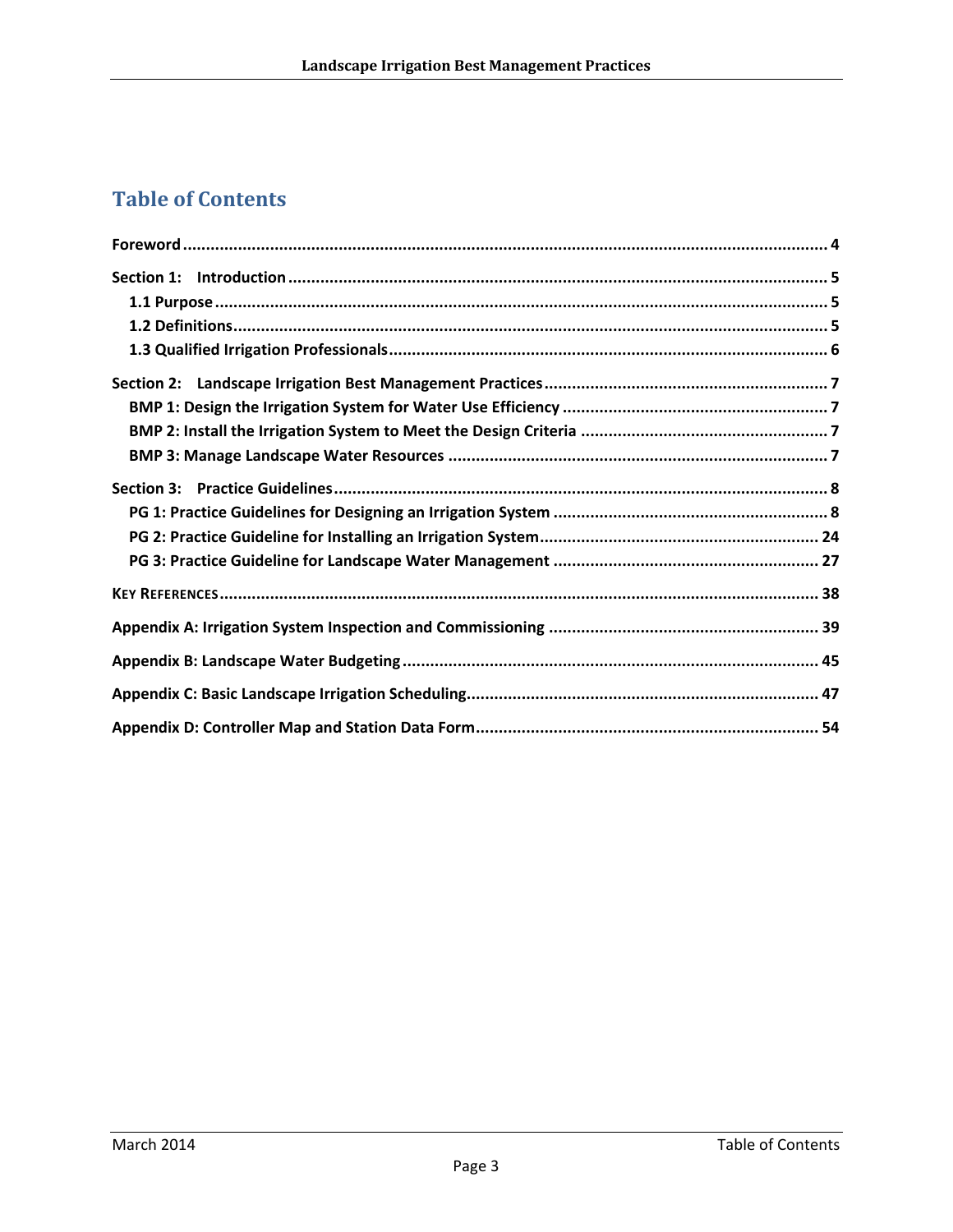# **Foreword**

The Irrigation Association [IA] and American Society of Irrigation Consultants [ASIC] have developed these landscape irrigation best management practices [BMP] to promote efficient use of water in the managed landscape. There are a number of stakeholders including: water purveyors, system owners, irrigation consultants/designers, contractors, irrigation managers and landscape professionals as well as state, federal and public agencies, code developers, and building officials.

Managed landscapes, while highly visible users of water, provide ecological, economical and recreational benefits. It is the stakeholders' responsibility to advocate for efficient irrigation and to incorporate and promote all reasonable practices that minimize water consumption and waste. The broad and comprehensive nature of the best management practices and related practice guidelines define the elements of an efficient irrigation system and responsible water management. Specific benefits include:

- Enjoining the water purveyor and the landscape and irrigation industries in water planning and development of local strategies to manage irrigation water use.
- Improving irrigation efficiency to optimize water use in both existing and new landscapes.
- Reducing energy costs of treating and pumping water.
- Providing criteria to achieve the desired results of water use efficiency that fit the purpose and function of the managed landscape.

The Landscape Irrigation Best Management Practices document includes:

- Three BMPs that address the design, installation and management of irrigation systems.
- Practice guidelines that address ways to effectively implement the respective BMPs and can be adapted locally.
- Appendices that provide related information for the implementation or understanding of the BMPs.

The BMPs and related practice guidelines provide the basis for sensible, informed decision making regarding regional water use and potential response to drought.

As professionals engaged in making decisions about how water is used, it is important to consciously seek to evolve fundamental attitudes and values to better serve the community.

> John W. Ossa, CID, CLIA Chairman, Landscape Irrigation BMP Task Group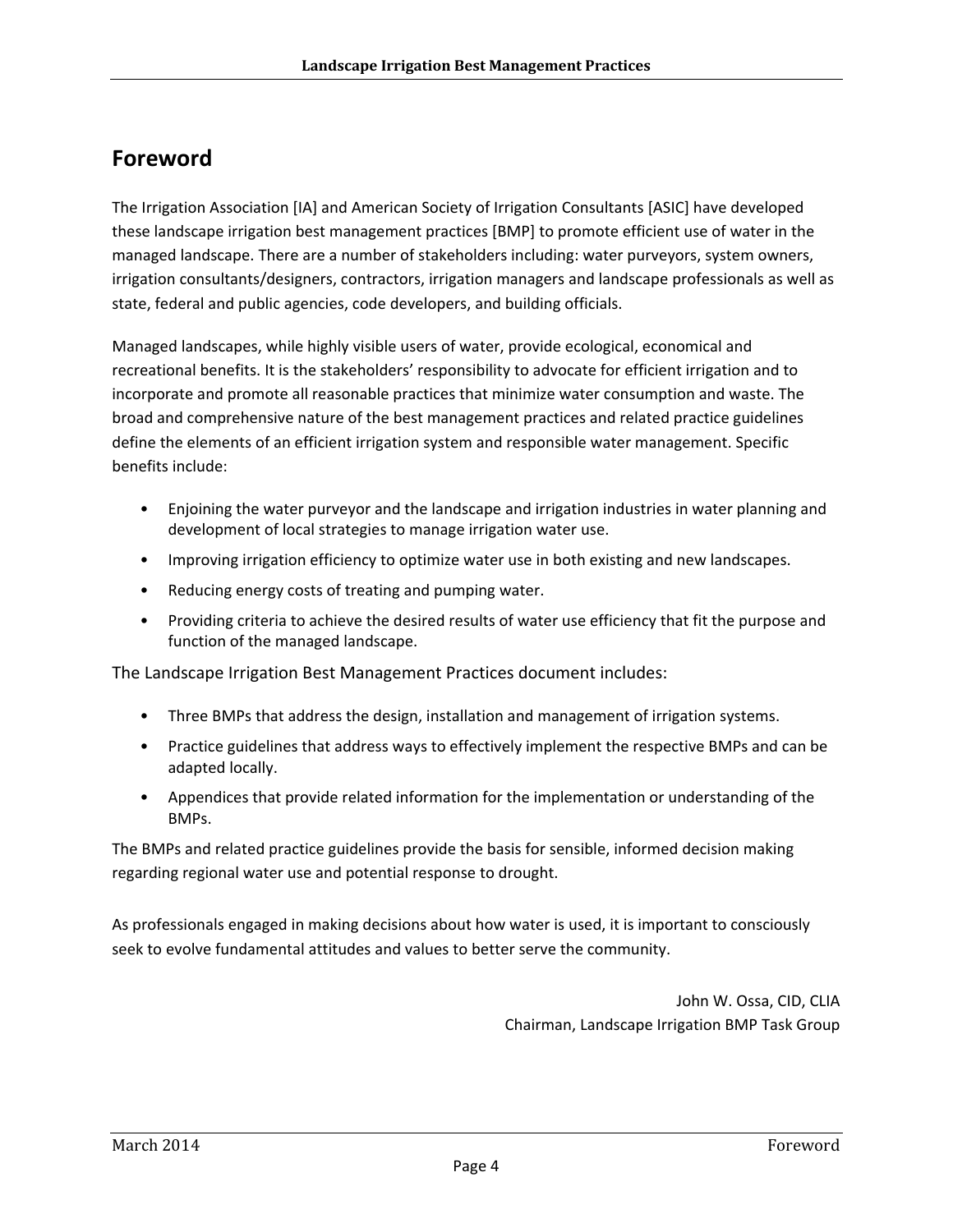# **Section 1: Introduction**

## **1.1 Purpose**

The primary purpose of a landscape irrigation system is to deliver supplemental water when rainfall is not sufficient to maintain the turfgrass and plant materials to meet their intended purpose. A quality irrigation system and its proper management are required to efficiently distribute water in a way that adequately maintains plant health while conserving and protecting water resources and the environment. Assuring the overall quality of the system requires attention to system design, installation, and management. In particular, this includes the following:

- The irrigation system shall be designed to efficiently deliver water to the landscape.
- The irrigation system shall be installed according to the irrigation design specifications.
- The irrigation system shall be managed to maintain a healthy and functional landscape while conserving and protecting water resources.

## **1.2 Definitions**

#### **1.2.1 Landscape Irrigation Best Management Practice**

Landscape irrigation BMPs improve water use efficiency, protect water quality and are sensitive to the watershed and environment. Landscape irrigation BMPs are economical, practical and sustainable, and they will maintain a healthy, functional landscape without exceeding the minimum water requirements of the plants or the maximum water allowance where applicable.

#### **1.2.2 Practice Guidelines**

Practice guidelines are recommended practices or principles that aid in successfully accomplishing the related BMP. The practice guidelines are meant to be a guide to develop criteria that address site‐ specific landscape irrigation needs. It is the responsibility of the framers of such specifications to adapt the guidelines to meet their local needs.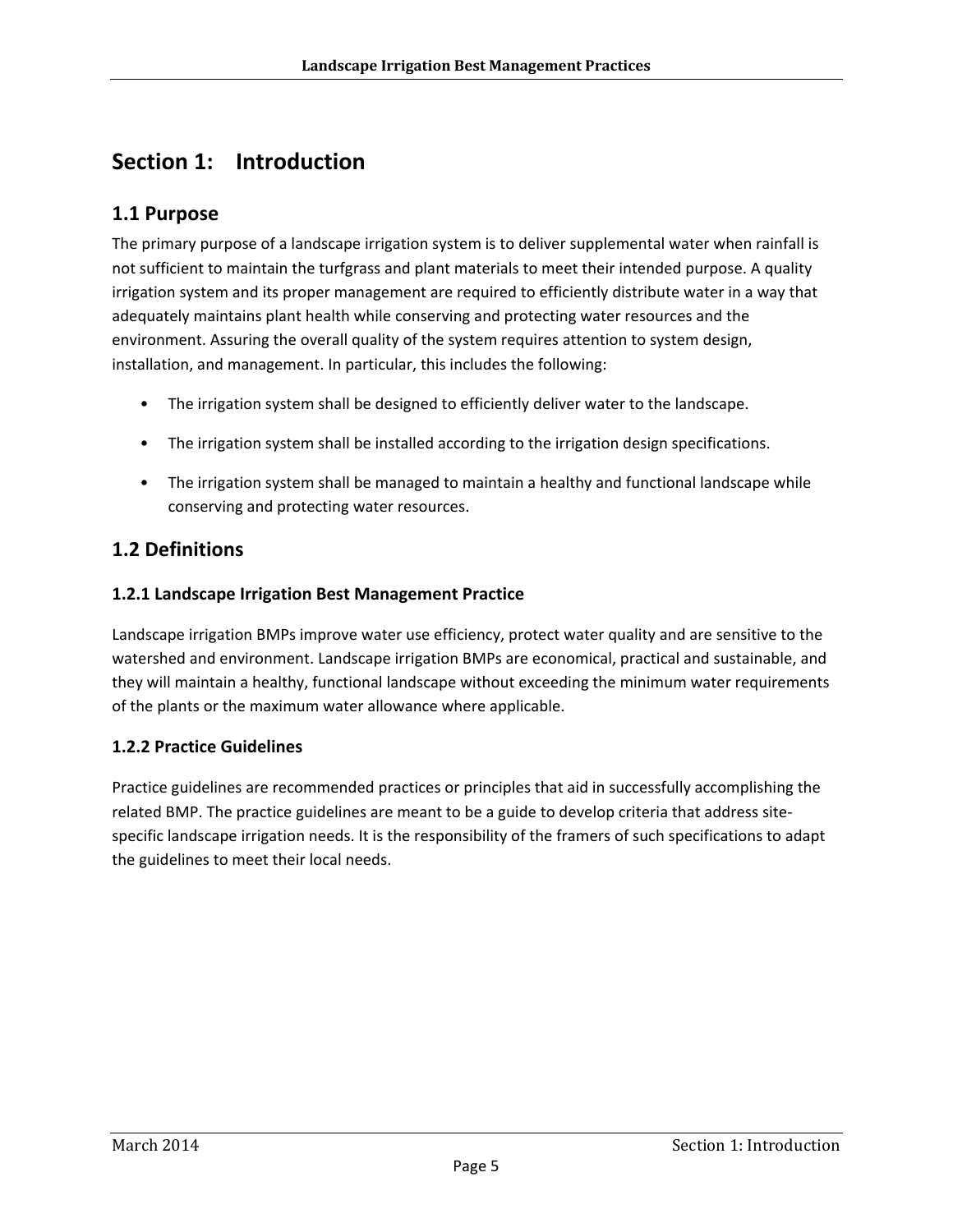## **1.3 Qualified Irrigation Professionals**

The implementation of these irrigation BMPs and practice guidelines requires a commitment from qualified irrigation professionals. "Qualified" includes being formally trained, certified, licensed where required, having successful experience completing projects of similar scope, or other similar qualifications that meet state and local requirements.

IA certifies individuals in design, contracting, and management of irrigation systems. The ASIC recognizes Professional Irrigation Consultants [PIC] as irrigation professionals who have been peer reviewed and board approved for the design and management of irrigation systems. The best results come when there is collaboration between landscape and irrigation disciplines.

A listing of certified individuals can be found on IA's web site at *http://www.irrigation.org*.

A listing of Professional Irrigation Consultants can be found on the ASIC web site at *http://www.asic.org*.

There may also be regionally appropriate certifications.

The BMPs as described in this document recognize there are other licensing and certifying organizations in the *irrigation industry but these programs stand on their own merit and were not evaluated for this document.*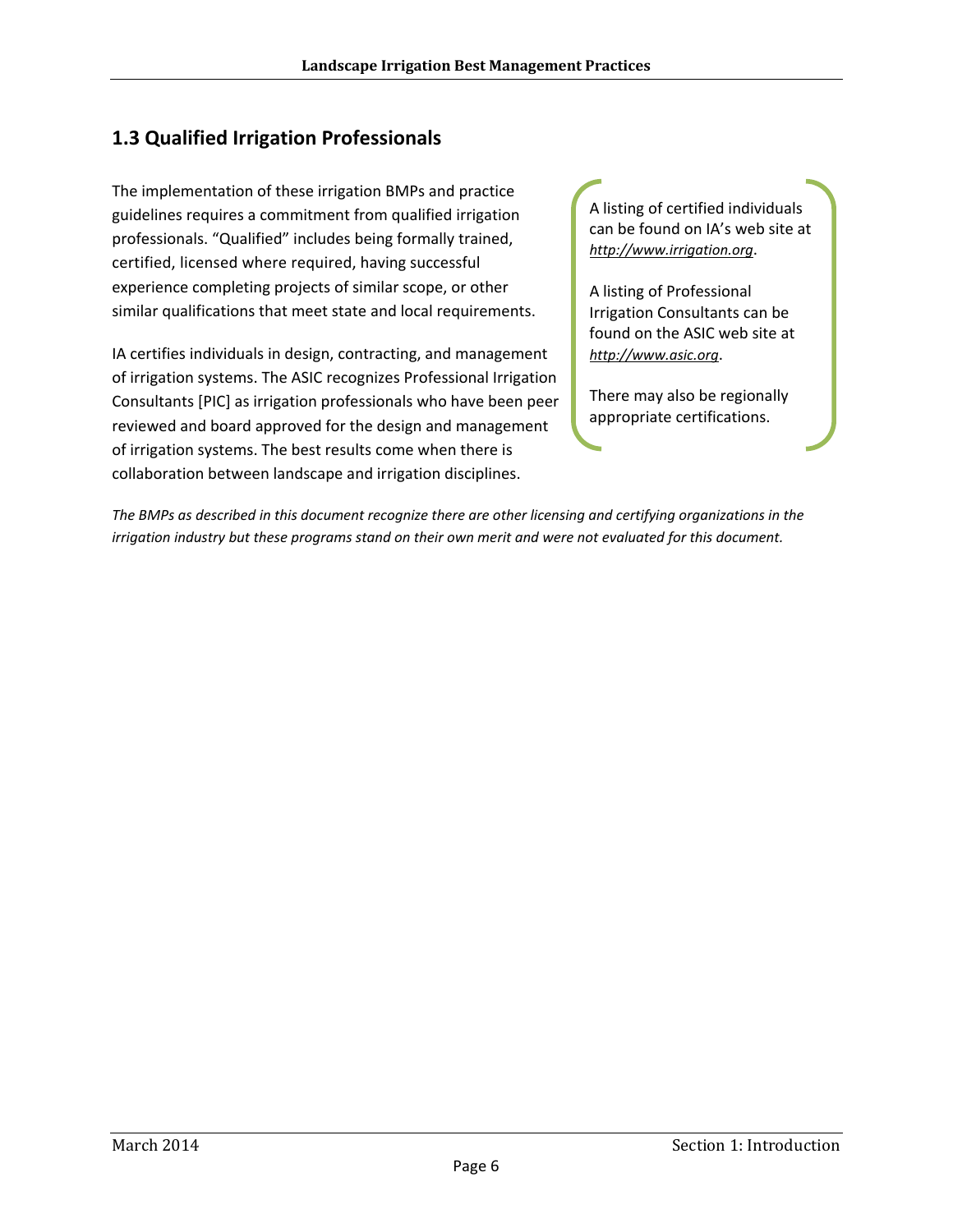# **Section 2: Landscape Irrigation Best Management Practices**

To assure the overall quality of the irrigation system and to promote irrigation efficiency; the following best management practices need to be implemented.

# **BMP 1: Design the Irrigation System for Water Use Efficiency**

The irrigation system shall be designed to deliver water precisely and efficiently to maintain the function and purpose of the managed landscape while complying with any local limitations and requirements.

## **BMP 2: Install the Irrigation System to Meet the Design Criteria**

The irrigation system shall be assembled and installed according to the irrigation design specifications, locally applied codes and standards, and manufacturer's product requirements. The qualified irrigation contractor or installer shall execute the installation per the plans and specifications and be capable of quality workmanship and the safe use of proper equipment.

*Each BMP and the practice guidelines that support them were developed to meet the criteria of the following tenets of Best Management Practices. To be effective, a BMP must*

- *1. Be applicable to any location, while allowing for site‐specific conditions.*
- *2. Protect the watershed and water quality and conserve water resources.*
- *3. Be sustainable by allowing for improvement through adoption of new technology, knowledge, and innovative solutions.*

## **BMP 3: Manage Landscape Water Resources**

To conserve and protect available water resources, the management of the irrigation system will optimize the efficient use of water to maintain a healthy and functional landscape with optimal irrigation system performance. This entails careful and active management of the system and adherence to all applicable watering limitations within the jurisdictional area. Management includes active irrigation system maintenance, scheduling, monitoring, and evaluation of water use, landscape health, and appearance.

"A thing is right when it tends to preserve the integrity, stability and beauty of the biotic community. It is wrong when it tends otherwise."  $\blacksquare$ 

*A Sand County Almanac*, 1949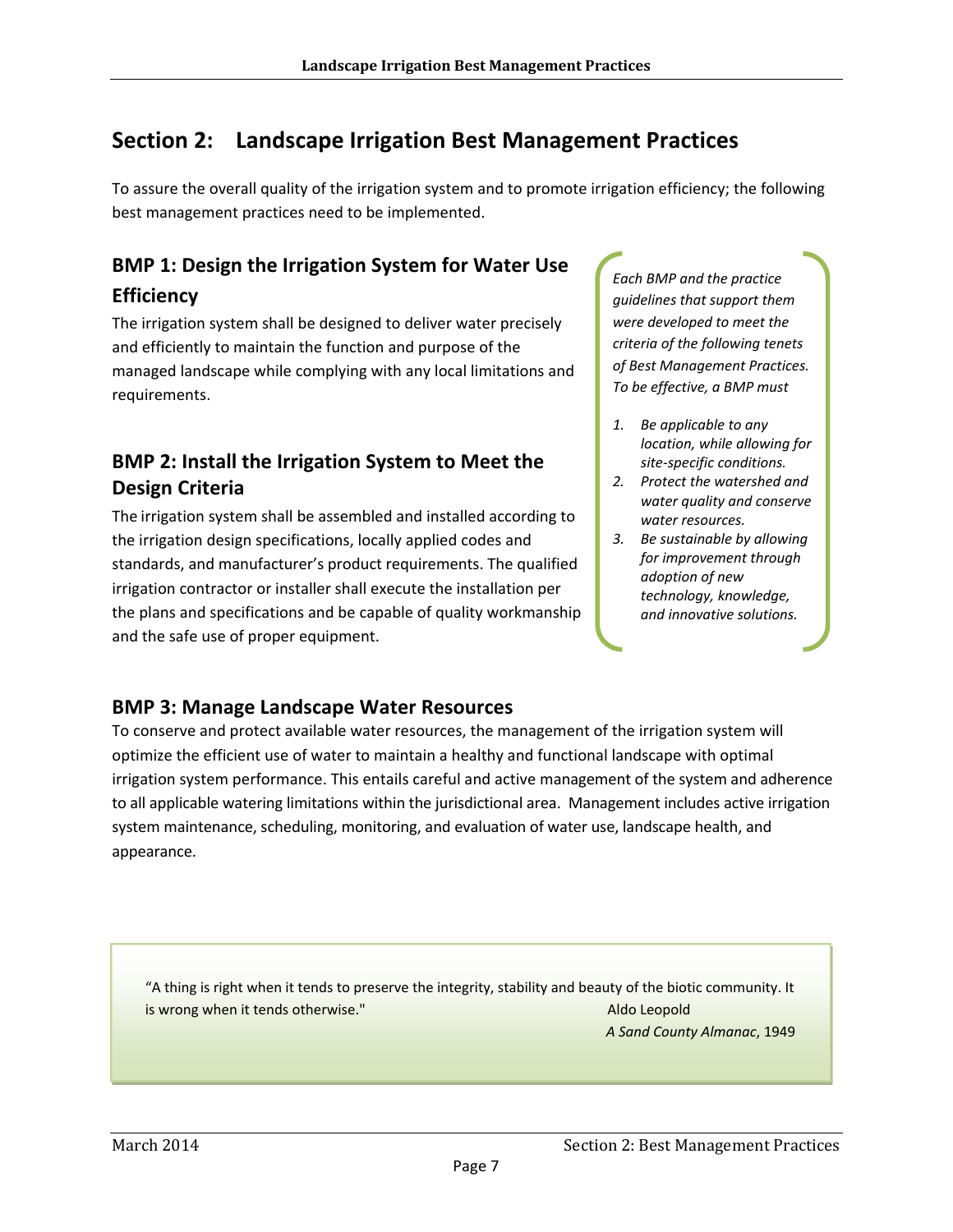# **Section 3: Practice Guidelines**

All water resources are important and these practice guidelines will hold true for projects that use water supplied by a purveyor as well as on‐site developed water resources. Vital to water efficient design and management is a plant palette that is appropriate to the region and soils that have been properly prepared. Knowledgeable landscape water management must focus on how the soil and irrigation work together creating the foundation for a healthy landscape. Not all of the listed guidelines will be implemented on each site, but the landscape water manager needs to be aware of the ones that have specific application.

# **PG 1: Practice Guidelines for Designing an Irrigation System**

Practice Guidelines can be used to develop site‐specific irrigation plans, details and specifications while optimizing system efficiency. Implementation of these guidelines is best done as a collaborative effort between landscape and irrigation practitioners and the authority holding jurisdiction. The practice guidelines shall be compatible with state and local laws, rules, regulations, codes, or ordinances.

The irrigation designer shall perform a project analysis and a comprehensive site inventory as part of the design process to ensure that the irrigation system is designed to efficiently apply water, which enables the effective management and protection of water resources.

The Landscape Irrigation BMPs are principles that work interdependently with each other to efficiently use water. The Practice Guidelines may be adapted in principle to suit the constraints and opportunities inherent in water issues that are best solved on a local basis.

The Landscape Irrigation Best Management Practices and Practice Guidelines should work in harmony with local or state initiatives such as California's Model Landscape Water Efficient Ordinance or state licensing programs.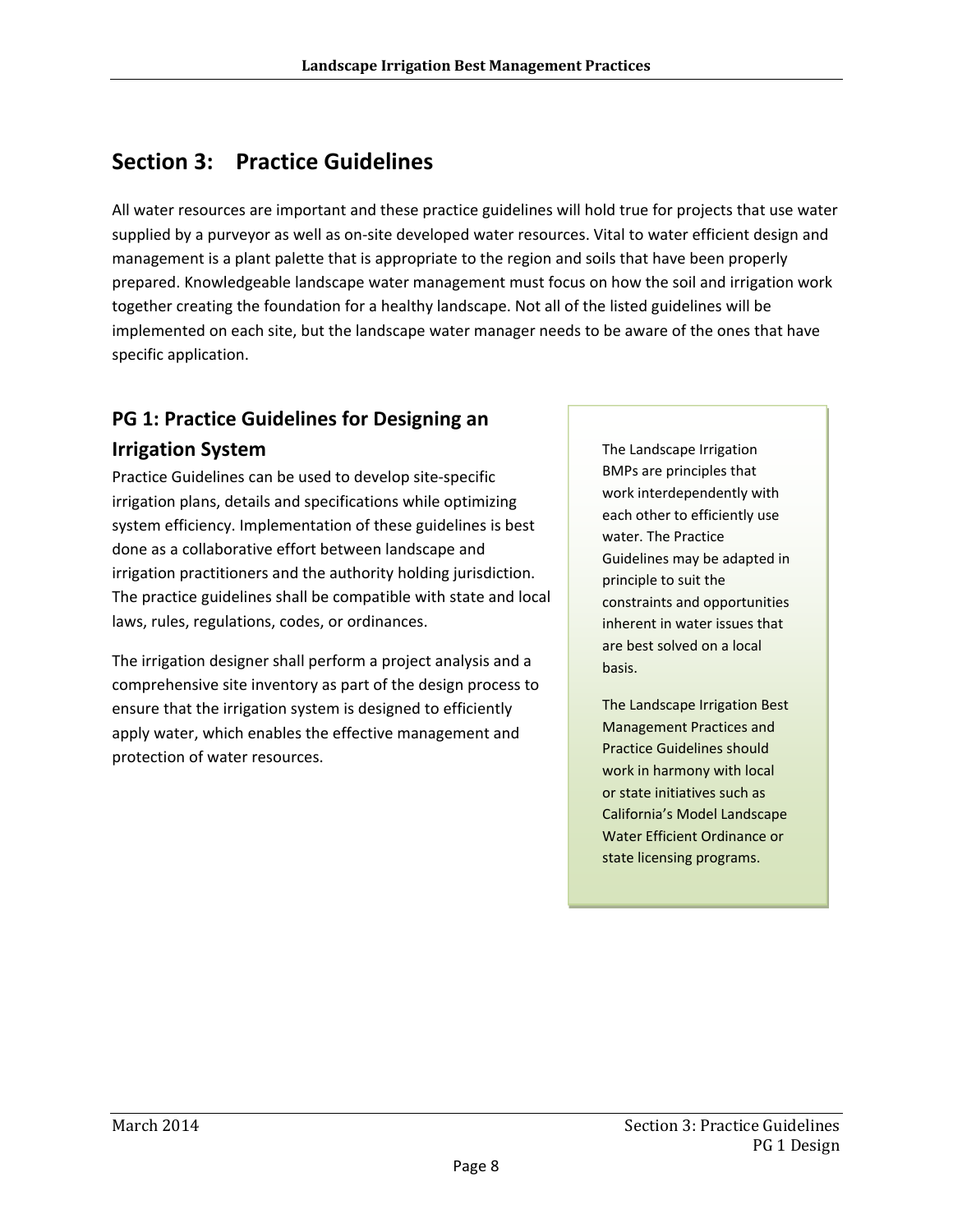#### **1. Irrigation Design Package**

#### **1.1 Project Analysis and Basis of Design**

- a. Include statement or narrative that identifies the assumptions used for design purposes such as: water sources to be used, need for a temporary system, total landscape water demand based on area, effective rainfall, water window, assumed irrigation efficiency and energy constraints for system operation.
- b. Confirm the irrigation design plan accounts for local water laws or regulations, permitting requirements and applicable codes.
- c. Convey how the system should be operated to use water resources efficiently to achieve the desired function of the landscape.
- d. Select product preferences.
- e. Identify a project budget and phasing.

#### **1.2 Plan Submittal**

- **a.** When required, a complete plan package including the design, details and specifications shall be submitted to the appropriate governing agency for approval prior to installation of the system.
- b. Typically, the irrigation designer submits plans to the client for package submittal with a landscape design.

#### **1.3 Other**

- a. Consider future needs such as expansion of the system to accommodate further development.
- b. The irrigation designer shall verify that a detailed controller map showing the location of sprinklers, valves and valve zones, etc. for the irrigation system is provided to facilitate water management and maintenance.
- c. When the irrigation system needs to be inspected after installation or commissioned to verify proper performance, the irrigation designer should be involved in that process. See appendix A for additional information.

#### **Minimum Plan Requirements**

- The graphic presentation of the diagrammatic design shall include clear and concise reproducible drawings with all components sized, symbolized and keyed in a distinctive manner.
- Drawings are to be at a suitable scale to be clearly legible and have a north arrow.
- Sheet sizes are to match whole package documentation.
- Complete installation details shall accompany the drawings. Details to be project specific.
- Written specifications unique to the project shall supplement the drawings detailing materials and workmanship to be used in the installation.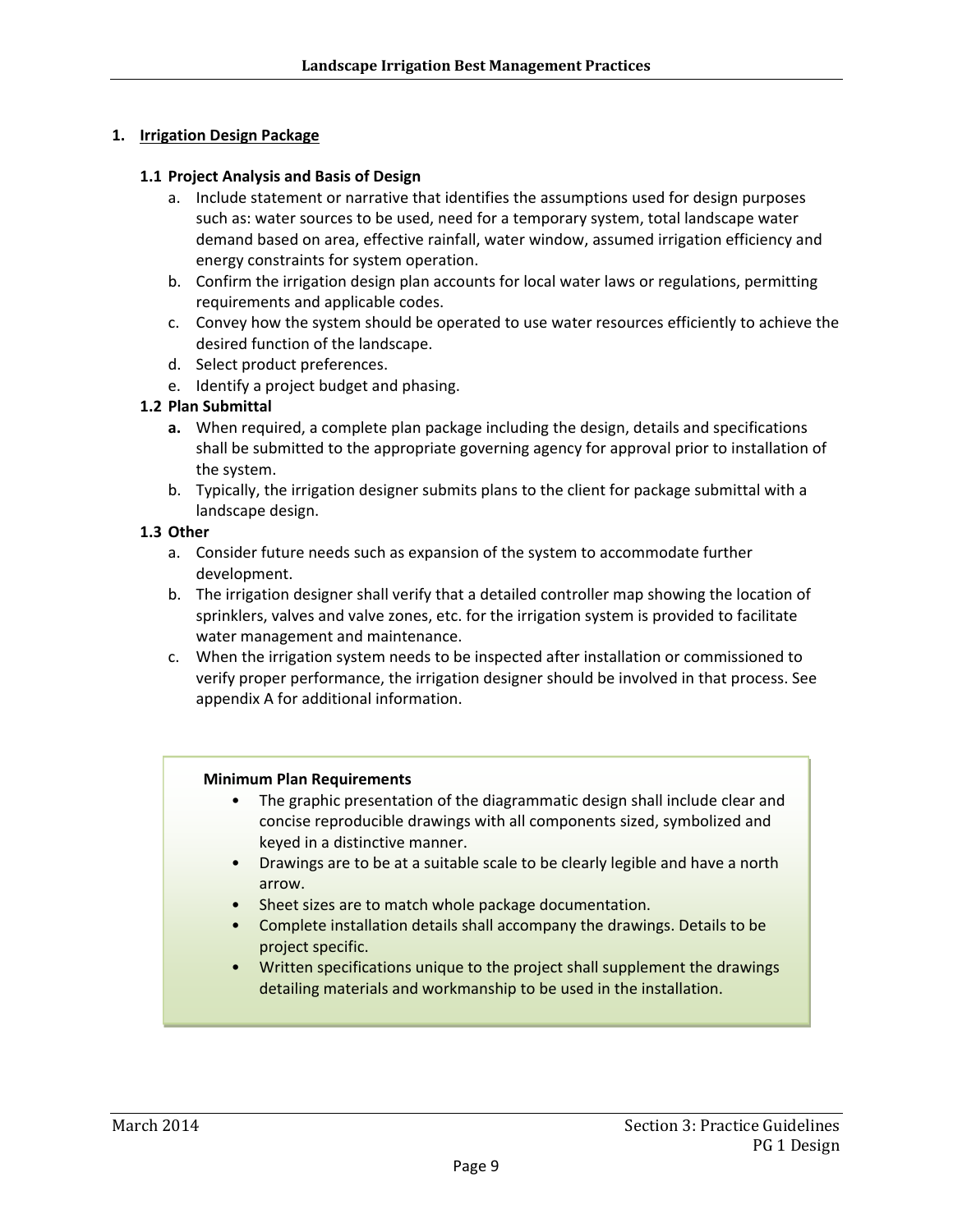#### **2. Site Inventory**

#### **2.1 Identification**

- a. Weather considerations
	- 1) Historical temperature and rainfall data
	- 2) Prevailing wind direction and speed
- b. Physical features
	- 1) Base area measurements (square footage)
	- 2) Site grading and drainage plans
	- 3) On‐site water bodies/water features
	- 4) Conservation, utility or right-of-way easements, etc.
	- 5) Buildings, decks, parking lots, roadways and other structures
	- 6) Roof‐top gardens, living walls, etc.
	- 7) Walkways, patios and other secondary hardscape features
	- 8) Exterior lighting plan when available
	- 9) Location of site utilities when available
- c. Hydrozone areas
	- 1) Soil type (e.g., clay, loam, sand, etc.) and soil profile if applicable
	- 2) Exposure: sun/part shade/full shade consider seasonal variation
	- 3) Reflected light and/or heat from adjacent building or hardscape
	- 4) Plant materials
		- Type of turfgrass
		- Annual color/bedding plants
		- Herbaceous perennials
		- Ground cover
		- Trees, shrubs/woody plants
		- Desert or drought tolerant plants
	- 5) Sloped areas/topography
	- 6) Special situations, such as building overhangs, on‐structure planting such as green roofs or living walls, container planters, shallow planting areas, etc.

#### **2.2 Calculations**

- a. Estimate water requirement.
	- 1) Identify the peak water demand month during the growing season (greatest reference ET and least rainfall).
	- 2) Estimate plant‐water requirement for each hydrozone and/or irrigation zone by modifying the reference ET with appropriate plant factors that consider the functional purpose and aesthetic quality intended. Sum the total water need for each hydrozone and/or irrigation zone to calculate the landscape water requirement.
	- 3) Where water budgets are used to influence the landscape design, verify that the landscape water requirement is less than the landscape water allowance or allotment including expected irrigation efficiency. See appendix B for more information.

*There are regional variations in key terminology and methodology; for example:*

*California's Model Water Efficient Landscape Ordinance uses "Maximum Applied Water Allowance," or MAWA.*

*Sustainable Sites Initiative uses "Baseline Water Requirement," or BLWR.*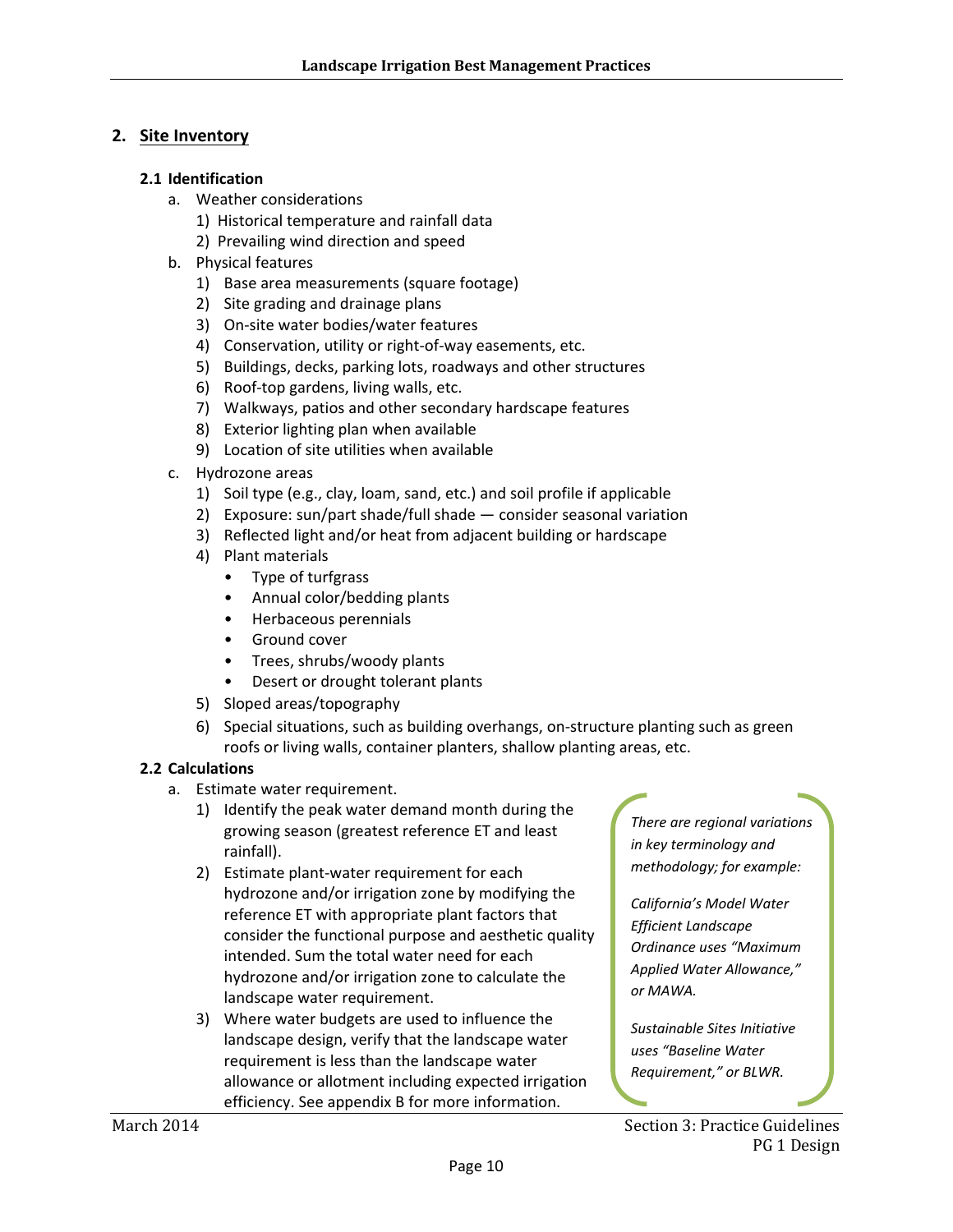- 4) If the water requirement is greater than the allowance, consult with the landscape architect or designer to make landscape modifications or adjust plant performance expectations within specific hydrozones.
- 5) Estimate any leaching fraction needed when a lower quality water source is used.
- b. Establish water window and frequency.
	- 1) Reasonable water windows should be less than 10 hours during normal conditions.
	- 2) Irrigation frequency should be appropriate for the climate, soil type and plants used in the landscape including the establishment period.
	- 3) Comply with local watering restrictions
	- 4) Water source, size and pressure and/or pump sizing must be considered.
		- If the water source and point of connection [POC] already exist, determine the water window that will be needed to meet peak demand.
		- For new water connections the water window is used to determine the required capacity of the water tap or POC.
- c. Calculate base irrigation schedule
	- 1) Determine minutes of run time for each irrigation zone to meet peak demand.
	- 2) Compare total minutes of run time to water window

#### **2.3 Minimum Design Requirements**

- a. Provide separate irrigation zones to meet unique water requirements for each identified hydrozone.
- b. Follow manufacturers recommendations for equipment performance

#### **2.4 Additional Considerations**

- a. Note if special trenching or installation techniques are required.
- b. Identify existing specimen or heritage trees or other special features.

*installation and the long‐term maintenance of the system as the landscape matures. Where systems are to provide a temporary plant establishment service or are for a specific function such as leaching, hardware appropriate to that function and longevity requirement shall be selected.*

*Intent: The irrigation system shall be designed to facilitate*

c. Consult with landscape designer to identify additional efficient water‐use strategies in the landscape.

#### **3. Select Water Sources for the Irrigation System**

#### **3.1 Identification**

- a. Consider all sources of legally available water on‐site that can be used for irrigation and will help minimize the amount of potable water to be used for irrigation.
	- 1) On‐site developed water
		- Rainwater harvesting
		- Storm water capture
		- Graywater
		- Process water
		- Foundation water
		- Air‐conditioning condensate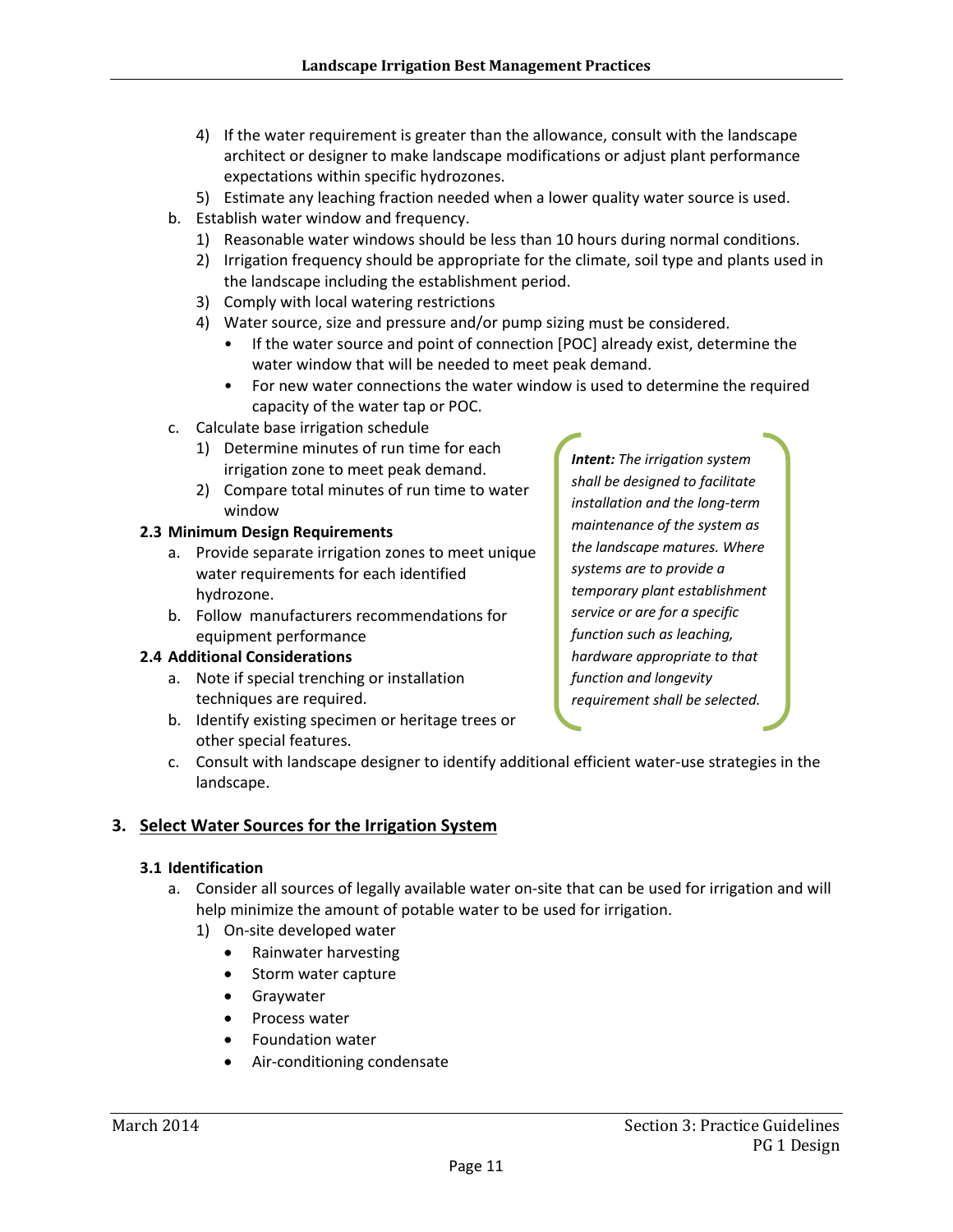- 2) Municipally reclaimed water (abide by local codes and constraints)
- 3) Groundwater
- 4) Surface water such as lakes, streams, rivers or canals
- 5) Potable water supply
- 6) Identify class of contaminant in water supply (e.g., particulate, biological, chemical)
- 7) Other
- b. Show source of water and POC for irrigation system.
	- 1) Exact location/address of each POC specifying water source/type
	- 2) Type, size and length of meter service piping
	- 3) Meter type and size
	- 4) Static pressure and available flow
	- 5) Pump station or booster pump location and performance requirements (flow and pressure) when required
	- 6) In freezing climates, provide a method to winterize the system.
- c. Dedicated irrigation‐only meters and flow sensors (sizes and locations).
- d. Backflow prevention assemblies (type, size, and location).
	- 1) Locate downstream of POC on potable water service.
	- 2) Place in non turfgrass areas where possible and accessible for servicing.
	- 3) Protect the backflow assembly from vandalism or theft.
	- 4) Protect the backflow assembly from freezing where necessary.

#### **3.2 Calculations**

- a. For municipal water supplies, calculate maximum safe flow rate.
	- 1) The maximum allowable pressure loss through the meter should be less than 10 percent of the static pressure at the meter.
	- 2) The maximum flow rate through the meter should not exceed 75 percent of the maximum safe flow through the meter (refer to charts for the specific type of meter).
	- 3) The velocity of the water through the service line supplying the meter should not exceed 7.0 feet per second.
- b. For on‐site developed water sources.
	- 1) Calculate reliable yield for all available water sources.
	- 2) Determine practical storage capacity for the water sources to match climatic conditions.
	- 3) Match available water and storage with water requirements.

#### **3.3 Additional Considerations**

- a. Comply with all state and local laws regarding alternate water sources.
- b. Comply with all state and local laws regarding storage tanks and/or reservoirs.
- c. Use lowest acceptable quality of water and supplement with higher quality of water when necessary.
- d. Assure water quality will not harm plant growth and development.
- e. Provide cost-benefit analysis for using alternate water sources and help the owner make an informed decision.

*Local plumbing codes and water purveyor service rules shall determine appropriate backflow type. Designer shall specify enclosure if required.*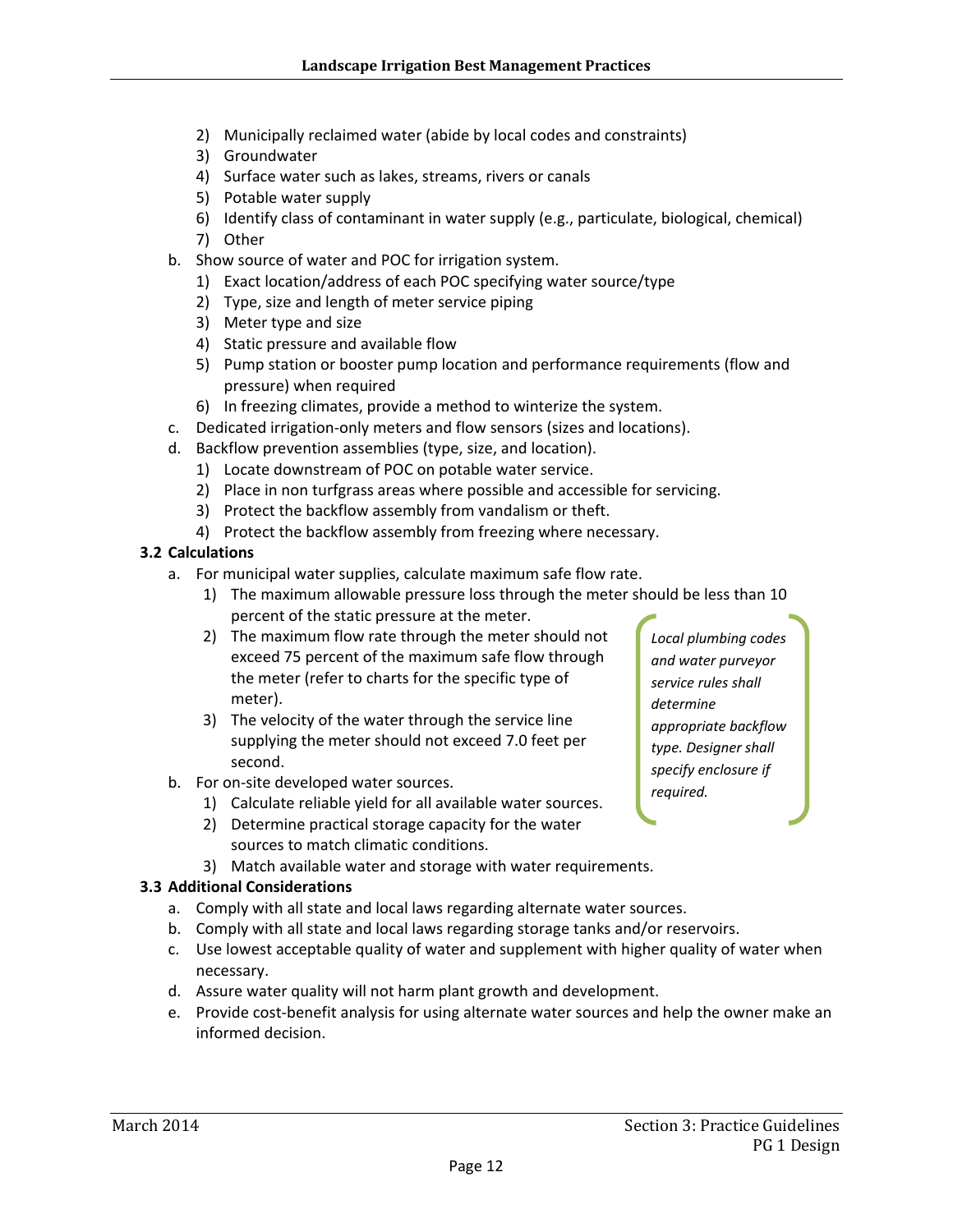#### **4. Irrigation Components**

#### **4.1 Identification**

- a. Appropriate emission device for each zone
	- 1) Sprinkler zones
	- 2) Drip/microirrigation zones
- b. Valves sizes and locations
	- 1) Remote control zone valves
	- 2) Manual and specialty valves
- c. Pipe layout including sizes, main line and lateral lines
- d. Controller(s) and location(s)
- e. Sensor types and their locations
	- 1) Weather sensors such as solar radiation, temperature, rain, and/or freeze sensors.
	- 2) Soil moisture sensors
	- 3) Flow sensors
- f. Drip/microirrigation devices
	- 1) Drip valve, pressure regulator, filter assembly.
	- 2) Supply/exhaust manifold location.
	- 3) Flush plugs and/or air/vacuum relief valves.
	- 4) Emitter flow rate and spacing if using inline drip tubing.
	- 5) Tubing depth.
	- 6) Lateral row spacing.

#### **4.2 Design Requirements**

- a. Use symbols indicating the location of the various irrigation components.
- b. Specify manufacturer, model, type and size of all components.
- c. Develop a key of the symbols to facilitate plan reading.
- d. Provide specific installation details for all components.
- e. Provide written site‐specifications for the project including general conditions.

#### **5. Sprinkler Selection and Spacing**

#### **5.1 Identification**

- a. Select specific sprinkler heads and nozzles to apply water uniformly to the target area.
- b. Select products suitable to the landscape requirements.
- c. Select products to facilitate long‐term reliability and serviceability.
- d. Select products that are compatible with the quality of the proposed water source.

#### **5.2 Calculations**

- a. Calculate the precipitation/application rate of the sprinklers for each zone.
- b. For turfgrass areas, specify a minimum low quarter distribution uniformity  $[DU_{\text{Iq}}]$  based upon size and geometry of the area.

#### **5.3 Minimum Design Requirements**

- a. Do not exceed manufacturer's sprinkler spacing recommendations.
- b. Design system so sprinklers operate within manufacturer‐recommended operating pressure.
- c. Use matched precipitation rate sprinklers (+/– 5 percent) within a zone.
- d. Design system to target each planting area with no overspray of impervious surfaces or adjacent planting areas. Prevent runoff of water from the site.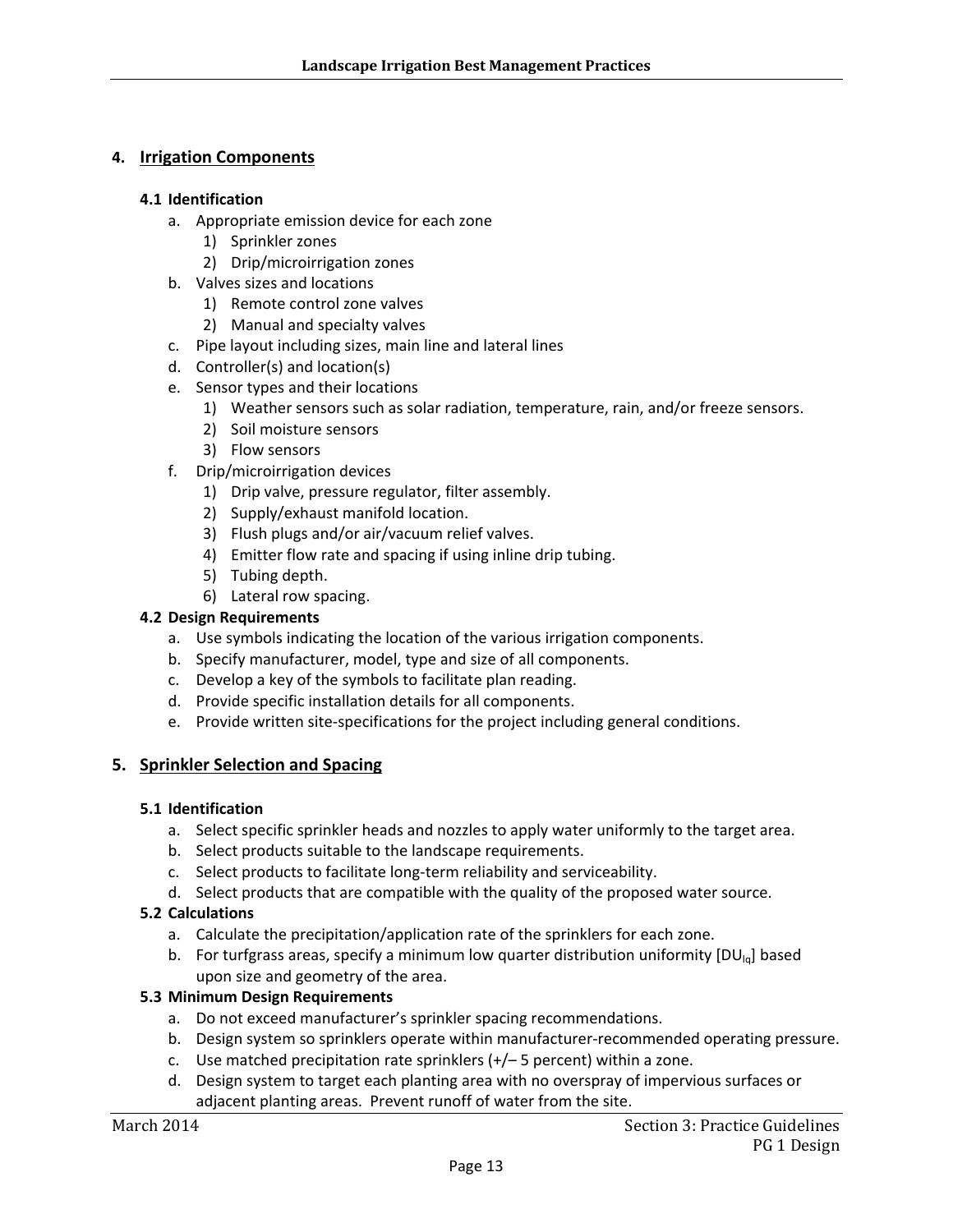- e. Space sprinklers a minimum of 2 inches from hard surface edges but farther than 2 inches where possible to minimize overspray, back‐splash or wind drift.
- f. Specify a pop-up height of the sprinkler to clear interference from vegetation.
- g. Include protective covers/lids specifically designed for use on athletic fields for sprinklers in "play" areas such as athletic fields.
- h. Include purple markings on sprinklers and valves when using municipally reclaimed water sources.
- i. Design the system to avoid or eliminate low-head drainage.
- j. Avoid above ground fixed risers near pedestrian walkways, bicycle paths, etc.

- a. If pressure exceeds equipment recommended operating range, use pressure regulating equipment to optimize performance.
- b. Use lower precipitation rate sprinklers on slopes or heavy soils to reduce runoff potential.
- c. Use check valves to control low‐head drainage.
- d. In areas of high vandalism use vandal‐resistant products and parts to minimize potential damage or theft of the sprinklers.
- e. Use drip irrigation instead of spray sprinklers in narrow or complex shaped areas.

#### **6. Valves and Valve Boxes**

#### **6.1 Identification**

- a. Remote control zone/station valves
- b. Manual isolation valves
- c. Pressure‐regulating valves appropriate for the water source
- d. Specialty valves
	- 1) Pressure relief valves
	- 2) Air release valves
	- 3) Quick coupling valves
	- 4) Drain/flush valves
	- 5) Strainers and filters

#### **6.2 Calculations**

- a. Designate an acceptable operating pressure range (minimum to maximum).
- b. Calculate the flow rate for each zone control valve.

#### **6.3 Minimum Design Requirements**

- a. Install valves to accommodate identified hydrozones.
- b. Size the zone control valve so that flow through the valve is within the manufacturer's stated flow range and so that pressure loss does not exceed 10 percent of static pressure.
- c. Install valves either above grade or below grade in a valve box large enough to service or access.
- d. Valve box location should consider safety and aesthetics of the site, along with long‐term durability of the valve box.
	- 1) Keep valve boxes out of athletic fields or recreation areas where they may interfere with use or aesthetics of the area.
	- 2) Keep valve boxes out of pedestrian or equipment pathways.
- e. Use valve boxes colored purple when using municipally reclaimed water or as applicable by code.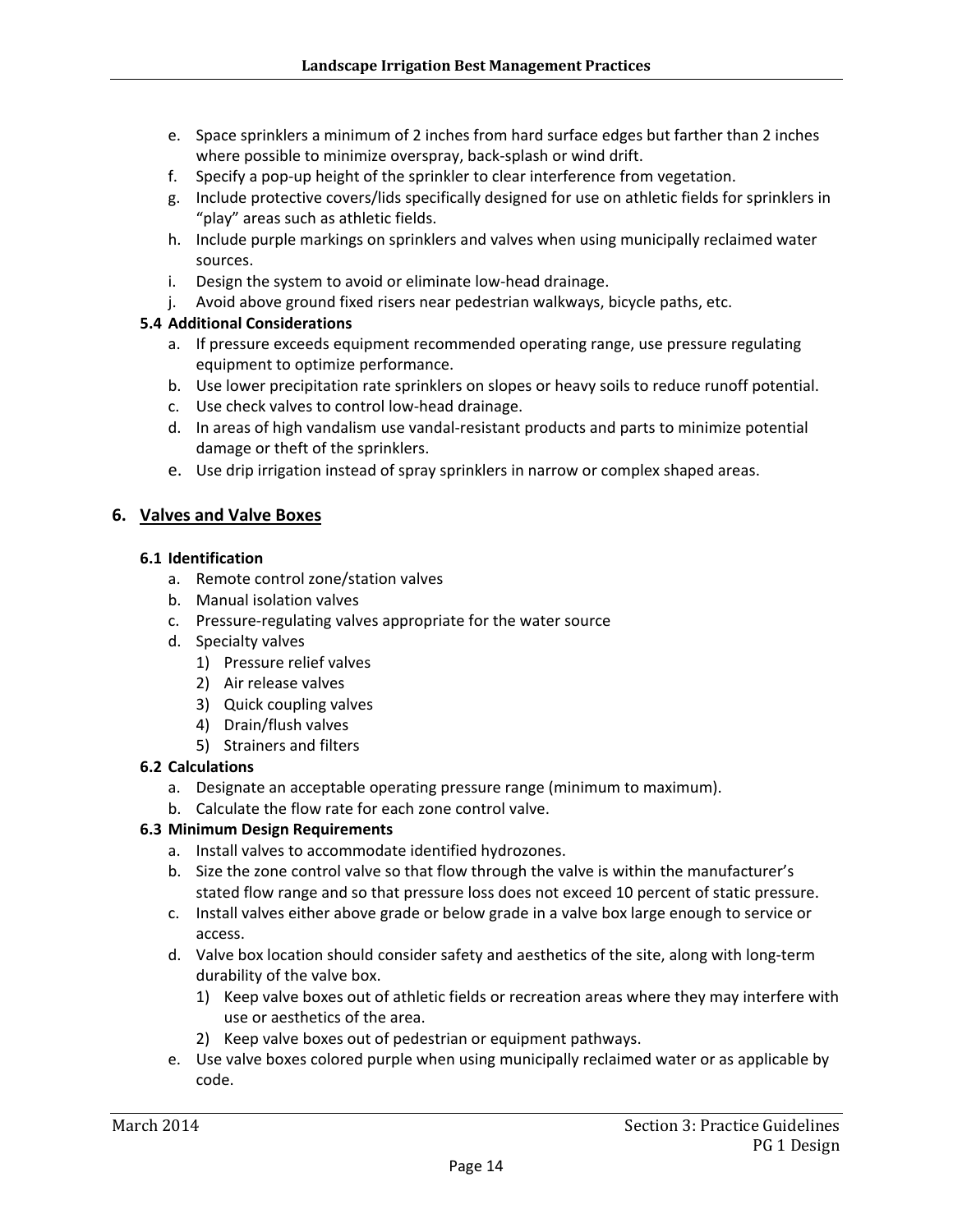- f. Install the valve and valve box over a layer of coarse stone or gravel for stability and drainage. Maintain a physical separation (air space) between the layer of stone/gravel and the valve.
- g. Valves installed at or below grade shall be enclosed in a valve box with sufficient strength to withstand the loads reasonable to expect in the installation location.

- a. Install a master valve on larger systems.
- b. When pressure is excessive (greater than 15 percent above recommended operating pressure), the following equipment could be used:
	- 1) Pressure‐reducing valve(s) at point of connection
	- 2) Pressure-regulating device that can be added to the zone control valve
- c. Specify zone control valves with flow control.
- d. Specify fittings to allow for the easy removal of the remote control valve for servicing if necessary.
- e. Use isolation valves on larger systems to facilitate servicing.
- f. Install chemigation or fertigation equipment downstream of an approved backflow prevention assembly.
- g. Consider locking lids on all valve boxes.

#### **7. Pipes and Fittings**

#### **7.1 Identification**

- a. Type of pipe to be used for main lines and laterals lines:
	- 1) Polyvinyl chloride [PVC] polyethylene [PE], high‐density polyethylene [HDPE] or other
	- 2) Pipe classification shall be indicated on plan key and specifications.
	- 3) The pipe shall be clearly marked with the manufacturer, size, schedule and/or pressure rating.
- b. Colored pipe shall be used when required by code:
	- 1) Purple pipe for reclaimed or alternate water sources
	- 2) Brown or UV resistant pipe for aboveground installation (usually on steep slopes)
- c. Minimum size for each pipe section
- e. Type of fittings to be used for main lines and for laterals
- f. Type of swing joint to be used with each type of sprinkler head

#### **7.2 Calculations**

- a. Pressure loss for the "worst-case" zone. This may be the largest zone and/or the farthest zone from the POC and/or the zone with the greatest elevation change.
- b. Flow in plastic pipe operating at full system capacity
	- 1) Velocity shall not exceed 5 feet per second for pipes 3‐inch diameter or smaller. For pipes larger than 3‐inch diameter the velocity should be lower.
	- 2) Pressure variation within a zone shall have less than 10 percent variation.
	- 3) Surge pressures in the main line shall be less than the safety factor of the piping.

#### **7.3 Minimum Design Requirements**

- a. Piping
	- 1) The working pressure rating of the mainline pipe should be a minimum of 200 psi or at least twice the anticipated design pressure of the system, whichever is greater.
	- 2) Mainline piping should be sized to optimize pressure/flow conditions and should have the same pressure rating throughout.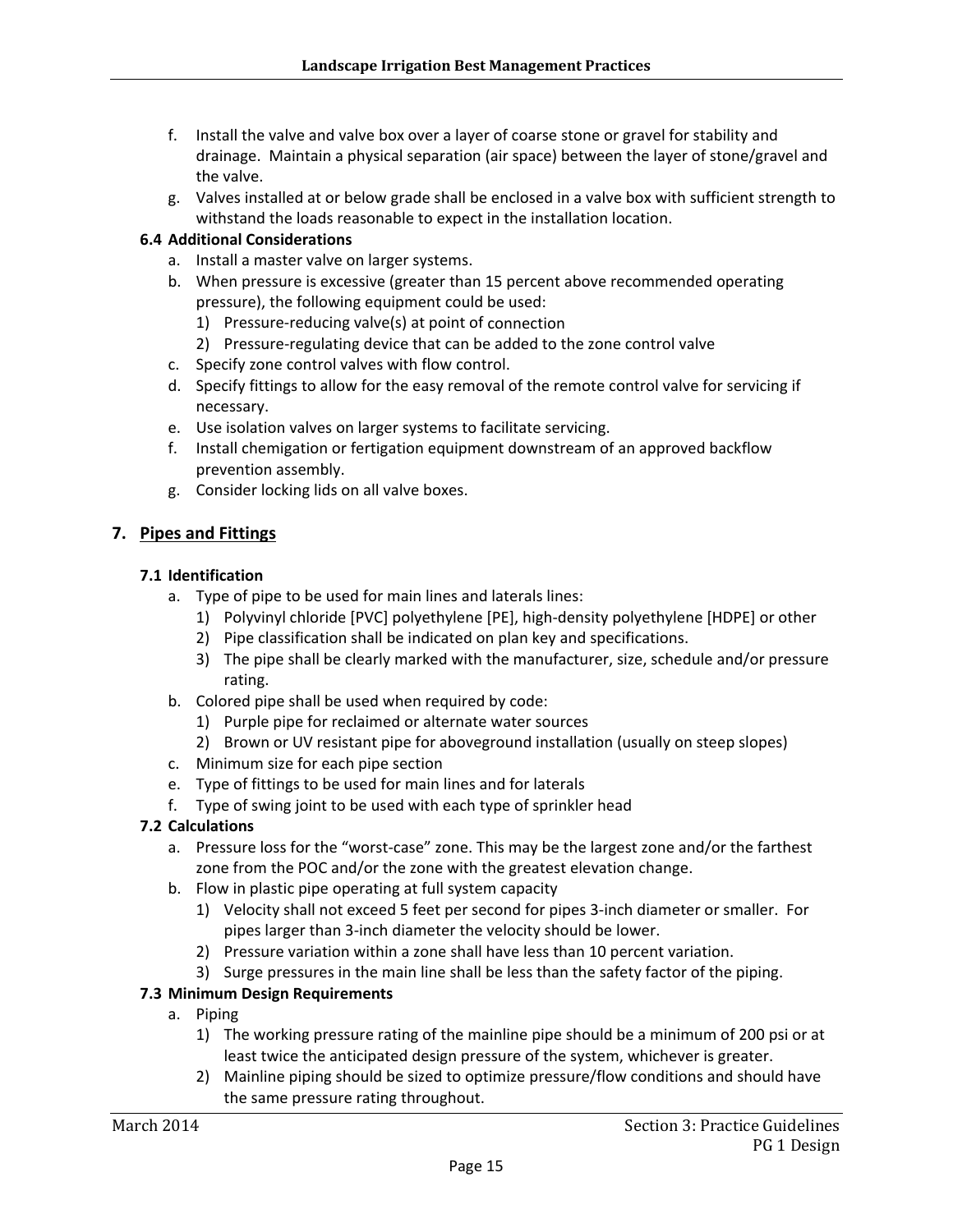- 3) Lateral pipes should have a pressure rating at least two times the operating pressure of the sprinklers.
- 4) Lateral piping should be sized to minimize pressure losses and optimize flow conditions.
- b. Depth of pipe bury
	- 1) The minimum depth of soil cover shall conform to local codes and/or as shown or listed in the drawings, details or specifications. When pipe bury is not listed on the plan, the generally accepted practice for pipe bury is the following.

| Minimum cover measured from the top of pipe (or as specified) |                     |                         |  |
|---------------------------------------------------------------|---------------------|-------------------------|--|
|                                                               | Main line $\{in.\}$ | Lateral lines $\{in.\}$ |  |
| Residential                                                   | 12                  |                         |  |
| Commercial                                                    | 18                  | 12                      |  |
| Under vehicular paving                                        | 74                  | 74                      |  |

- 2) Backfill shall not have rocks or debris greater than  $Y_2$ -inch in size next to the pipe.
- c. Fittings
	- 1) Pipe fittings and connections shall be suitable for the type of pipe, exposure, operating pressure and flow applications.
	- 2) Gasketed fittings on piping shall have restraints or thrust blocking.
	- 3) HDPE fittings that are fusion or socket joined shall have the same dimension ratio [DR] as the pipe.
	- 4) Fittings for PE pipe shall be insert-type or compression-type, suitable for the size and pressure rating of the system and using suitable clamps.
	- 5) Threaded PVC pipe for nipples shall be Schedule 80 or better.

- a. Sleeving and conduits
	- 1) Under vehicular paving, pipe shall be installed in a sleeve made of a permanent rigid material (e.g., PVC at least Schedule 40 or Class 160, whichever is strongest).
	- 2) Sleeving should be twice the size of the piping or wiring bundle that it will hold (2-inch pipe in a 4‐inch sleeve and wires that fit in a 1‐inch conduit shall have a 2‐inch sleeve).
	- 3) Pipe and wire shall be in separate sleeves.
	- 4) Conduits for wiring should be laid parallel, not stacked, to facilitate future service with horizontal separation between the conduits.
	- 5) Sleeving should extend a minimum of 2 feet beyond the edge of hard surfaces.
	- 6) Subject to local authority holding jurisdiction.
	- 7) Pipe sleeves should be marked for future location.
- b. Fittings
	- 1) Fittings for PVC
		- Fittings 4 inches and larger shall be gasketed fittings, preferably ductile iron.
		- Fittings 3 inches and smaller shall be gasketed, solvent welded or push‐on style.
	- 2) For PE pipe, worm gear clamps shall be used exclusively in sizes 1½-inch and larger.
	- 3) Connection to sprinklers
		- For sprinklers with a ½‐inch inlet, flexible swing pipe assembly or swing joints shall be used.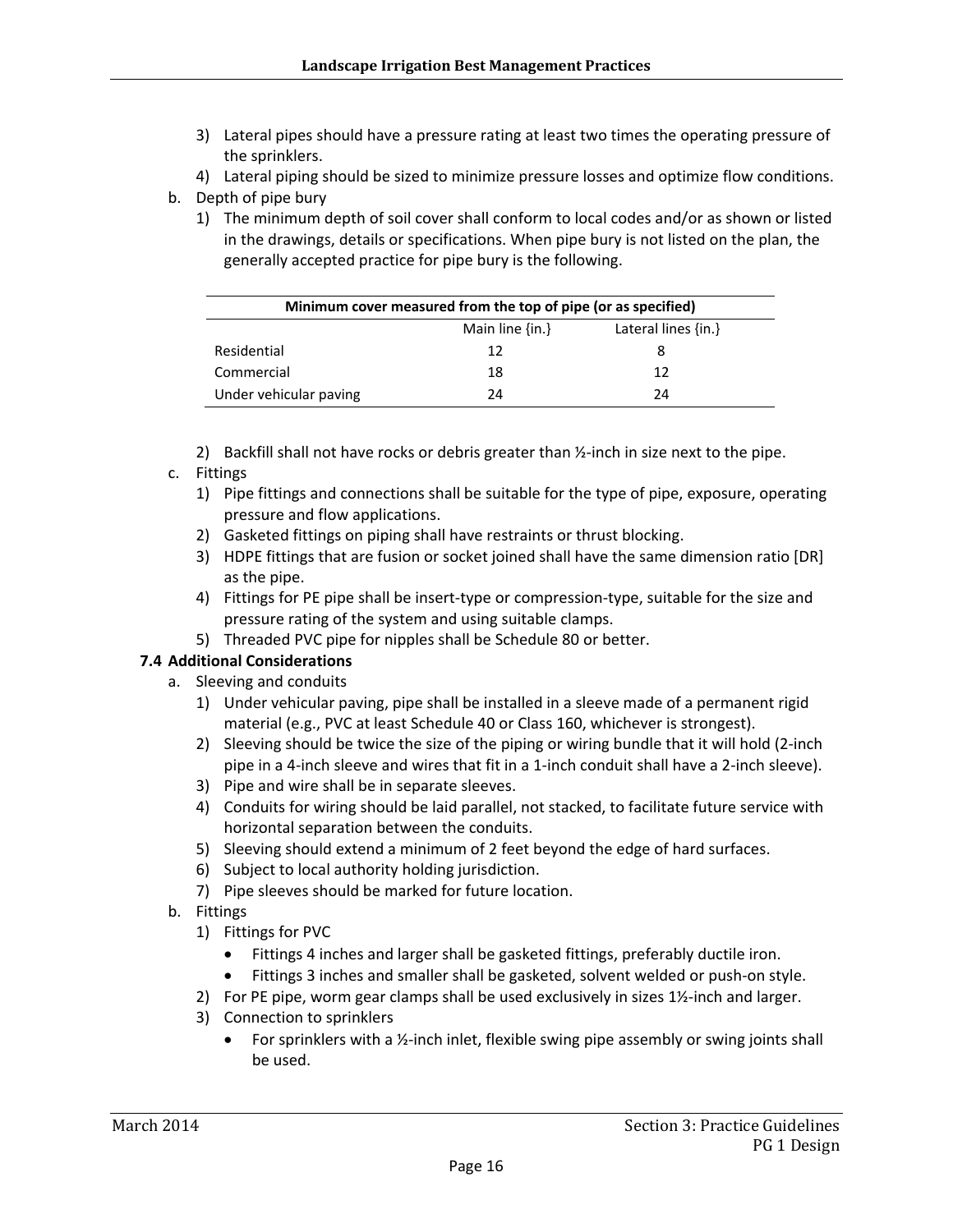For sprinklers with a ¾-inch inlet and larger, use swing joints that are made with rigid piping and multiple elbows to allow for multidirectional adjustment.

#### **8. Drip/Microirrigation**

#### **8.1 Identification**

a. Statement of intent: Identify if system is intended as a permanent system for long‐term maintenance or a temporary system for plant establishment, after which it is to be abandoned. State what period of time constitutes "plant establishment."

*The rate of soil drying and the elements that influence the drying of the landscape edge may be significantly different than the middle areas of an irrigation zone.*

- b. For design purposes, identify the soil type.
- c. Identify emitter types for various hydrozones.
	- 1) Specify pressure-compensated emission devices to improve overall uniformity.
	- 2) Identify flow rate and operating pressures.
- d. Water Quality
	- 1) Identify the proper type of filtration.
	- 2) Identify the need for chemical additives.
	- 3) See table 1 for water quality recommendations.

#### **8.2 Calculations**

- a. The water delivery rate should be proportional to the plant type and size.
	- 1) Application rate per zone
	- 2) Management allowed depletion factor
	- 3) Monthly zone run times based on local historical ET
- b. Create a separate schedule for plant establishment.

#### **8.3 Minimum Design Requirements**

- a. Create separate drip irrigation zones for each hydrozone type where drip irrigation will be used. Don't mix subsurface drip with other drip areas.
- b. Keep drip/microirrigation zones separate from other sprinkler zones.
- c. Emitter placement
	- 1) For line‐source drip irrigation, provide emitter and row spacing guidelines based on soil type and site conditions.
	- 2) For subsurface line-source drip irrigation, provide guidelines for location of subsurface drip irrigation laterals from hardscape edges and uncontained landscape areas.

*The emission product and system layout is based on plant density. A grid layout tends to be employed in high density plantings, while point source placement is used in lower density plantings.*

- 3) For point‐source emitter systems, emission points to new plants should be located midway between the edge of the root ball and the crown of the plant.
- 4) For permanent drip irrigation systems, provide sufficient emitters to wet at least 70 percent of the mature root zone.
- 5) Provide isolation valves to separate drip lines used for establishment from those to be used for long‐term maintenance.
- 6) On slopes, locate the majority of emission points on the upslope side of the plant crown.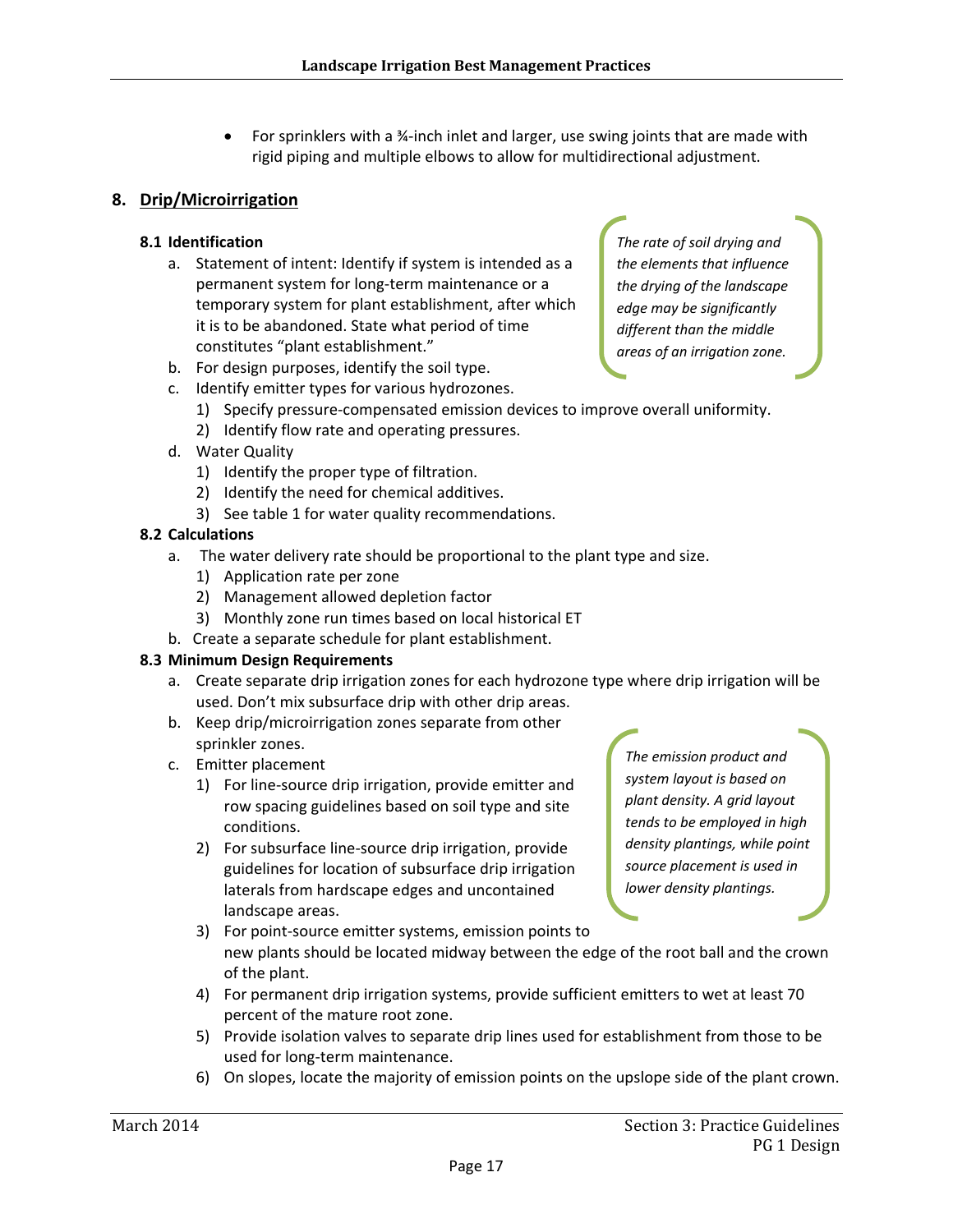- 7) Where soil texture, tilth, or slope are likely to induce runoff, provide for small basins to mitigate runoff.
- d. Piping
	- 1) Systems shall be looped (where practical) to improve system hydraulics and mitigate possible contamination of tubing if system is damaged. Avoid any dead ends that cannot be flushed.
	- 2) On slopes, run the tubing on contour to the slope to keep each run of the tubing at approximately the same elevation.
	- 3) For line‐source systems, expand row spacing over approximately the lower third of a slope. Conversely, compress row spacing at the top of the slope.
	- 4) Ensure main and lateral sizing will allow for proper flushing.
	- 5) Specify trench filling and compaction method for subsurface drip irrigation installation.
- e. Pressure regulation
	- 1) Pressure shall be regulated to the manufacturer's recommended range for distribution hardware.
	- 2) Pressure regulation devices shall be sized for the design flow rate of the irrigated zone and should accommodate flow rates during system flush.
- f. Filtration
	- 1) Identify class of system contaminant: particulate, organic or chemical.
	- 2) If filtration element is a screen filter, specify mesh size and equivalent micron rating.
	- 3) If filtration element is a disk filter, specify mesh size and equivalent micron rating.
	- 4) If filtration is by media filter, identify media sand sizes and their micron equivalent.
	- 5) Identify acceptable pressure loss through filter and threshold for maintenance event.
- g. Flush valves
	- 1) Install flush valve in a valve box.
	- 2) Follow the manufacturer recommendation for maximum system size per flush valve.
	- 3) Multiple flush points on a zone may be necessary for large or complex shape areas.
	- 4) Ensure adequate flow is available to remove contaminant during flush/back flush as appropriate.
		- Suggested flushing velocity for potable water is 1 foot per second.
		- Suggested flushing velocity for nonpotable water is 2 feet per second.
- h. Air/vacuum relief and check valves line‐source installations
	- 1) Use air/vacuum relief valves to minimize ingestion of contaminants into distribution piping.
		- All laterals within the elevated area shall be connected with an air relief valve except for emitters that incorporate a check valve and meet manufacturer requirements for proper operation.
	- 2) Follow manufacturer recommendation for maximum system size per air relief valve.
	- 3) Determine air vent sizing by the operating flow rate for relatively flat sites.
	- 4) Determine air vent sizing in accordance to the maximum drainage flow rate for sites with slopes and varied topography.
	- 5) Install check valves in the headers and footers to mitigate lateral drainage to the low point if not included in the emitter device; accompany the check valve with an air relief valve at the highest location within the (sub) section of the zone.

a. Consider differing plant‐water requirements, root zone‐depths and slope. Use separate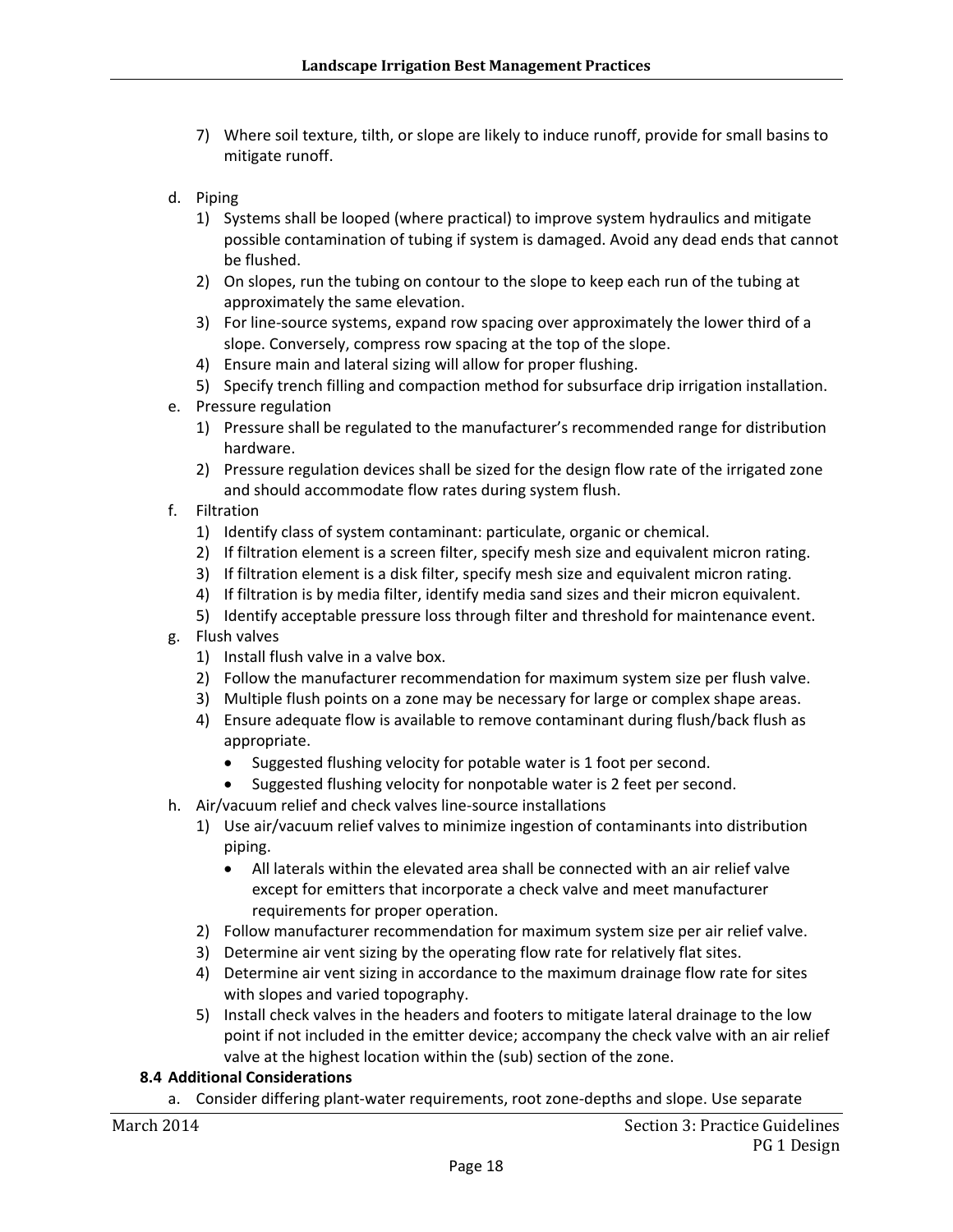drip/microirrigation zones where practical.

- b. Recommend the use of the same emitter type and output within a zone.
- c. Recommend a fitting at the flush valve to accommodate a pressure gauge.
- d. Utilize a visual pop-up indicator to verify the drip/microirrigation zone is pressurized and operating. Locate this system operation indicator within a foot of the flush valve.
- e. For trees and shrubs it may be necessary to place tubing (permanently or temporarily) on top of rootballs during establishment to hydrate root ball.
- f. Management strategies
	- 1) Recommend the installation of a water meter or flow sensor, where possible, to capture data for management purposes.
	- 2) Recommend a controller with capability of multiple start times or cycle/soak feature to deliver pulse irrigation for establishing and sustaining a wetted pattern as well as achieving optimum irrigation efficiency.
	- 3) Establish system maintenance protocols.
		- Based on water quality, consider installation of chemical-injection system to address tubing /emitter maintenance.
		- Identify vertebrate and insect control strategy.
		- Identify strategy to manage soil salinity, when necessary.
- g. Special considerations for subsurface drip irrigation [SDI]
	- 1) When designing subsurface drip, the primary movement of water through the target root zone will be by capillarity rather than gravitational.
	- 2) Nutrient management must be considered based on climate conditions.
	- 3) For seeded areas, provide guidelines for the use of temporary overhead spray to augment seed germination.
	- 4) For sod, provide guidelines for ensuring adequate soil moisture in advance of sod installation.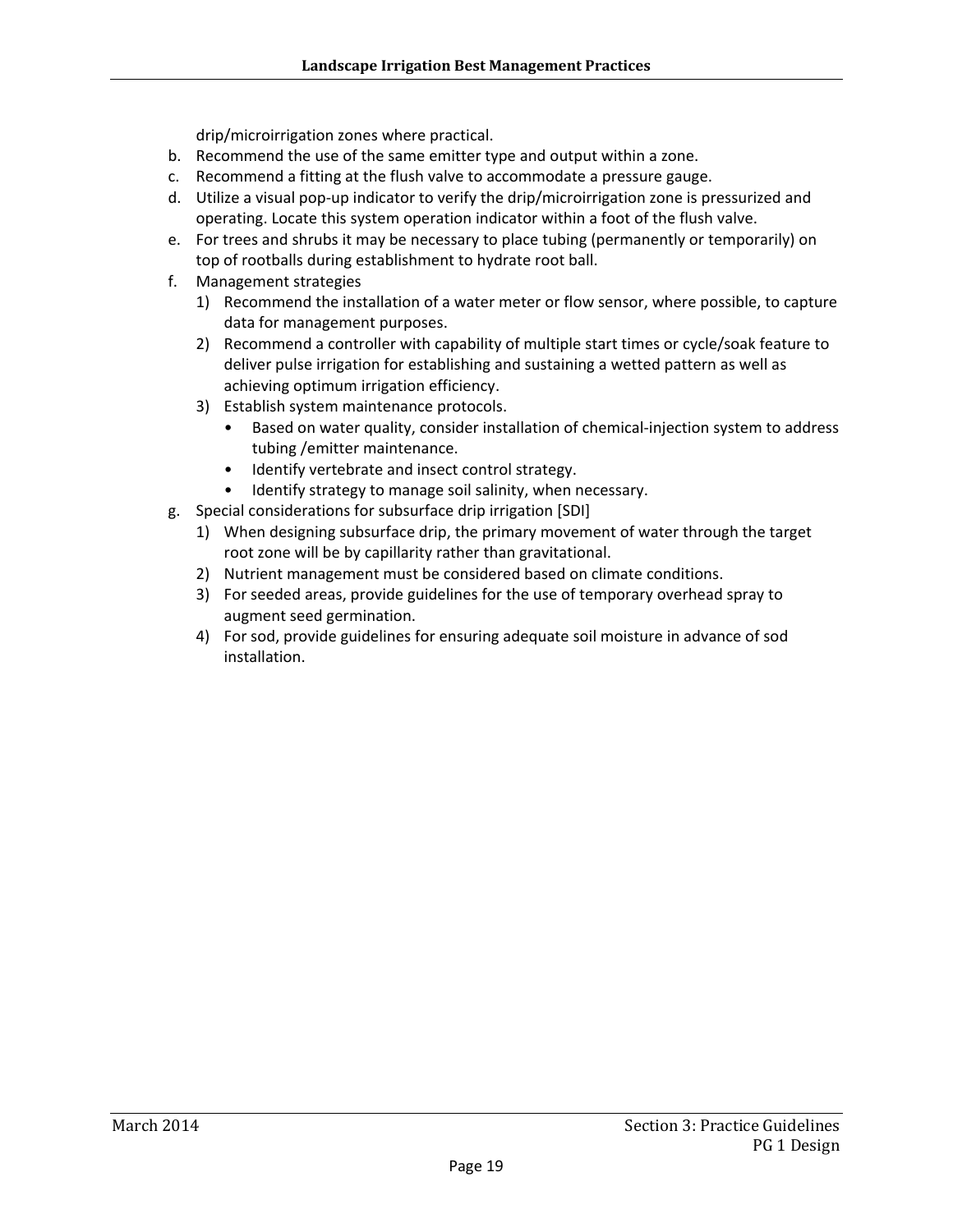#### Table 1.

#### **Water Quality Assessment**

Water Quality – Irrigation water should be assessed to determine its suitability for irrigation. This is done in order to recommend water treatment when required. The assessment should identify the chemical characteristics of the water and address possible problems with soil salinity and plant health caused by the use of the water. The following table includes water quality tests to be completed before designing or installing a system when non‐potable water sources are considered for use.

|                                                   |            | Level of concern |                  |         |  |
|---------------------------------------------------|------------|------------------|------------------|---------|--|
|                                                   | Units      | Low              | <b>Moderate</b>  | High    |  |
| рH                                                |            | 27.0             | $7.0 - 8.0$      | >8.0    |  |
| Electrical conductivity [EC]                      | dS/m       | < 0.75           | $0.75 - 3.0$     | >3.0    |  |
| <b>Total dissolved solids [TDS]</b>               | mg/L       | < 500            | $500 - 2,000$    | >2,000  |  |
| Suspended solids                                  | mg/L       | < 50             | $50 - 100$       | >100    |  |
|                                                   |            |                  |                  |         |  |
| Nitrate nitrogen $[NO3]$                          | mg/L       | $<$ 5            | $5.0 - 30$       | $>30$   |  |
| Iron [Fe]                                         | mg/L       | < 0.2            | $0.2 - 1.5$      | >1.5    |  |
| Hydrogen sulfide $[H_2S]$                         | mg/L       | < 0.2            | $0.2 - 2.0$      | >2.0    |  |
| Manganese $[M_n]$                                 | mg/L       | < .01            | $0.1 - 1.5$      | >1.5    |  |
| <b>Boron</b>                                      | mg/L       | < 0.7            | $0.7 - 3.0$      | >3.0    |  |
| Chloride                                          | mg/L       | $142$            | $142 - 355$      | >355    |  |
| Chloride                                          | meq/L      | < 4.0            | $4.0 - 10.0$     | >10.0   |  |
| Sodium                                            | Adj SAR    | < 3.0            | $3.0 - 9.0$      | >9.0    |  |
|                                                   |            |                  |                  |         |  |
| Bacteria count                                    | # $/mL$    | $<$ 10,000       | 10,000-50,000    | >50,000 |  |
| Escherichia coli [E. coli]                        | <b>CFU</b> |                  | <100 CFU /100 mL |         |  |
|                                                   |            |                  |                  |         |  |
| Adapted from Hanson et al., 1994 and Hassan, 1998 |            |                  |                  |         |  |

#### **9. Controllers and Wiring**

#### **9.1 Identification**

- a. Controllers shall list manufacturer, model number, and station count and how it will be installed in the field.
- b. Wiring shall identify the gauge of wire and insulation rating for underground installation.
- c. Coverage depth for wires
	- 1) Wires and cables carrying up to 30 volts shall be installed with a minimum of 12 inches of cover.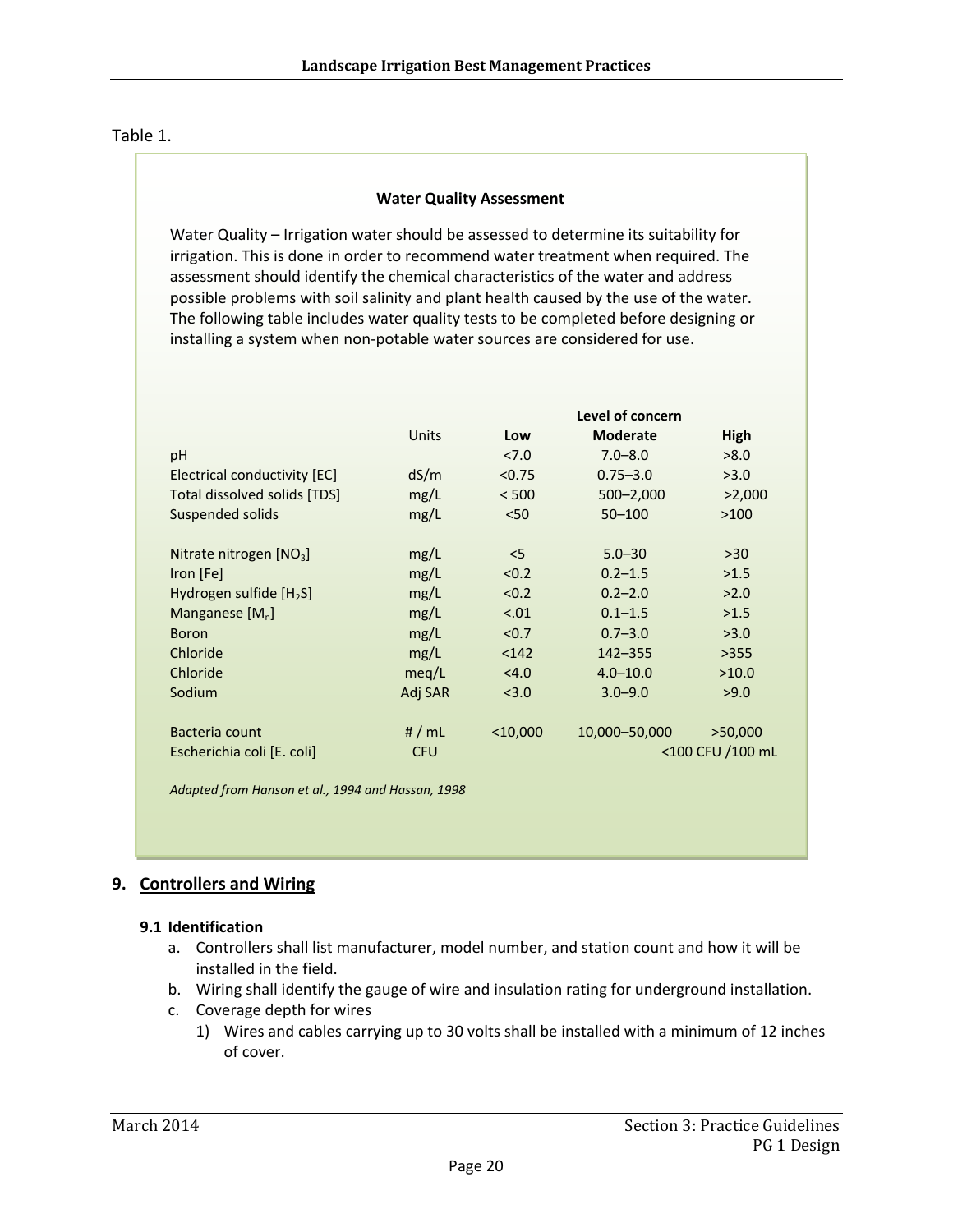- 2) For irrigation controller output cables carrying more than 30 volts (such as decoder-tosolenoid) and where the controller is UL‐listed as a "Power Limited Power Source" (Class 2 or Class 3), minimum depth of burial is 12 inches.
- 3) For wires and cables carrying more than 30 volts, follow local and national codes.

#### **9.2 Minimum Design Requirements**

- a. Controllers
	- 1) Specify the location of the controller(s) on the plans.
	- 2) Specify any required sensors.
	- 3) Ensure the controller features include multiple programs, multiple start times, sensor inputs, lithium battery to retain programs during power outages, etc.
	- 4) Controller map to denote the boundaries of each irrigation zone (differentiated by using colors.) The controller map should be developed by the designer and handed off to the installer.

#### *Sensors*

- *1) Rain, freeze, and/or wind sensors can suspend irrigation during weather conditions that are unfavorable for irrigation.*
- *2) Soil moisture sensors will monitor soil moisture and can suspend or initiate irrigation depending on the soil moisture conditions.*

*A separate common wire from the controller to each hydrozone type will provide flexibility in the use of sensors to manage the irrigation system.*

- b. Wiring
	- 1) All underground wires shall be insulated copper conductors and UL‐listed for direct burial.
		- Low voltage wiring (less than 30 volt) to control valves shall be type PE or type UF.
		- Gauge of wire shall meet manufacturer's recommendations depending on length of run.
		- Wiring for two-wire systems shall be specifically manufactured for the control system being used.
		- Use of decoder-to-solenoid cable (paired multicolored wires in a single cable) may be appropriate on two‐wire systems.
	- 2) Wires must be installed to allow for expansion and contraction, using
		- "Snaking" the wire on straight runs.
		- Wire loops at bends.
		- Expansion coils at connections or at the solenoid valve location.
	- 3) Electrical connections
		- All electrical connections shall incorporate a solid mechanical connection of the copper conductors using a UL‐listed device and a waterproof kit for electrical insulation of the mechanical connection.
		- Connector assemblies shall be listed under UL 486D.
		- Grounding, when required, shall follow the detailed plan, manufacturer's recommendation, and local and national codes.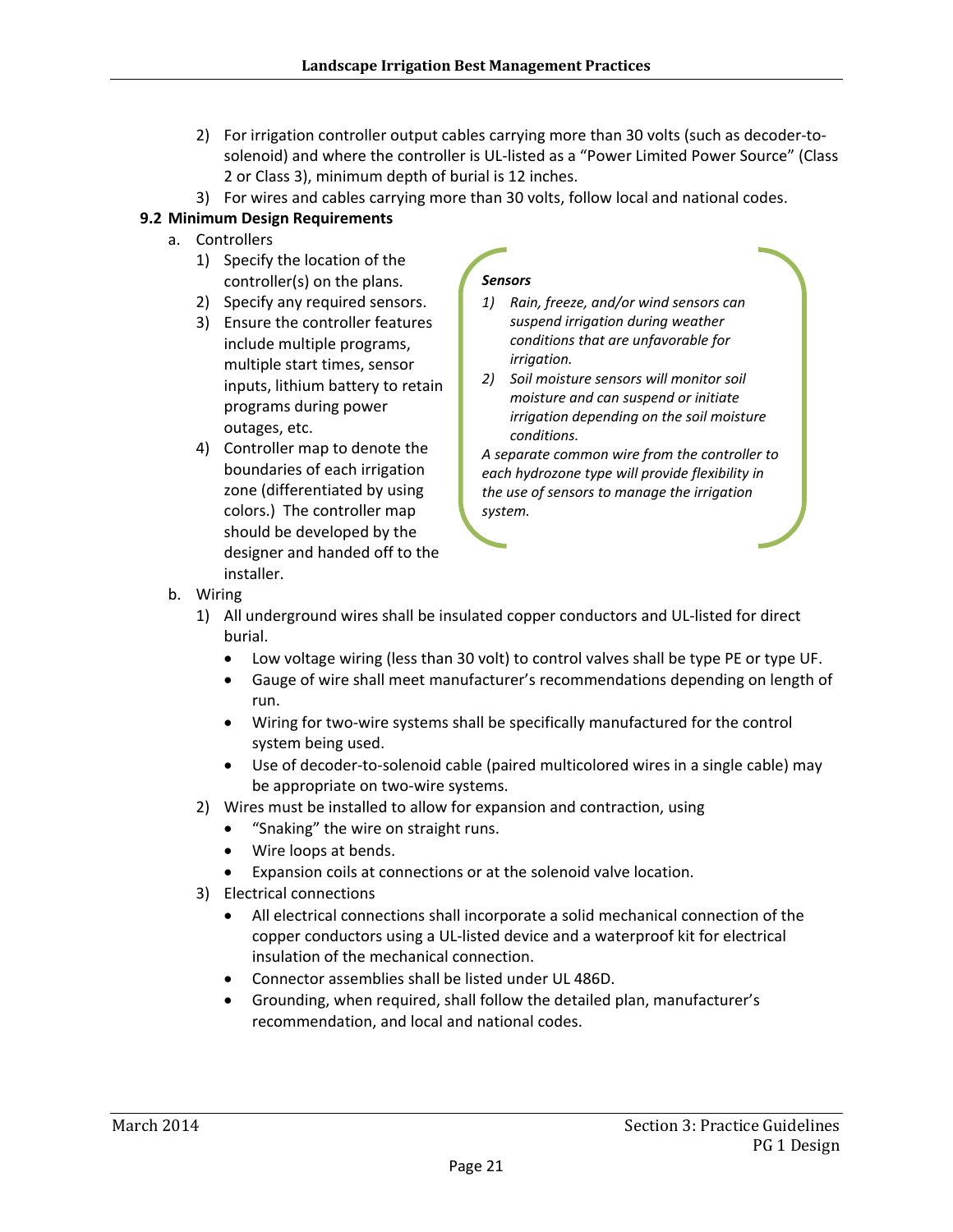- a. Controllers
	- 1) Use smart controllers that can incorporate ET information or sensor inputs to initiate or suspend irrigation and that can adjust irrigation schedules to meet plant water needs.
	- 2) Use controllers that can be monitored remotely or send alarms to notify the water manager of flow problems in the field.
	- 3) When selecting a controller that has two‐way communication such as internet access, consider units that track and report levels of water usage.

#### *Smart Controllers*

*Smart Water Application Technologies is a collaborative initiative between water providers and the irrigation industry. SWAT identifies irrigation products that can improve irrigation efficiency and writes testing protocols to validate manufacturer claims for product performance.*

*Reports are available for climate‐based smart controllers, soil moisture sensors, rain sensors and testing protocols have been written for irrigation sprinklers and nozzles.*

*Performance reports and summaries are posted at www.irrigation.org/SWAT.* 

- b. Wiring
	- 1) Wire splices should be in valve boxes so they can be readily located.
	- 2) Wire shall be in electrical conduit meeting local codes using sweep ells when installed into the controller location.
	- 3) For two-wire systems, specify appropriate tools for wire stripping.
	- 4) If the controller location is at a low point, ensure adequate drainage of the conduit and pull boxes.
	- 5) Wireless sensors (rain, soil moisture, flow, etc.) shall follow manufacturer's recommendations for proper operation and installation.

#### **10. Controller Maps and Base Schedule**

#### **10.1 Controller map**

- a. The controller map should be developed by the designer as part of the design package and handed off to the installer on new projects.
- b. The controller map should be modified in the field after the project has been installed.
- c. The controller map to denote the boundaries of each irrigation zone (differentiated by using colors.) See appendix D for an example.
- d. Controller map should correlate with the stations on the controller showing
	- 1) Area of the irrigation zone
		- Station number
		- Square footage
		- Plant type or water use category
	- 2) Location of point of connection, meters, sensors, etc.
- e. The controller map should be laminated and placed adjacent to or within the controller.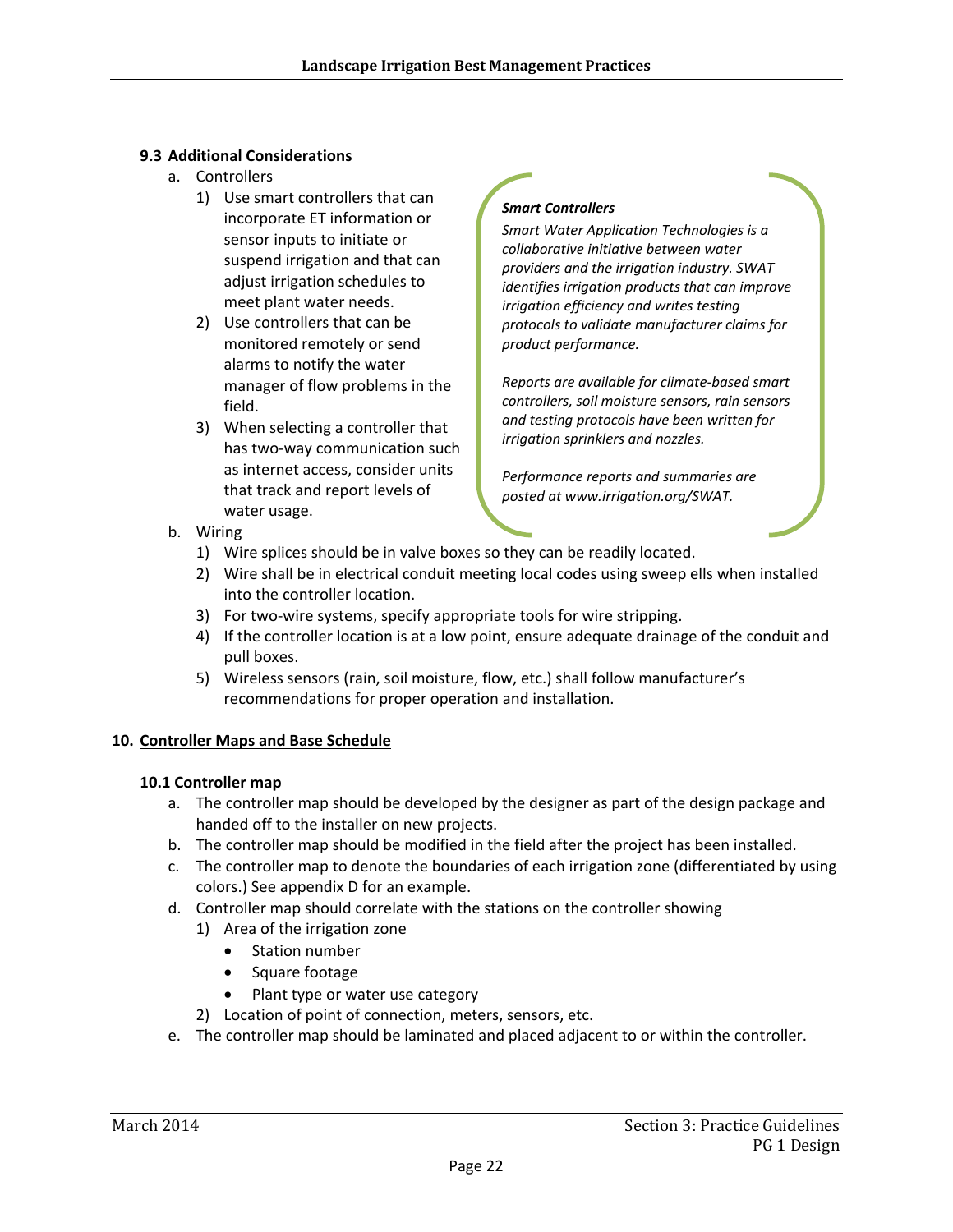#### **10.2 Base Schedule**

- a. Base schedule should be for a week of peak demand showing:
	- 1) Amount of water to be applied
	- 2) Precipitation rate of the zone
	- 3) Minutes of run time and number of cycle starts
	- 4) Seasonal adjust settings for other periods of the growing season
	- 5) Flow rate of the zone
- b. Settings to be used if a smart controller is installed
	- 1) For weather‐based controllers
		- Soil type and slope
		- Plant factors
		- Precipitation or application rates
	- 2) For soil moisture‐based controllers
	- Settings for the soil moisture sensor to initiate or suspend irrigation
- c. Base schedule information should be posted adjacent to or within the controller.

#### **10.3 Record Keeping**

- a. Provide copies of the updated record drawings to owner, owner's representative, and landscape and irrigation managers.
- b. Irrigation designer shall store electronic copies of the plans for a minimum of 3 years.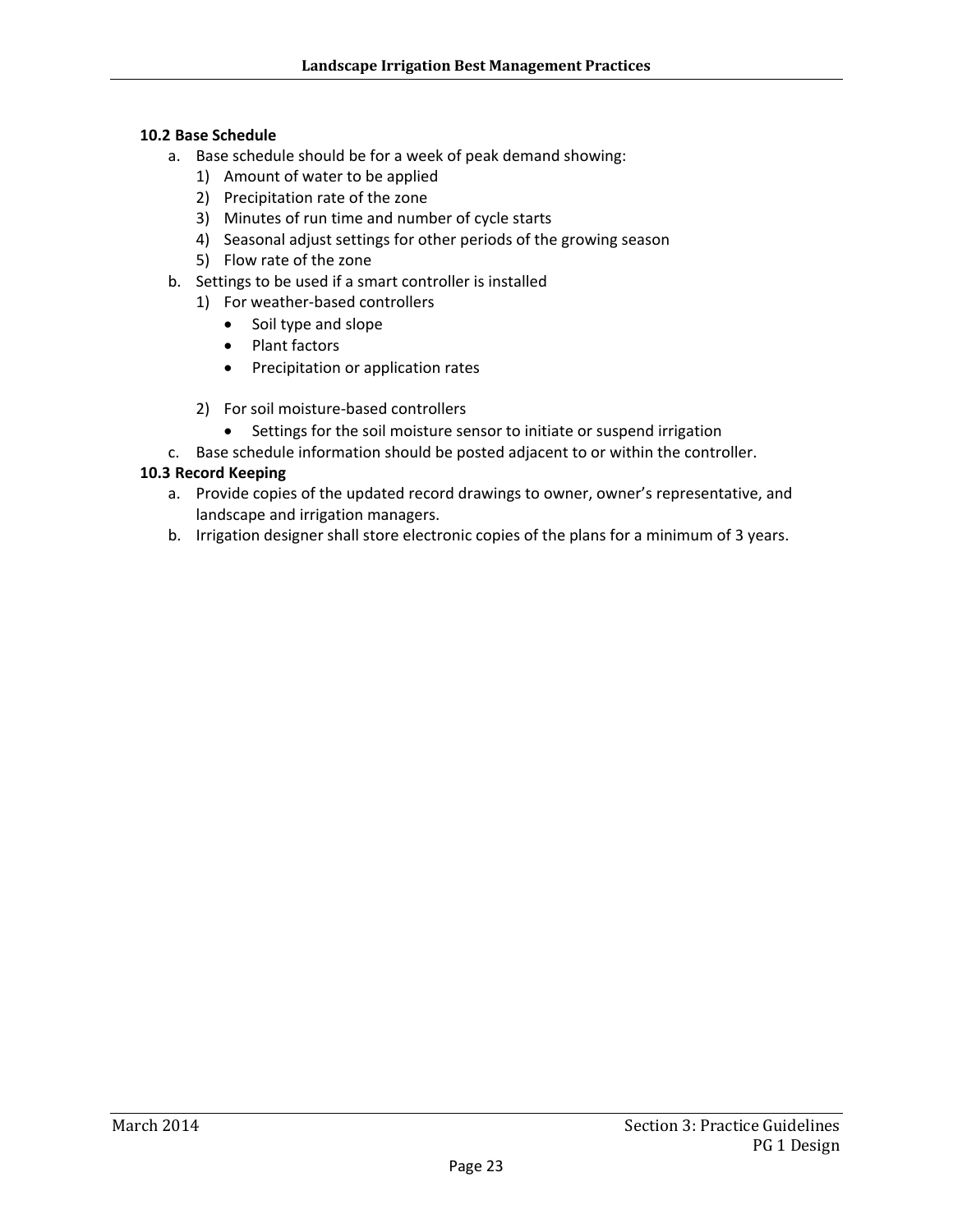## **PG 2: Practice Guideline for Installing an Irrigation System**

A qualified irrigation contractor shall be selected to install the irrigation system based on the requirements of PG 2. The irrigation contractor shall test the completed system to verify that the system operates according to the design criteria.

The following practice guideline helps meet the requirements of BMP 2. PG 2 intends to facilitate the development of minimum requirements and expectations for the proper installation of an efficient irrigation system. The successful implementation of these guidelines is best done as a collaborative effort between practitioners, property owners and governing agencies to meet local conditions and circumstances that will protect the watershed while maintaining a viable and functioning managed landscape. The means, methods, and outcomes derived from these guidelines should seek to be economical, practical, and sustainable.

#### **The contractor shall adhere to the following:**

#### **1. Prior to Installation**

- **1.1** Contact all appropriate utility companies prior to beginning installation to locate underground utilities including gas lines, electrical, telephone, cable TV, and so forth. Installation shall not start until all underground utilities are located and marked.
	- a. The contractor/installer shall coordinate with the property owner to locate, identify and mark all privately owned underground utilities.
	- b. The following free notification services are available: call 811 or www.call811.com.
- **1.2** Prior to beginning the installation, verify that the water sources, various points of connection (including pump stations), flow rate, and static and dynamic pressures meet design criteria. If there is a discrepancy, notify the irrigation designer to make irrigation design modifications.
- **1.3** Review irrigation plans and actual site conditions prior to installation. Provide submittals where required by plans and specifications. Substitution of materials must be pre‐approved prior to installation. Inform the designer of conflicts and obstacles not shown on design (such as hardscape features, plantings, utility boxes, etc.) and review possible solutions.
- **1.4** Obtain any required permits prior to beginning the installation.

#### **2. During Installation**

- **2.1** Irrigation systems shall be installed in a manner conforming to the irrigation design plans and specifications, the design intent, applicable codes and standards, in conformance to the manufacturer's installation instructions.
- **2.2** Avoid disturbing and damaging existing trees, shrubs, and other plant material including root systems from construction and installation activities.
- **2.3** Inform the property owner or his/her representative and irrigation designer of unusual or abnormal soil conditions that may impact the design and management of the irrigation system.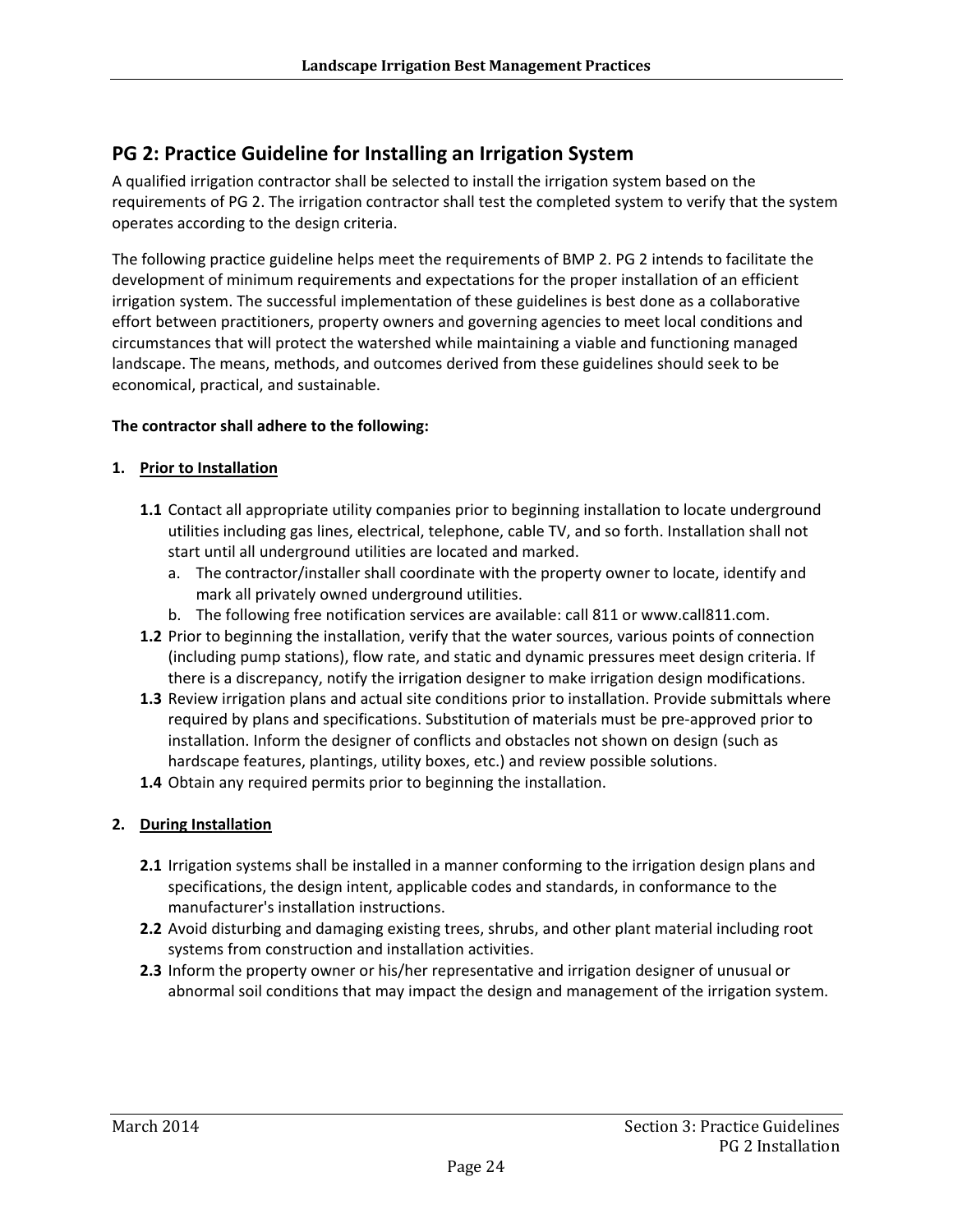- **2.4** Ensure sediment and erosion control measures are included in the scope of work and comply with local codes and regulations.
- **2.5** Ensure all sprinklers and valve boxes are set to proper grade and that valve boxes are properly supported.
- **2.6** Wire the valves in a logical sequence (for example, walking order clockwise from the controller) for ease of maintenance and management.
- **2.7** Make all necessary final sprinkler adjustments to avoid unwanted overspray and to ensure sprinklers are precisely set to water only the target areas.

#### **3. Following Installation**

- **3.1** Test the irrigation system to verify the operating pressure and ensure that there are no leaks and components are adjusted correctly to meet the design criteria.
- **3.2** Program the irrigation controller with the irrigation schedule that will meet the landscape water requirement for the current time of year. The schedule will take into account site conditions and will mitigate runoff. Produce a written copy and post the controller settings so they can be used for review and reference.
- **3.3** Explain to the end user (owner, owner representative, or landscape maintenance personnel) the location and operation of the controller, valves, sensors, pressure regulators, backflow device, sprinkler heads, and drip/microirrigation devices. Inform the owner of features and capabilities of the system and furnish product literature, warranties, or operating manuals.
- **3.4** Provide the end user (or owner) with recommendations and schedule for irrigation system maintenance.
	- a. Maintaining proper operation of system components
	- b. Winterization procedures (including spring start‐ up) where applicable
	- c. Testing of backflow prevention assembly per local code
	- d. Periodic visual inspection of the system while operating
		- 1) Leaks
		- 2) Missing or broken components
		- 3) Sprinklers out of adjustment

#### **Irrigation Association Consumer Bill of Rights**

*Preamble:* IA reminds you to exercise your rights when making an irrigation purchasing decision.

*Hiring a Contractor:* • The right to hire only licensed irrigation contractors in states that require licenses • The right to hire only those contractors certified by IA's nationally recognized Select Certified Program • The right to examine a contractor's past work and to check references

*Insurance:* • The right to hire a contractor who is insured for liability, workers compensation, and bonded (if applicable)

*Workmanship:* • The right to quality workmanship, as presented in the Landscape Irrigation Best Management Practices and *Irrigation, Sixth Edition* • The right to know that all construction codes are being followed and that the proper backflow prevention device has been installed, as per local code

*Contract and Payment:* • The right to negotiate a contract that includes specific descriptions of work to be done, materials to be used, a written guarantee, and form of payment including payment schedule prior to the start of the project • The right to insist that all changes, additions and deletions to the contract are in writing • The right to redress in court if the contract is broken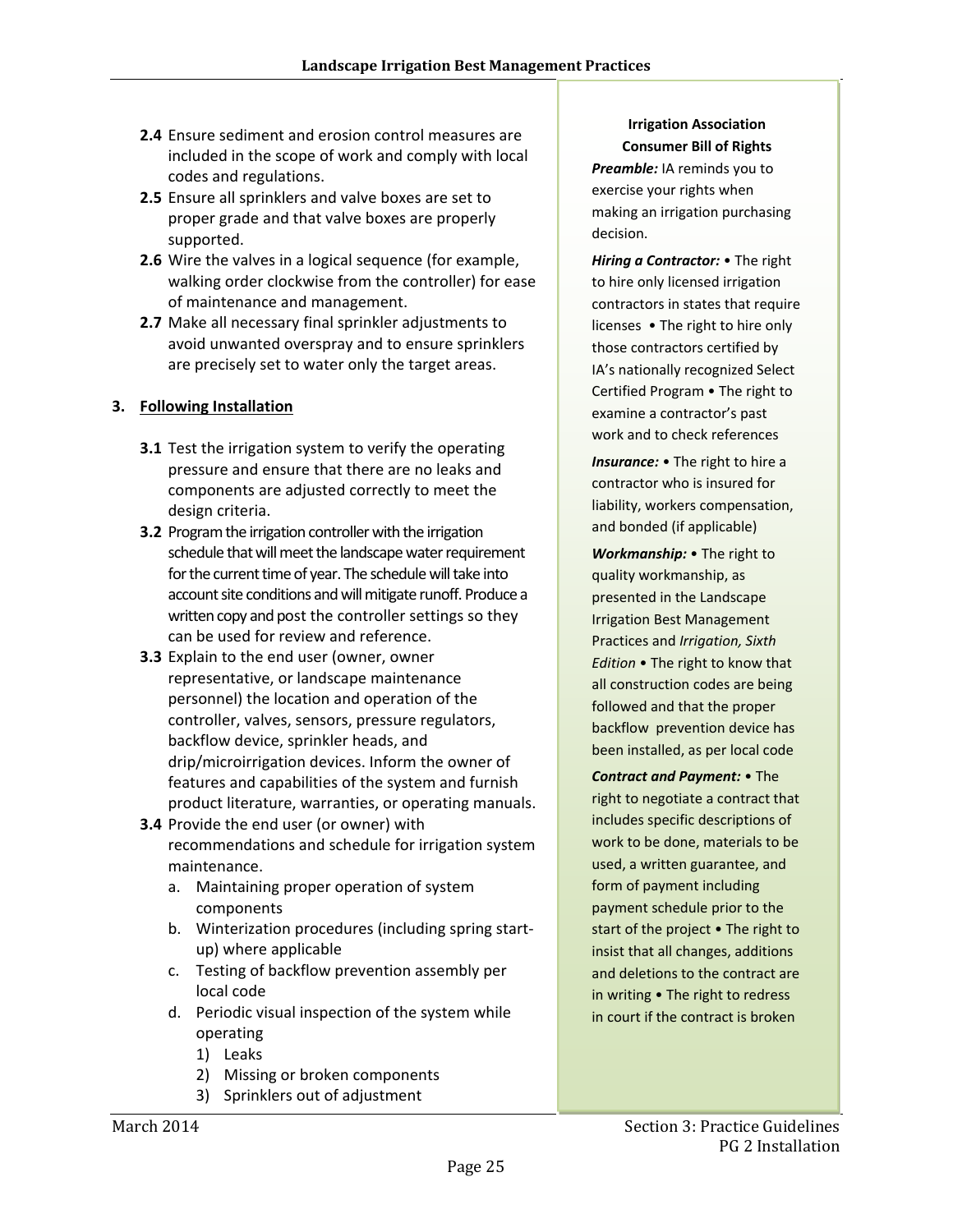- 4) Drip irrigation filter and flush valve
- 5) Others

#### **3.5 Record Drawings**

- a. Contractor shall designate and maintain a set of construction plans to become the field record drawings and shall record any deviations on a daily basis.
	- 1) Convert the schematic layout to portray the precise physical location of all piping, sprinklers, valves and other installed components.
	- 2) Show measurements from fixed or permanent locations such as building corners, man holes, electrical/utility boxes, street lights, etc. to facilitate locating the irrigation components in the field.
- b. Upon completion of installation, deliver the field record drawings to the irrigation designer so that the construction documents can be updated to reflect the "as-constructed" condition of the irrigation system.
	- Sprinkler locations
		- Remote control and other valves
	- Sleeving
	- Sensor locations
	- Main line and lateral line routing
	- Routing of wires
	- Drip irrigation flush plugs
	- Major tree locations
- c. Contractor shall keep on file a set of construction documents and field record drawings for a minimum of 3 years.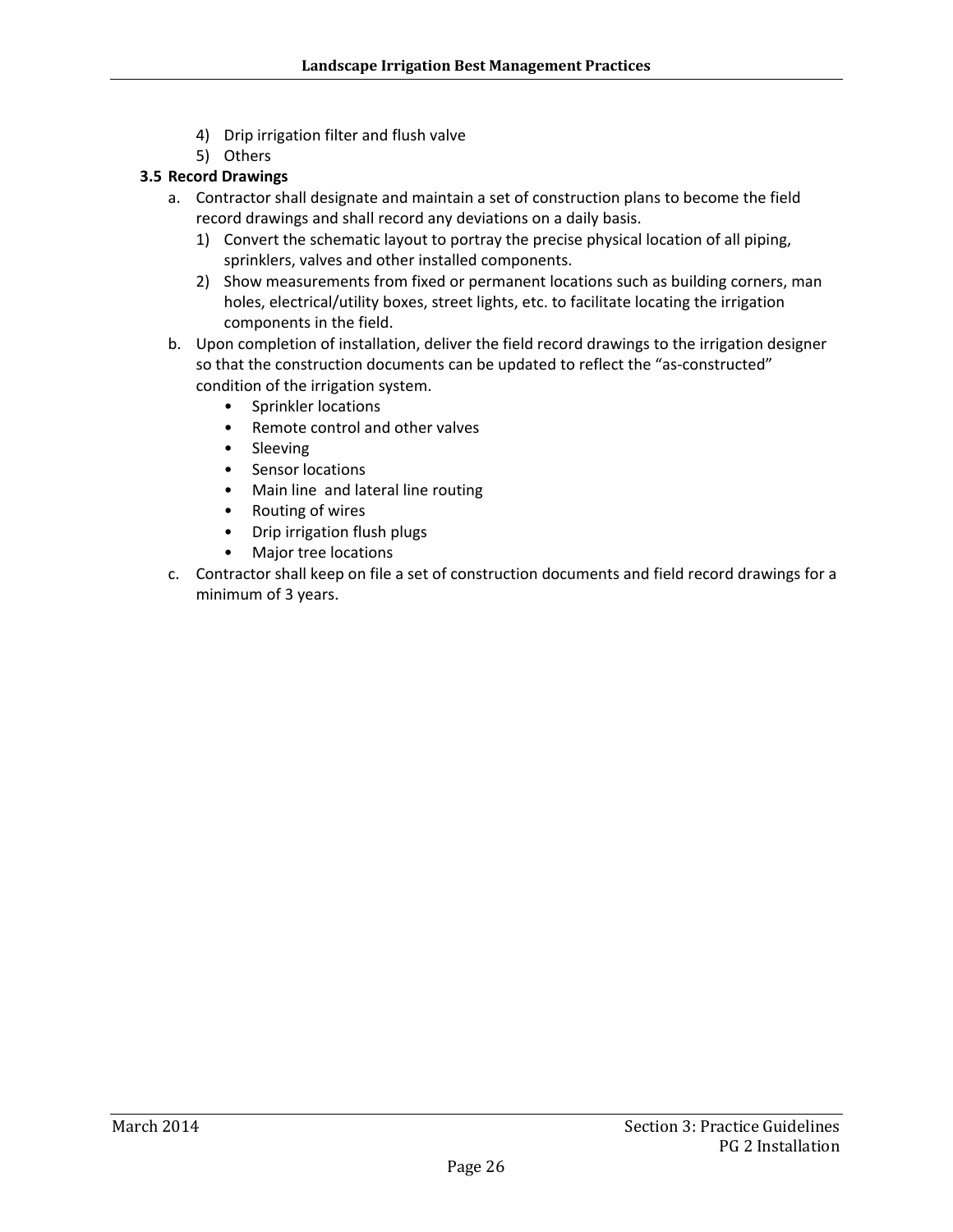## **PG 3: Practice Guideline for Landscape Water Management**

The purpose for having an irrigation system is to support the health and viability of the managed landscape by delivering supplemental water to the plants when natural precipitation is not adequate. The irrigation skills and horticultural knowledge required for implementation of best practices come

from proper training, experience, and continuous monitoring of the soil‐water‐plant relationship. Effective landscape water management is one way landscape and irrigation professionals demonstrate responsible stewardship of water resources.

The following guidelines cover the key elements of landscape water management: communication, system maintenance, water budgeting, irrigation scheduling, monitoring and evaluation of water use, irrigation system performance, and landscape health and function. All of these elements are interdependent. Water efficient landscapes are



created by appropriate design and installation, but landscape water management and appropriate horticultural practices are what produce and ensure desired results.

#### **The Art & Science of Water Management**

Water management can be as simple as turning the water off, but maximizing the potential of a landscape while reducing its water use can be complex. The correct amount of water can be quantified  $-$  it is sciencebased. Proper management, however, is both a science and an art. A skilled water manager has in‐depth knowledge of multiple disciplines and may utilize advanced technology to improve water use efficiency.

#### **The Management‐Maintenance Connection**

Proactive system maintenance will ensure the integrity of the irrigation system. As the landscape matures, and plants mature, the system may require adjustment and enhancement to meet the design intent for the landscape. System maintenance and repair shall seek to support site management objectives. Depending on company structure, one person, or many individuals, may be qualified to perform multiple management functions.

March 2014 **Section 3:** Practice Guidelines PG 3 Management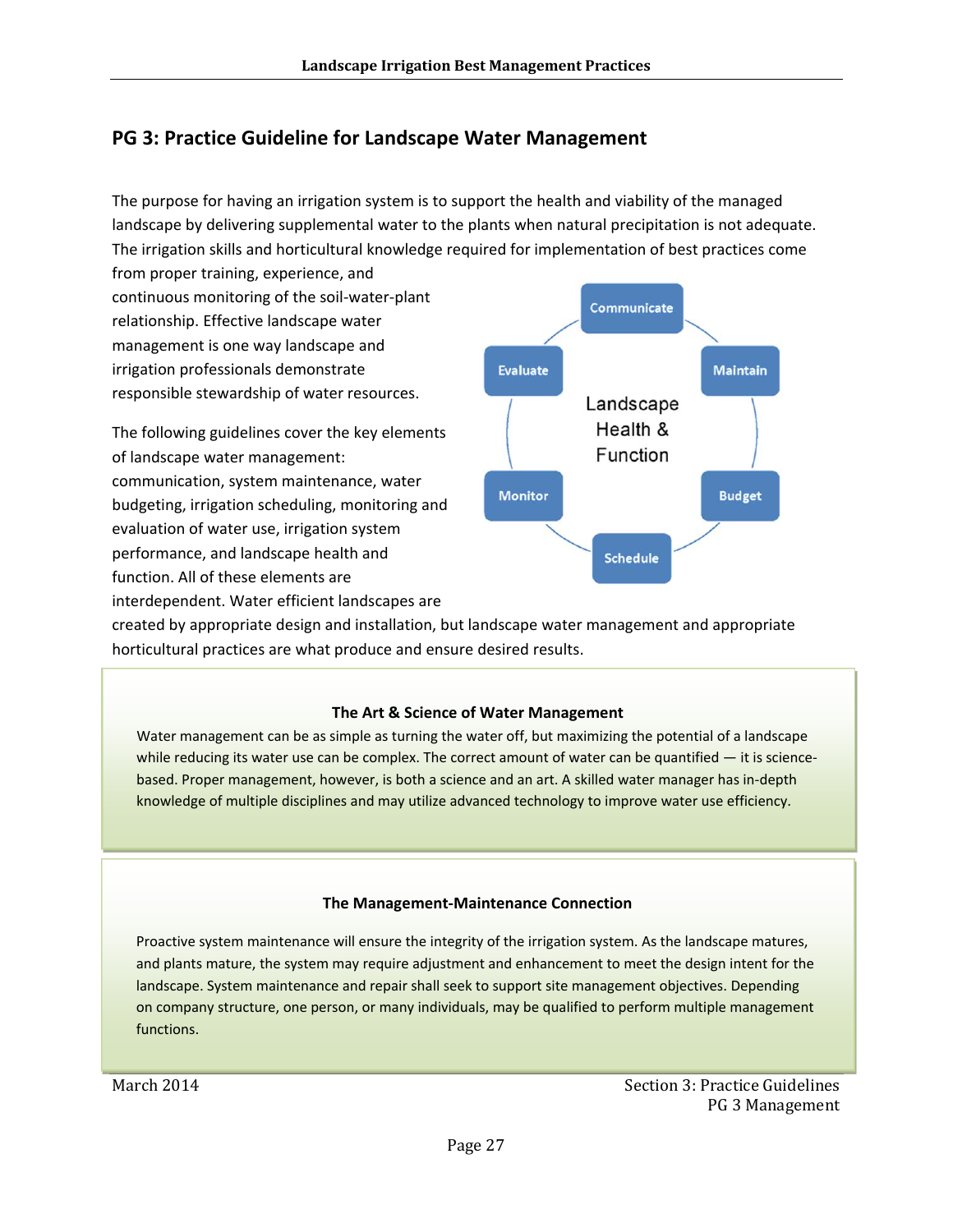#### **1. Communication and Accountability**

The water manager, property owner, and landscape maintenance personnel need to work together to achieve the desired results.

#### **1.1 Communication Among Key Players**

- a. Property owner/agent should ensure a loop of communication exists with the industry professionals to implement proper site and water management.
- b. Property owner/agent and the landscape water manager should engage the water purveyor as a resource. The water purveyor may provide rebates, system evaluations, and water efficiency and conservation initiatives.
- c. Recommendations
	- 1) Establish a regular interval to review contract performance and resource use.

#### *Key Players*

*Identify who has the authority to implement change.*

*Identify who shall make changes to the irrigation scheduling.*

*Identify relevant regulatory agencies – such as National Pollutant Discharge Elimination System (NPDES) permits.*

- 2) Authorize an amount of money that can be spent to perform unforeseen repairs.
- 3) Provide the landscape water manager access to water bills and records for each project.
- 4) Develop a drought/water shortage contingency plan.

#### **1.2 Landscape Water Manager Responsibilities**

- a. Communication
	- 1) Water manager shall advise and educate field personnel on their role in managing resources and meeting the owner's expectations (see "Monitoring" section).
	- 2) Coordinate maintenance activities that will affect water-use efficiency.
	- 3) Determine who has authorization to make changes to the system, the irrigation schedule and emergency service calls.
- b. Documentation
	- 1) Establish a record keeping system.
		- Track weather conditions.
		- Track water usage.
		- Track system maintenance activities (see "Maintenance" section).
	- 2) Perform on-site observations/verify existing conditions (see "Evaluation" section).
	- 3) Identify quantitative and qualitative metrics for the site.
	- 4) Identify and understand special conditions.
		- Site usage (special events, maintenance activities, etc.)
		- Water source and new water sources
		- Drought/water shortage conditions
- c. Calculations
	- 1) Estimate site water usage (see "Section 3: Water Budgeting").
	- 2) Develop irrigation schedules (see "Scheduling" section).
	- 3) Develop a system maintenance budget for owner approval.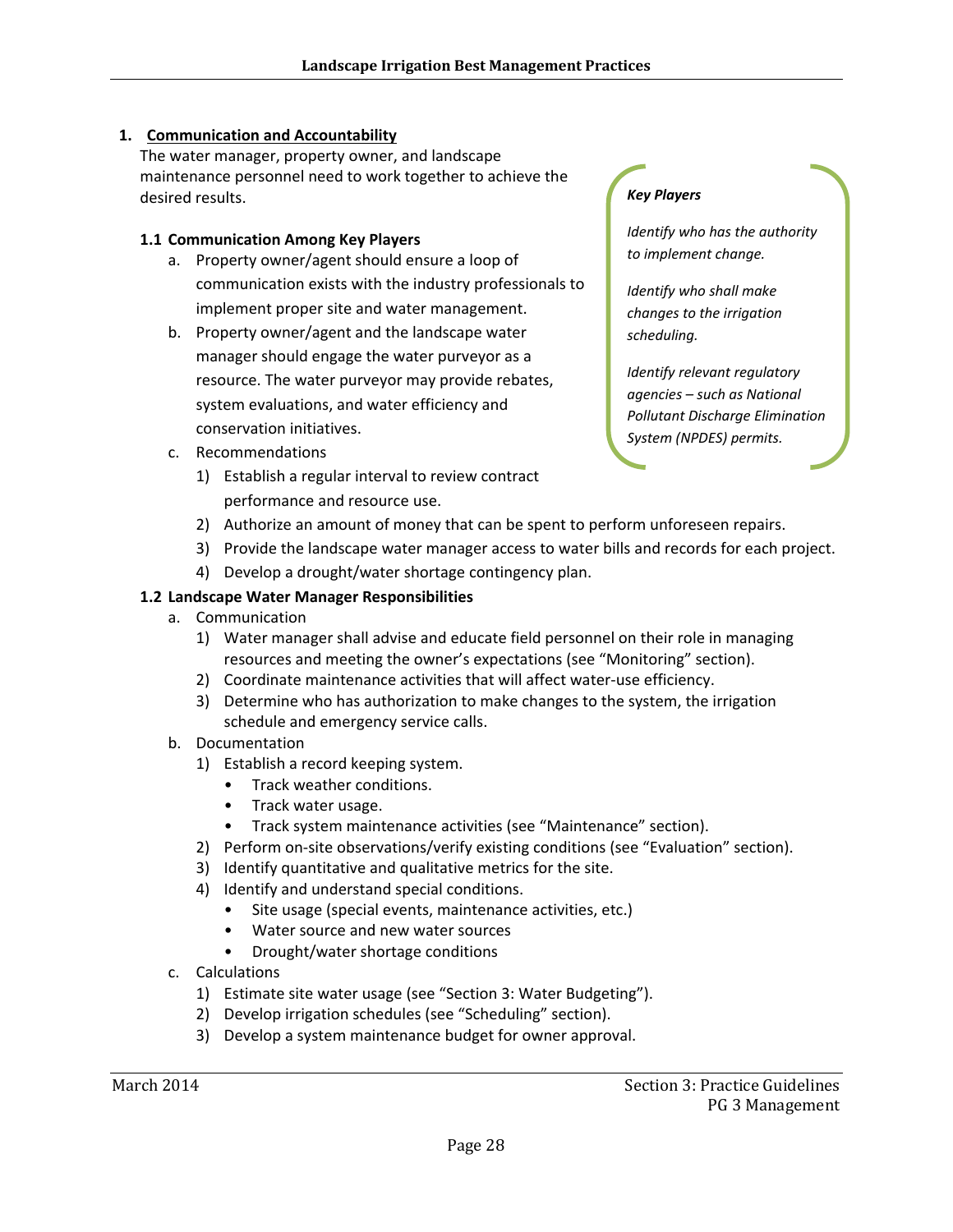- d. Recommendations
	- 1) Utilize technology
		- Technology helps the manager do a more thorough and complete job.
		- Online/Internet-based technology allows for more rapid response to problems.
	- 2) On a new site design, feedback with the designer may be beneficial to improve overall efficiency.

#### **1.3 Outcomes of Communication Tools**

- a. Accountability of stewardship
	- 1) Is the correct amount of water being used?
	- 2) Is the site in compliance with any watering restrictions?
	- 3) Are other resources being used wisely?
- b. Relationship and trust
	- 1) Increased communication among key parties
	- 2) Improved corporate image for both owner and contractor
- c. Preserve assets in cost‐effective strategy
	- 1) Healthy and vibrant landscapes
	- 2) Reduction of hardscape maintenance requirements
		- For example, parking lots, sidewalks, roadways, fencing, etc.

#### **2. Maintenance**

Regular and routine maintenance of the irrigation system is best accomplished if directed by the irrigation manager to assure that the system operates optimally. The maintenance schedule will ensure that the proper replacement components are used when required and a plan to respond to unforeseen problems such as vandalism can keep the system working well and minimize wasted water.

#### **2.1 Initial Steps**

- a. Establish a periodic and routine maintenance schedule to inspect and report performance conditions of the irrigation system to the end‐user/owner/owner's representative.
- b. Create and post at the controller a station/zone map for ease of system inspection and controller programming. In the absence of an as‐built or record drawing, include the location of key components such as controllers, main shutoff valve, isolation valves, remote control valves, filters and any sensors or decoders.

#### **2.2 Periodic Maintenance**

- a. Review the system components periodically (i.e., annually or as determined by the water manager) to verify the system functionality.
- b. Inspect and verify that the backflow prevention device is working correctly and have it tested as required.
- c. Inspect and verify that the water supply and pressure meet system operational requirements for optimal system efficiency.
- d. Adjust valves for proper flow, closing speed, and operation as needed.
- e. Inspect and verify pressure regulators are properly set and adjusted (if installed).
- f. Test system wiring for continuity and integrity, and document readings.
- g. Establish a "winterization" protocol (if required based on climate) and a corresponding process for system activation in the spring.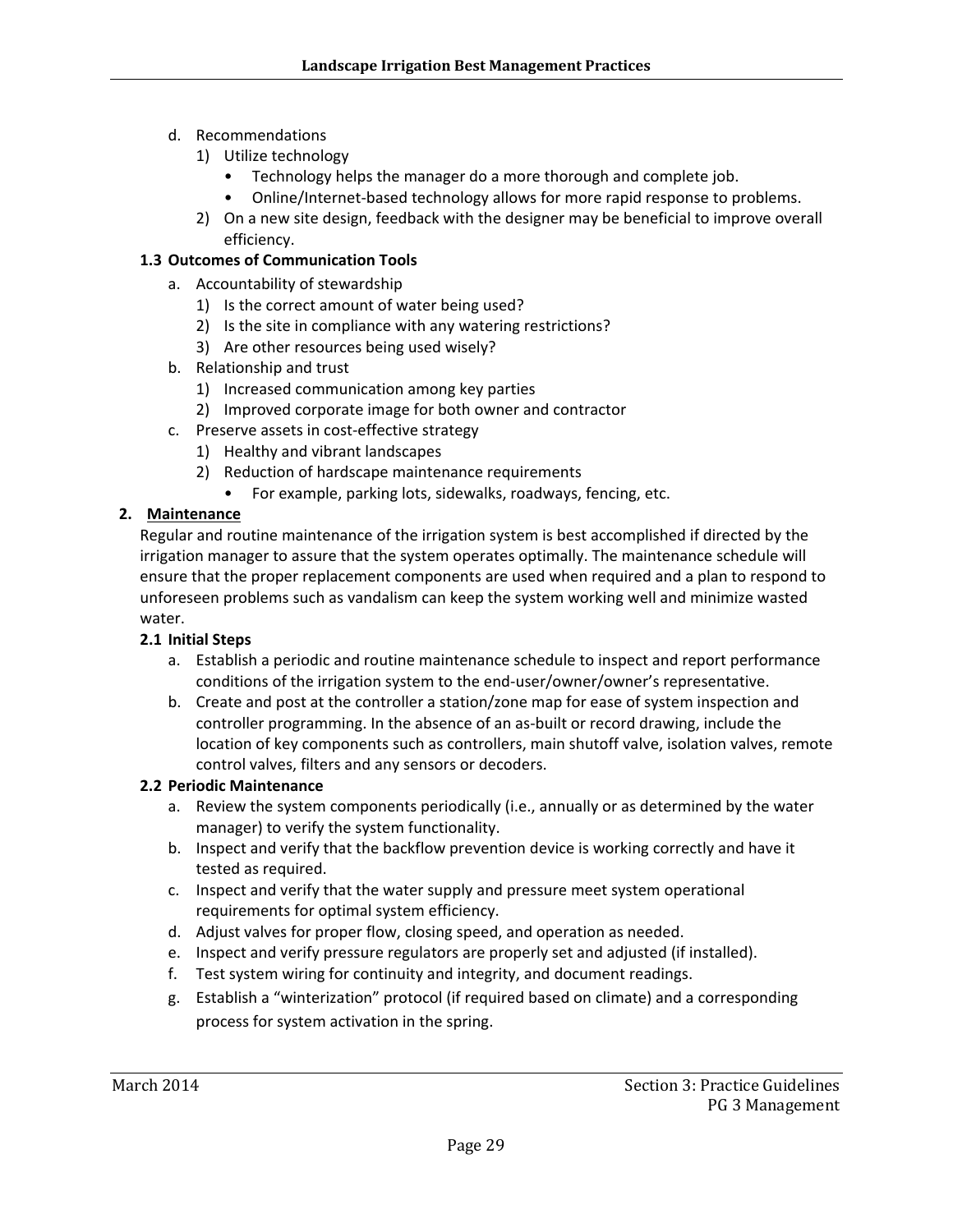#### **2.3 Ongoing Maintenance**

- a. Review the system components regularly (i.e., weekly) to verify the efficient operation and uniform distribution of water:
	- 1) Examine and clean filtration as needed.
	- 2) Inspect and verify proper operation of the controller. Confirm correct date/time input and functional backup battery where used.
	- 3) Inspect and verify that sensors used in the irrigation system are working properly.
	- 4) Inspect and verify that sprinkler heads are operating at recommended pressures and are properly adjusted — nozzle size, arc, radius, level and attitude with respect to slope.
	- 5) Ensure that plant material is not blocking or interfering with the operation or output of sprinkler heads.
	- 6) Inspect drip irrigation zones, check the pressure regulator, service the filter and flush laterals to remove silt and foreign matter. Inspect for clogged and missing emitters or damage to the tubing and make repairs.
	- 7) Repair or replace broken pipe or malfunctioning components and restore the system to its optimal performance capabilities.
	- 8) Test and adjust all repairs.
		- Complete repairs in a timely manner to support the integrity of the irrigation system.
- b. Ensure that replacement parts will perform the same as original equipment.
	- 1) Sprinklers or nozzles used for system repairs will maintain matched precipitation rate within the hydrozone.
	- 2) Valves will have the required performance features to meet site conditions such as flow requirements, pressure, and water quality.
	- 3) Document maintenance procedures and findings.

#### **2.4 Additional Considerations**

- a. A thorough maintenance program will extend the useful life of the irrigation system.
- b. Good horticultural practices and irrigation management are needed to sustain the efficient use of water.
- c. Changes and modifications to the irrigation system will be necessary as the landscape matures.

*Note: Field personnel should not make changes to equipment without performing a site evaluation and communicating with the water manager.*

#### **3. Water Budgeting**

Water budgeting, when used as a landscape water management tool, allows the water manager to plan or anticipate the amount of water required to maintain a healthy and functional landscape (see more in appendix B). The total landscape water requirement is based upon summing the water requirement for each irrigation zone or type of hydrozone in the landscape. The landscape water requirement is based on real-time weather conditions using reference evapotranspiration data adjusted with appropriate plant factors and site rainfall. The manager can utilize meter readings to compare the amount of water applied based on the irrigation scheduling to the calculated water requirements. Adjustments can be made to the schedule as necessary to maintain an acceptable plant appearance within the water allowance. Measured water usage is compared to both the landscape water requirement and the landscape water allowance. It is recommended that this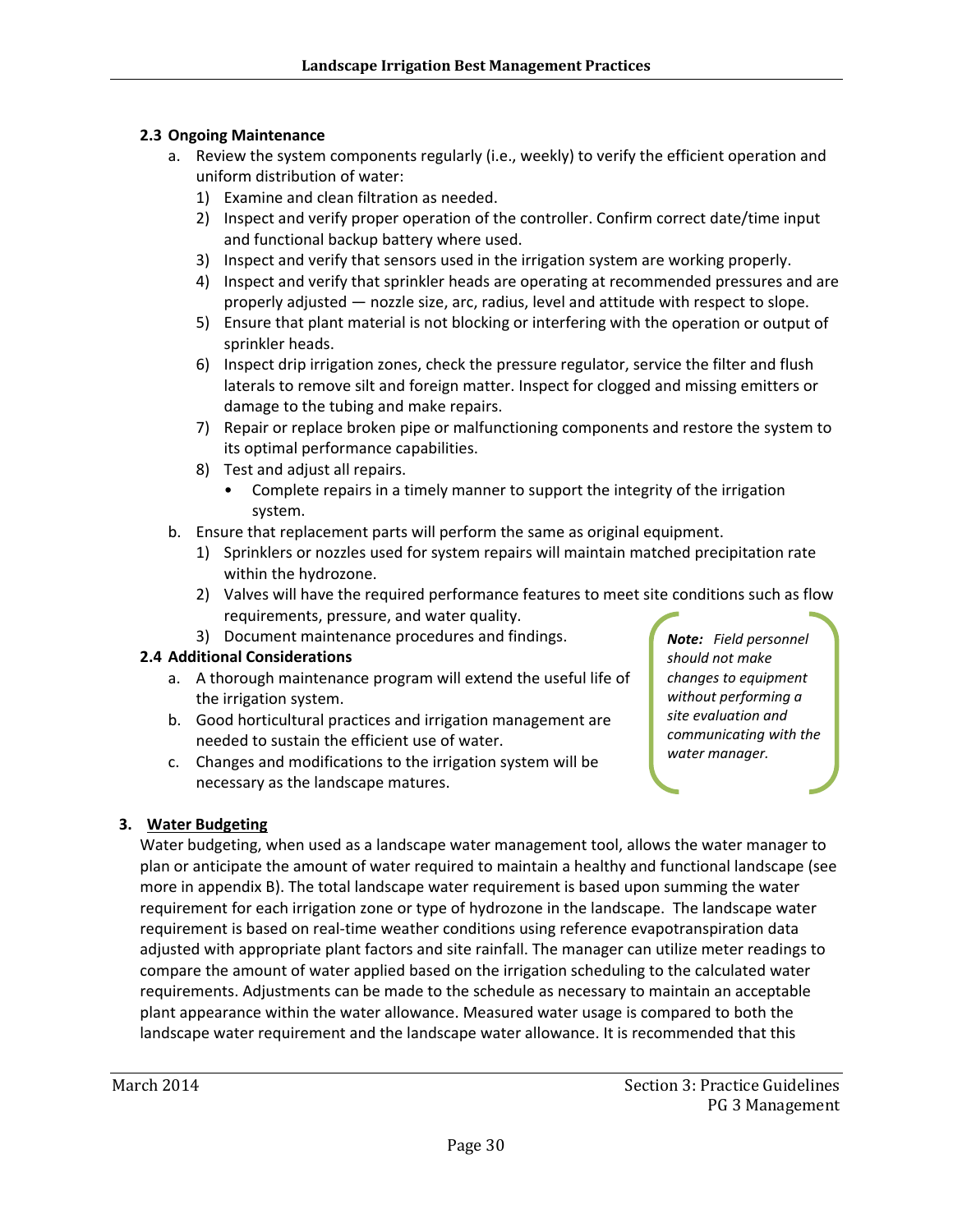comparison be done at least monthly but more often to determine if adjustments to the irrigation schedule need to be made.

#### **3.1 Landscape Water Requirement**

a. The landscape water requirement is determined by summing the water requirement for each irrigation zone or hydrozone in the landscape:

$$
LWR = WR_{H1} + WR_{H2} + WR_{H3} + etc.
$$

where

LWR = landscape water requirement {gallons}  $WR_{H1}$  = hydrozone water requirement

b. Estimating the water requirement of a hydrozone uses the following information:

$$
WR_{H} = \underbrace{(\text{[ET}_{O} \times \text{PF}) - R_{e}) \times \text{LA} \times 0.623}_{\text{IE}}
$$

where

 $WR_{H}$  = hydrozone water requirement {gallons}

 $ET_0$  = evapotranspiration for the time period {in.}

PF = plant factor or turfgrass factor for the hydrozone

 $R_e$  = rainfall that is effective within the root zone {in.}

LA = landscape area  ${ft<sup>2</sup>}$ 

 $0.623$  = conversion factor to gallons

IE = irrigation efficiency (an expected efficiency that reflects management skill

for scheduling, sprinkler performance and maintenance. It is not the same as distribution uniformity) for example:

- 90 percent efficiency is about 11 percent more water
- 80 percent efficiency is about 25 percent more water
- 75 percent efficiency is about 33 percent more water
- 70 percent efficiency is about 42 percent more water
- 65 percent efficiency is about 54 percent more water
- c. Using water meter readings, determine if the irrigation schedule is applying the correct amount of water by comparing water usage with the amount calculated by the above equation.

#### **3.2 Actions**

- a. Collect water meter readings and rainfall data for the same period as the estimated landscape water requirement.
- b. Compare water usage to the estimate landscape water requirement.
- c. Observe plant health and soil moisture conditions.
- d. Recommend adjustments to the irrigation schedule if needed.
- e. Document results.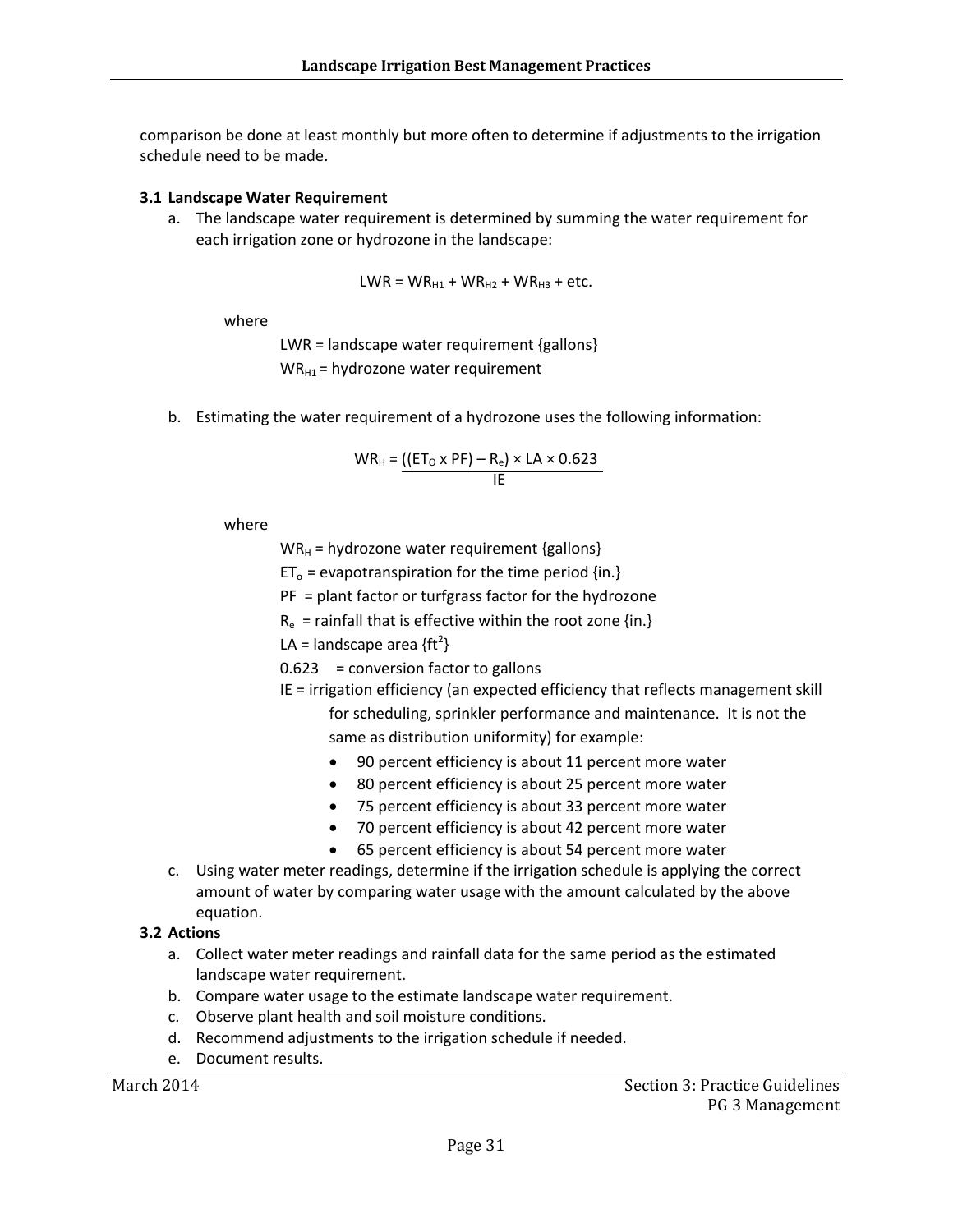- 1) An additional amount of water will be needed to leach any salt accumulation because of poor water quality.
- 2) Determine how to maximize the benefit of rainfall to reduce irrigation water.
- 3) If the site has multiple water sources then use the lowest quality water first.

#### **4. Scheduling**

Scheduling landscape irrigation is a process that requires knowledge of the irrigation system's performance characteristics (application rate, distribution uniformity, etc.), soil type and soil water properties, plant root depth, and plant water requirements to determine when and how much water should be replaced. The irrigation schedule is dynamic. It is influenced by rainfall events and seasonal weather patterns. Aspects of irrigation scheduling to maximize efficiency and effectiveness include: total run time for each zone, dividing total run times into multiple cycle‐start programs to eliminate or minimize runoff, and the frequency of watering events to minimize plant‐water stress. Schedules can be simple single program configurations or more complex multiple programs running stacked in sequence or overlapped running concurrently. The irrigation manager must understand the capabilities of the irrigation system, the soil and soil water properties, variations in root zone depth, solar exposure, the intended purpose and function of the landscape, and the plant water requirements in order to properly determine an irrigation schedule.

Technologies are available that monitor weather or soil moisture conditions and auto‐adjust irrigation schedules based on factors that the manager enters into the controller. These controllers can operate with manual schedule adjustments, by percentage of preprogrammed watering times that are based on observed weather changes, or by input from weather, soil moisture, or flow sensors.

#### **4.1 Communication**

- a. Determine if there are any constraints regarding time of day or day of the week for irrigation.
	- 1) Use of the site (such as sporting events, mowing schedule, etc.)
	- 2) Watering restrictions in place by water purveyor
- b. Expectations for landscape appearance and water conservation potential
	- 1) What is the intended level of aesthetic acceptance (stress level)?
	- 2) Is water use at or below the planned amount?
- c. Desired benefits
	- 1) Water use efficiency
	- 2) Runoff reduction
	- 3) A more robust plant health
	- 4) Sound root system
	- 5) Reduce weed, disease, and other pest problems

#### **4.2 Documentation**

- a. If not assigned, determine an appropriate water window for irrigation.
- b. Utilize information from site evaluation to be used for scheduling (See "Site Evaluation" section).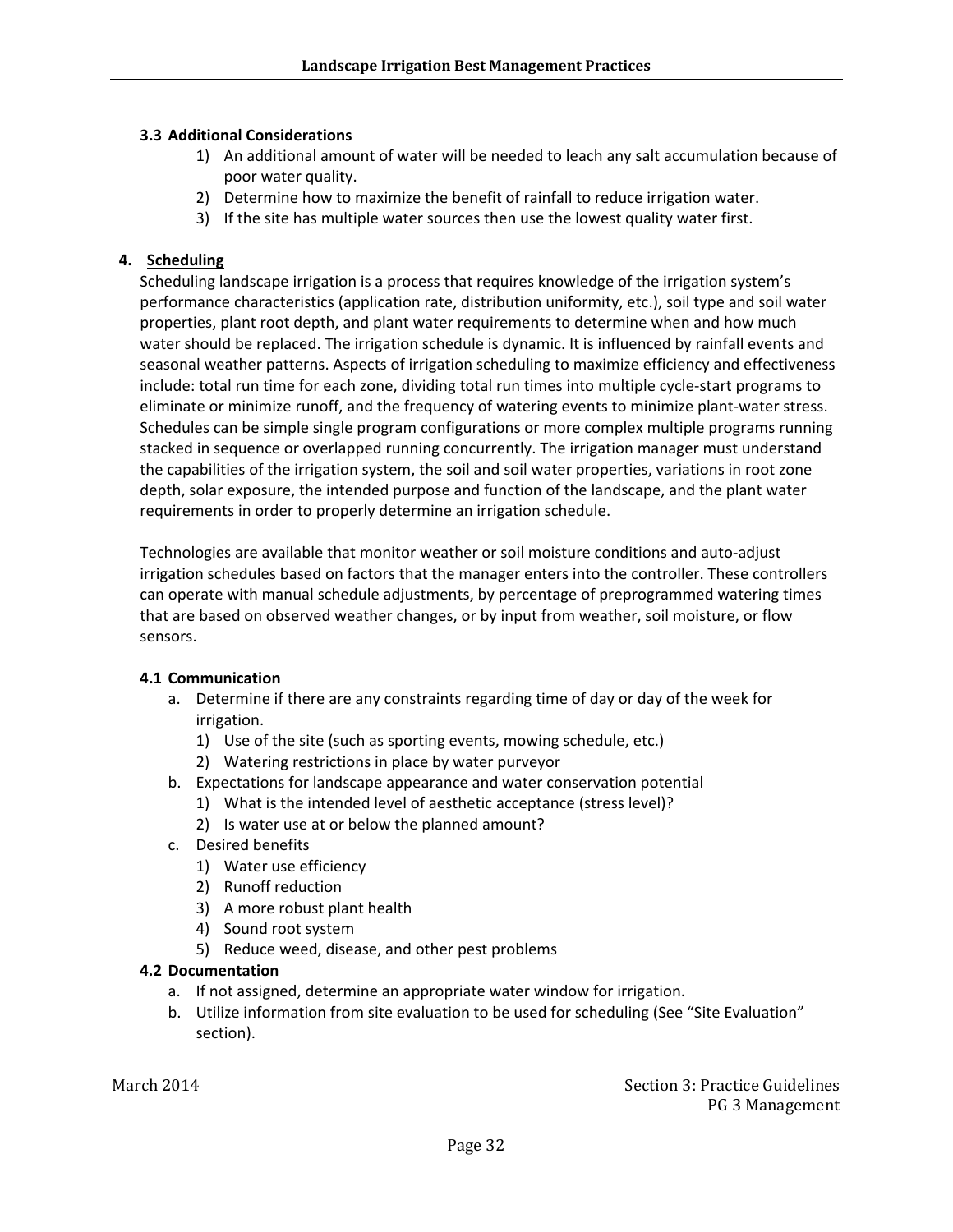#### **4.3 Actions**

- a. Create an irrigation schedule. (See appendix C for more information.)
	- 1) How much water should be applied?
		- Based on weather data and calculated plant water requirement since last irrigation or rainfall
		- Based on allowed soil moisture depletion
		- Based on the soil's ability to move water by capillarity
		- Account for rainfall effectiveness.
		- Does it fit within the landscape water allowance?
	- 2) How long are the run times?
		- Total run time is based on the application rate of the irrigation equipment.
		- Use multiple cycle‐starts to prevent runoff.
			- (i) Based on soil type, amount of organic matter present and compaction
			- (ii) Consider slope and compaction issues.
			- (iii) Application rate of the equipment
			- (iv) As a rule of thumb when observing runoff, reduce subsequent cycles by 20 percent.
				- 1. Irrigation equipment has a minimum amount of run time required to effectively apply water to all of the area.
				- 2. Site observations of runoff collected during evaluation activities provides valuable information to use for calculating cycle‐soak scheduling.
		- Does the irrigation schedule fit within the watering window?
			- (i) Comply with time of day watering.
	- 3) How often should irrigation be scheduled?
		- Best practice is to irrigate when soil moisture has been depleted to a predetermined threshold that does not contribute to unplanned plant stress.
			- (i) Run times remain constant, but the interval between irrigation days changes.
		- Regular interval or designated days of the week.
			- (i) The irrigation days are constant but the run time changes to match the amount of water extracted by the plants usually based on modified ET information.
			- (ii) Comply with any mandatory watering restrictions for day or days of the week.
	- 4) Special considerations
		- Incorporate personal experience of managing the site with the calculated schedules to assure water use effectiveness.
		- If water sources have high salts, additional irrigation events are needed to flush the harmful salts out of the root zone.
- b. Program the controller
	- 1) Understand the features of the controller to facilitate scheduling and management.
	- 2) If using smart controller technologies, program the controller with site-specific information such as soils, plant type, irrigation performance, etc.
	- 3) Set inputs to on‐site sensors such as rain shutoff devices, soil moisture sensors, wind sensors, or freeze sensors to inhibit irrigation when it is not conducive for effectiveness.
- c. Fine tune controller program
	- After initially programming a conventional or smart controller
		- (i) Evaluate water content in the root zone using a soil probe.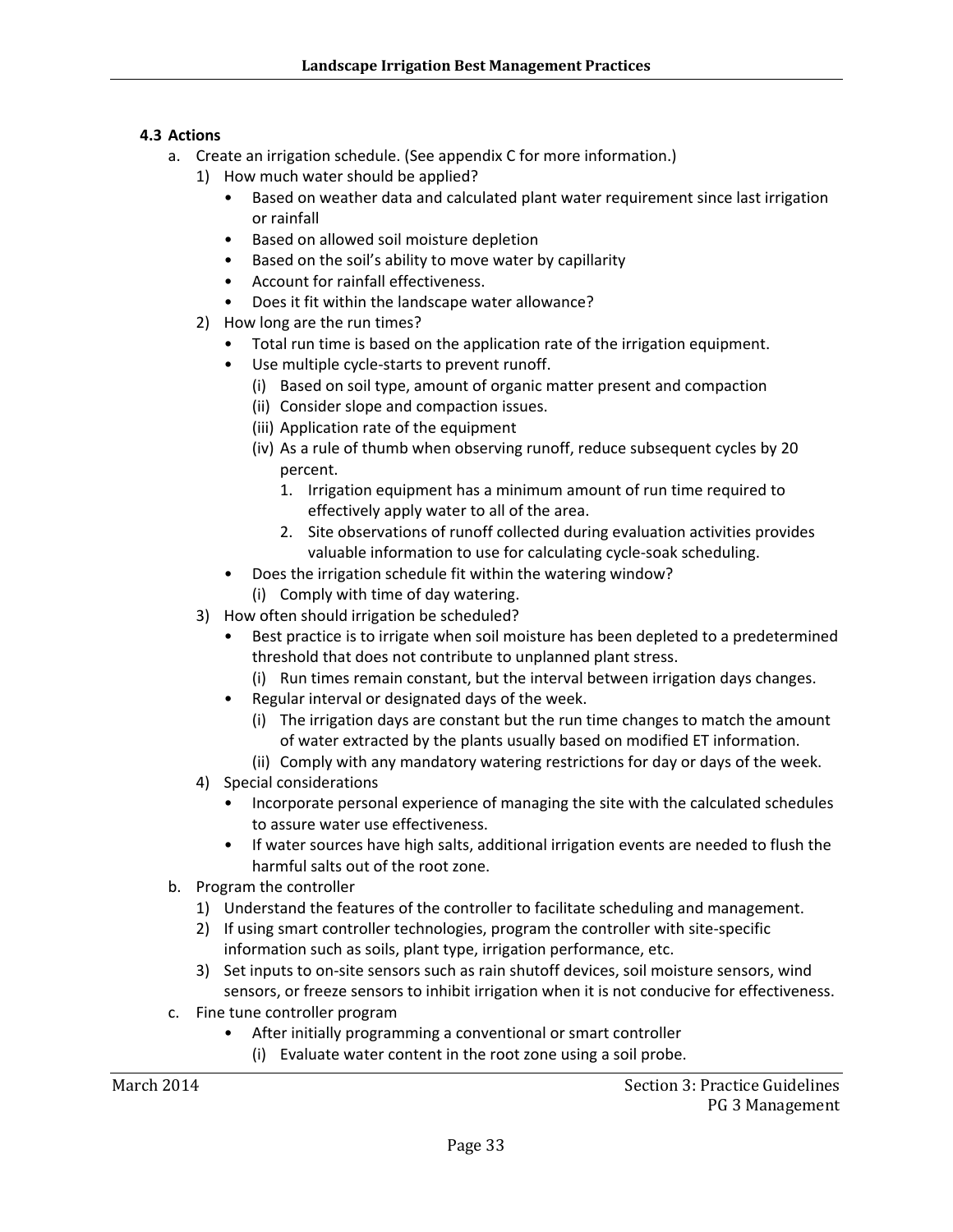(ii) Determine if the zone is too wet, too dry or just right.

- Make small incremental adjustments to the controller settings about 2 weeks apart and retest until the water content in all zones is correct.
- Take rain fall into account where appropriate.

#### **Irrigation Effectiveness**

*Irrigation efficiency* is irrigation water beneficially used compared to the amount of irrigation water applied or supplied to the site and is expressed as a percentage.

*Distribution uniformity* is not a measure of efficiency but rather a way to characterize the evenness of application of water to the planted area and is expressed as a decimal value. In landscape irrigation, this has greatest importance in turfgrass areas.

*Irrigation Effectiveness* is achieved when the plant water requirement has been supplied without runoff or deep percolation. High distribution uniformity is essential to applying the least amount of water to meet the plant water requirements. Irrigation scheduling is applying the right amount of water at the right time to maintain a healthy landscape.

#### **4.4 Additional Actions**

- a. Research and utilize irrigation scheduling programs that fit needs.
- b. Create a method to adjust irrigation schedules quickly and appropriately.
- c. Compare proposed schedule with current schedule (feedback loop) with the original designer/company, where possible.
- d. Use soil moisture sensor systems and rain/wind/freeze sensors as bypass devices to suspend irrigation if it is not needed or the weather is not conducive to effective irrigation.

#### **5. Monitoring**

The water manager measures water usage and compares it to the estimated water requirement based on current weather conditions. The water manager works alongside with the landscape manager to assesses the overall landscape health and appearance to determine if irrigation is effective by physically checking soil moisture in the root zone and documenting other potential horticultural problems such as nutrient needs, pest management, etc. The irrigation manager makes adjustments to the irrigation schedule as needed to respond to current soil moisture conditions including responding to drought or water shortages. The information collected during ongoing monitoring provides the data to communicate with interested parties and provides the basis for scheduling refinements.

#### **5.1 Communication**

a. Are the expectations realistic for what's available (resources, money, water, personnel, restrictions and ordinances, etc.)?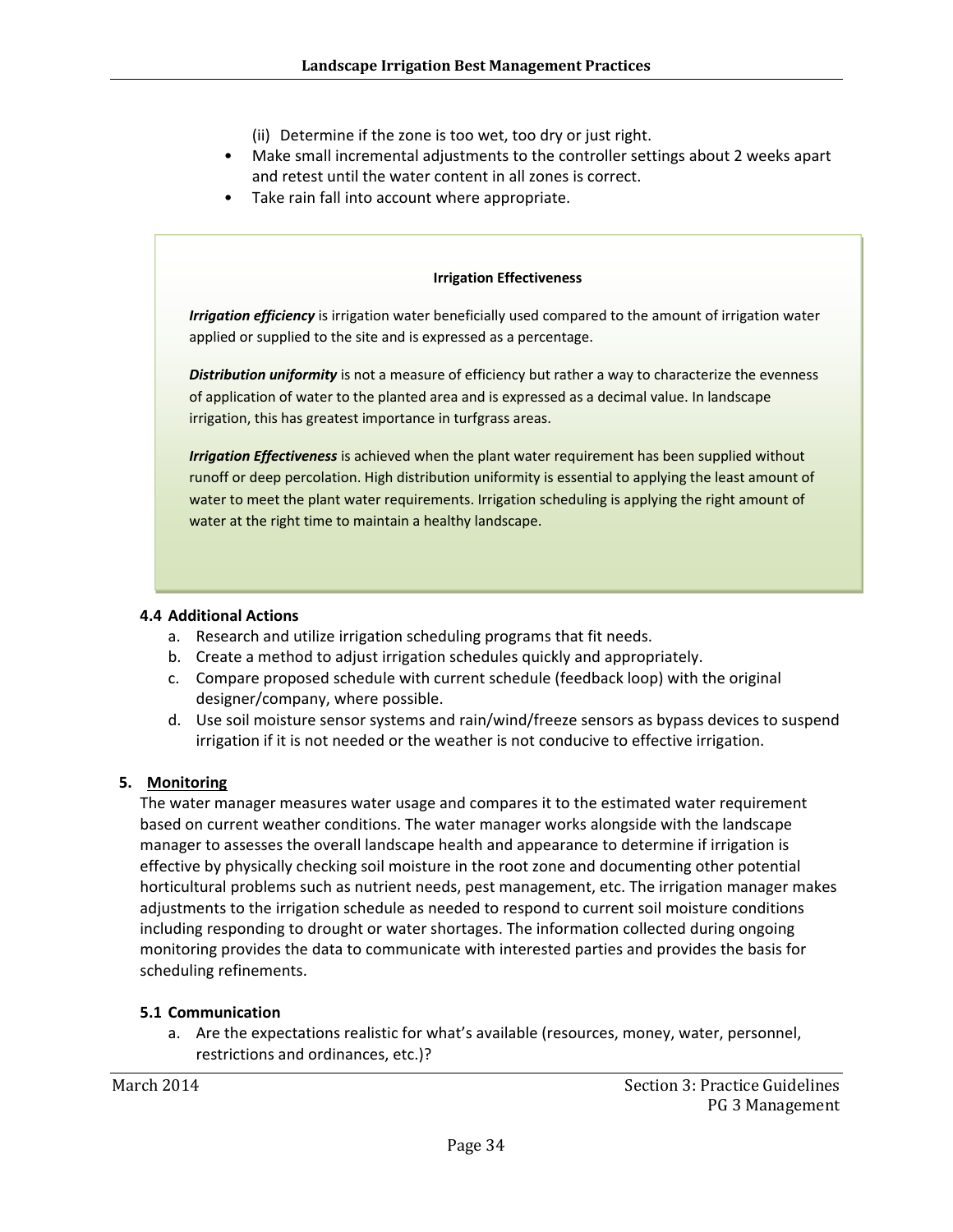- b. Water budget comparison feedback loop
	- 1) Is the water being used within the expected water budget?
	- 2) Is the water budget realistic and/or flexible? If the water budget is static, modifications to expectations or management may need to vary.
- c. If there are drought or water shortages, is a drought management plan being followed?

#### **5.2 Documentation**

- a. Obtain past water use records.
	- 1) Three years of historical usage is recommended.
- b. Obtain past weather data.
	- 1) Use local or nearby weather and ET data from a reliable source.
		- Identify sources of real time weather information; and ET data.
		- Monitor drought conditions.
- c. If using on‐site harvested or collected water sources, note the following.
	- 1) Document current water levels in storage tanks.
	- 2) Water test reports
		- Safety of the water protect people
		- Quality of the water not too harm plants
	- 3) Observe changes to water supply and pressure including pump station functionality.

#### **5.3 Measurement**

- a. Record water usage.
	- 1) Monitor water usage frequently and at regular intervals.
		- Read meters on a regular basis (at least monthly during growing season).
		- If meters are not available, measure applied irrigation water using precipitation gauges in the irrigated area.
- b. Monitor and record on‐site rainfall.
- c. Monitor soil conditions and root zone.
	- 1) Record soil moisture based on soil core sample or sensor reading.
	- 2) Measure soil compaction with an infiltrometer or similar tool.
	- 3) Verify root zone depth and soil conditions.
	- 4) Does the amount of soil moisture within the root zone concur with the expectations?

#### **5.4 Action**

- a. Observe plant health and record problems identified.
	- 1) Stress signs of underwatering
		- Identify indicator plants.
	- 2) Ponding signs of saturated soils caused by too much water
	- 3) Weeds, diseases, and pests
- b. Compare calculated water need to water applied to refine your schedule.
- c. Compare current water usage using real‐time weather data to historical water usage.
- d. Compare water usage to forecasted water need to see if it is on track or if corrective action needs to be taken.
- e. Develop a soil moisture balance sheet to maximize beneficial rainfall.
- f. As plant material matures or changes to the landscape occur, ensure that system modifications are implemented by following the Landscape Irrigation Best Management Practices PG1 (design) and PG2 (installation).
	- 1) Ensure that system modifications are in response to changing site conditions.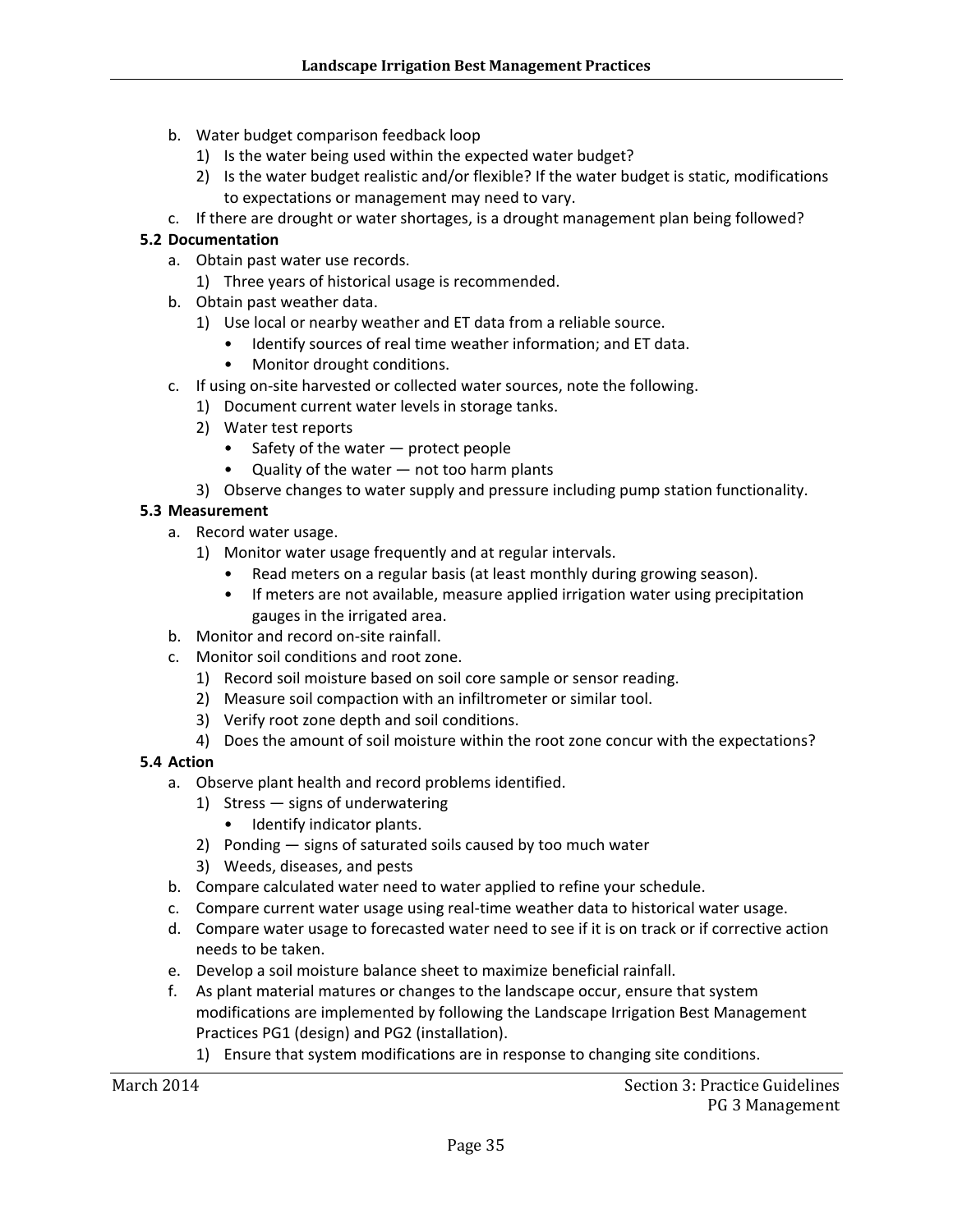2) In accordance with any applicable local codes or mandates.

#### **5.5 Additional Considerations**

- a. Install a dedicated irrigation meter or private sub-meter to improve management capability.
- b. Explore new technology for monitoring soil conditions and root zone conditions.

#### **6. Site evaluation**

An evaluation is a (periodic) review of system performance resulting in adaptive management and initiates recommendations for scheduling, maintenance and monitoring. The irrigation manager inspects the irrigation system to verify that system maintenance procedures are being followed, that equipment is working optimally and that landscape plantings are properly considered when scheduling irrigation. A review of system performance assists the irrigation water manager, owner or end‐user to develop an effective irrigation water management plan.

A site evaluation will also forecast requirements for a maturing landscape and assess whether the system in its present configuration will continue to meet the overall objectives of the site.

#### **6.1 Communication**

- a. Establish the goal and purpose of performing a system evaluation.
- b. Share the irrigation system performance results.
- c. Make recommendations on changes that might be needed.

#### **6.2 Documentation**

- a. Water supply
	- 1) Source(s) (potable, groundwater, rainwater catchment, recycled, etc.)
	- 2) Expected reliability and availability of alternate water sources.
	- 3) Verify that backflow prevention has been tested and conforms to code.
- b. Soils
	- 1) Texture (sandy, loamy, clayey)
	- 2) Preliminary estimate of water holding capacity/infiltration rate
	- 3) Examine soil profile of the root zone.
	- 4) Measure depth of root zone.
- c. Landscape
	- 1) List of plant types/turf types
	- 2) Assess condition of plants by species and by hydrozone.
- d. Review existing irrigation system.
	- 1) Sprinkler/drip type used in system
	- 2) Identify irrigation zones.
		- Visual inspection of how well system is operating
			- (i) Patterns
			- (ii) Wet/dry spots
			- (iii) Poor plant health
			- (iv) Overall level of system maintenance
			- Do irrigation system zones conform to the identified hydrozones?

#### **6.3 Measurement**

a. Water supply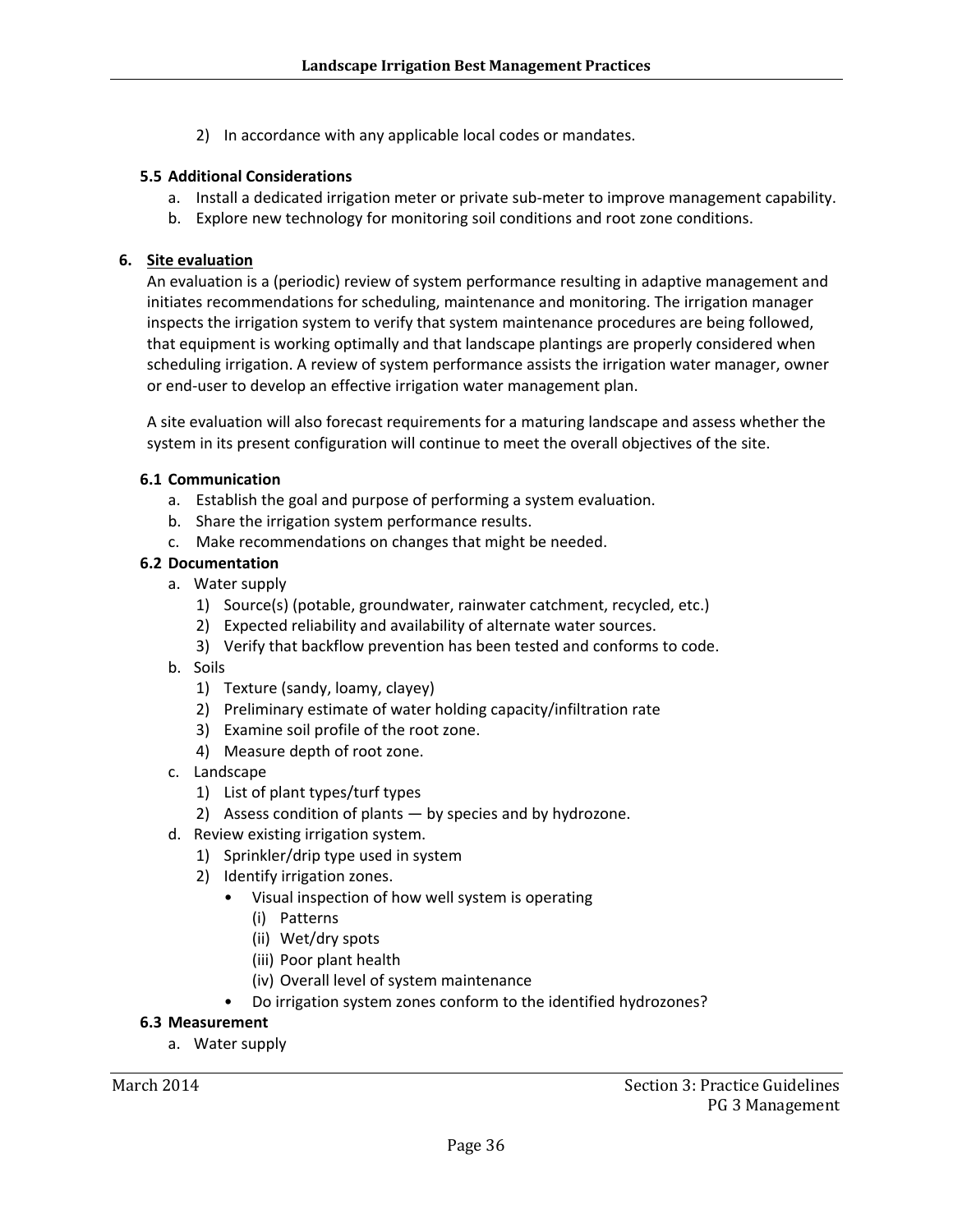- 1) Quality of water (ph, salinity, hardness, etc.)
- 2) Quantity (available gpm)
- b. Soils
	- 1) Drainage or compaction problems
	- 2) Consistency of soil type throughout the site
- c. Landscape
	- 1) Determine water requirement for each plant type.
	- 2) Measure hydrozone area.
	- 3) Identify sloped areas.
- d. Review existing irrigation system.
	- 1) Consistency in sprinkler type/nozzle and spacing within a zone
		- Estimated precipitation rate
		- Estimated distribution uniformity
		- Recommend catch can test as needed

#### **6.4 Actions**

- a. Draw conclusions based on
	- 1) Soils/drainage/compaction issues.
	- 2) Irrigation design issues.
		- Improper irrigation zones
		- Improper pressure
		- Poor coverage
		- Overspray
	- 3) Landscape issues.
	- 4) Improper plant usage.
	- 5) Mixed irrigation zones.
	- 6) Water quality issues.
	- 7) System maintenance issues including age of components.
	- 8) System functionality issues.
		- Limited programming capacity, lack of sensors, etc.
	- 9) System management issue.
		- How well are the system and its components being utilized?
- b. Recommendations based on
	- 1) Most critical issues that need to be addressed.
	- 2) Return on investment when implementing recommendations.

#### 6.5 **Communication Feedback**

- a. Accountability
	- 1) Owner
		- Final/financial decision maker
	- 2) Water manager
		- Develops irrigation schedule/program
		- Develops maintenance tasks and intervals

#### 6.6 **Additional Considerations**

- a. Create a maintenance routine including documenting inspections completed.
- b. Assess plant material functionality and or placement within hydrozone.
- c. Suggest the testing of the soil and follow recommendations for amendments or other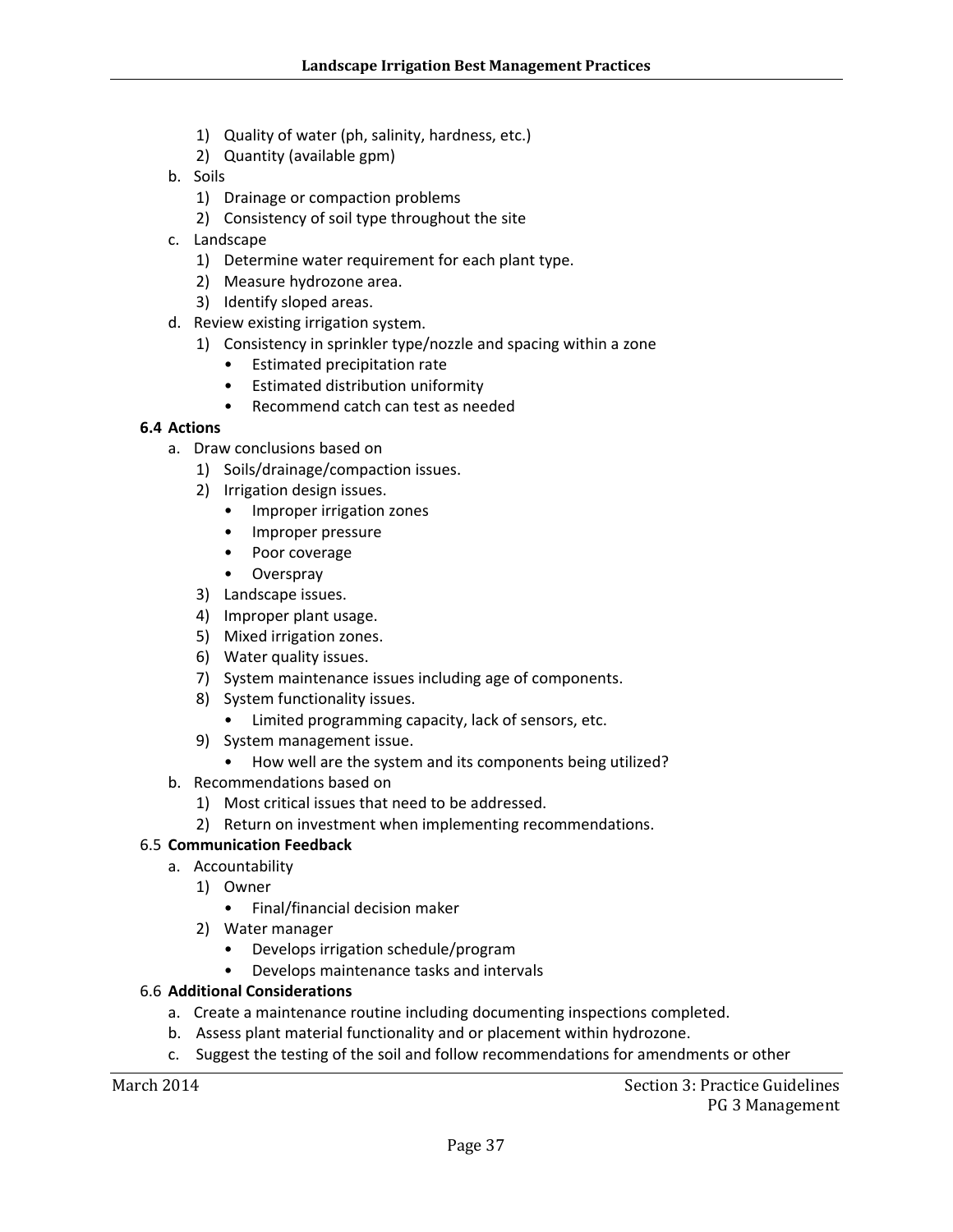remediation practices such as aeration.

- d. Suggest the use of technologies, which will help reduce water use and improve irrigation management.
- e. Link original design concept to maintenance tasks. See appendix A for more information about inspecting and/or commissioning an irrigation system.

## **KEY REFERENCES**

#### 1. **Source references**

- 1.1 Stetson, L.E. and B.Q. Mecham, eds. 2011. *Irrigation,* 6th ed*.* Falls Church, Va.: Irrigation Association.
- 1.2 Von Bernuth, R.D. and B.Q. Mecham, eds. 2013. *Landscape Irrigation Auditor*, 3rd ed. Falls Church, Va: Irrigation Association.
- 1.3 EPA WaterSense. Refer to the irrigation products and outdoor pages website at www.epa.gov/watersense/.
- 1.4 Source of local historical or current evapotranspiration  $[ET_0]$  data (if available): Refer to the "ET Connection" on the Irrigation Association's website at www.irrigation.org/.
- 1.5 Soils data: USDA Natural Resource Conservation Service [NCRS], www.nrcs.org.
- 1.6 Climate data: www.ncdc.noaa.gov.
- 1.7 Rogers, D., F. Lamm, and M. Alam. 2003. Subsurface drip irrigation systems [SDI] water quality assessment guidelines. KSU Publication #2575. Manhattan, Kans.: Kansas State University. Available at www.ksre.ksu.edu. Accessed 11 March 2014.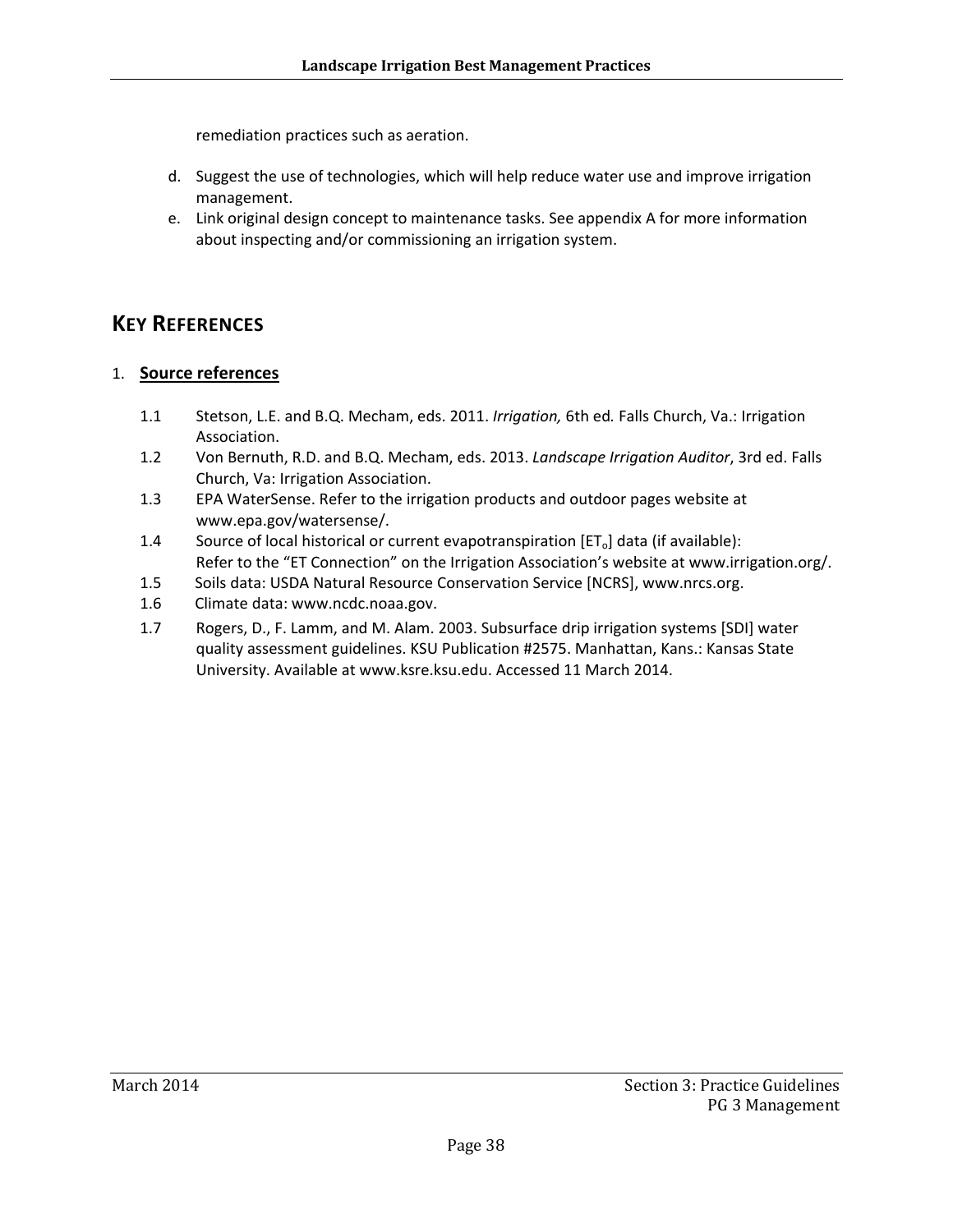#### **Appendix A**

#### **Irrigation System Inspection and Commissioning**

#### **General:**

To assure that the irrigation system has been installed according to plans and specifications, and that the equipment is performing optimally for the site, the system shall be inspected or observed periodically during construction for compliance. Commissioning of the irrigation system is a process whereby the performance of the system can be observed and measurements obtained to verify proper operation and scheduling that meets the contractual obligations. Where required, water usage as the result of scheduling can be compared to the water budget or allowance.

#### **Qualified Inspector/Commissioner:**

The person or team doing the inspection and commissioning shall be qualified and demonstrate competence through education, training, experience and/or certification in landscape irrigation and landscape water management. The designer of the system or qualified irrigation manager may be permitted to act as the inspector/commissioner of the landscape irrigation system and shall be objective and independent from the contractor responsible for the work being inspected. Examples of qualified individuals include those who are certified by the Irrigation Association as a Certified Irrigation Designer, Certified Landscape Water Manager or Certified Landscape Irrigation Auditor. Likewise, Professional Irrigation Consultants are accredited professionals by the American Society of Irrigation Consultants. Other programs may exist that would qualify a person or team to perform inspections and commissioning that would be acceptable to the project owner or the authority having jurisdiction. Possible conflicts of interest shall be disclosed to all parties.

#### **Equipment:**

The inspector/commissioner shall have all of the necessary equipment to perform the required inspections and commissioning. The equipment shall be properly calibrated.

#### **Inspections:**

 Field Inspections shall take place during and after construction while the contractor is on site to verify that irrigation system components have been properly supplied and installed according to the plans and

*Inspection vs. Commissioning: Inspection is to verify the physical presence of the components and that it has been installed correctly. Commissioning is about verification of functionality and operation.*

 *"Inspect what you expect"*

specifications used for installation. Sometimes this is also referred to as construction observation and could be part of the contracted services with the irrigation designer.

- Record drawings shall be maintained with changes to the approved plans by the contractor and available for periodic inspection as needed.
- See the included example worksheets for performing an inspection and noting acceptance, deficiencies, and if corrections are completed.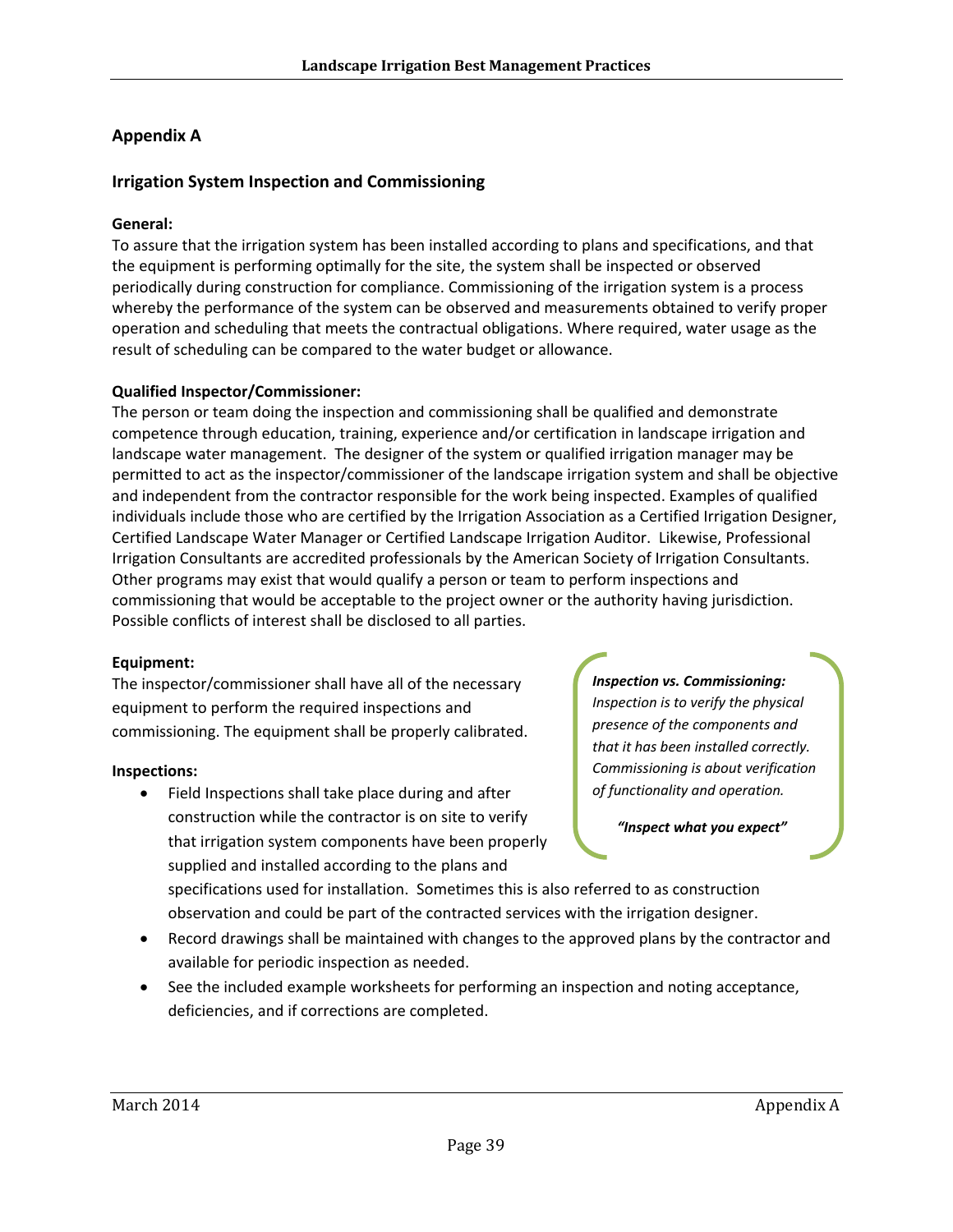#### **Commissioning:**

- A commissioning plan shall be developed specifically for the project that will identify the following:
	- o The turfgrass areas and related irrigations zones will be observed for proper operation.
	- o The specific irrigation zones that shall have performance measurement using catch devices to determine precipitation rate (used for scheduling purposes) and distribution uniformity (if required).
	- o Record meter readings if available as part of the audit process.
	- o Operate each drip zone and take pressure readings at the beginning and end of the piping run and record pressure.
	- o Verify that controller is properly wired and all pertinent sensors are properly configured and wired into or communicating with the controller.
	- o Take ohm readings for each station to verify wiring integrity and record at the controller for future reference.
	- o Verify that the irrigation map is consistent with the controller settings for each station.
	- o Verify that information about the controller settings/schedule is available at the controller so settings can be restored if necessary.
- Review the current irrigation schedule to
	- o Assure the run times are proper for the amount of water needed.
	- o Assure that cycle and soak times are utilized to avoid runoff.
	- o Where required, compare water usage for current schedule with water budget or allowance based upon real time ET information or soil moisture readings.
- Prepare reports outlining the findings of the commissioning activity within 30 days after verification of the system operation and performance.
	- o Precipitation rate for each sprinkler zone/station
	- o Quality of the system based upon low‐quarter distribution uniformity
	- o Deficiencies that need to be corrected
	- o Schedule to measure system performance to assure maintenance is being properly completed.
- Other Documents:
	- o Verify that record drawings of the irrigation system and installation are completed and copies are available to the property owner, property manager and landscape water manager.
	- o Operators manual that includes the basis of design and system operation, equipment list including manufacturer, model number and size and the intent of how the system should be managed including an irrigation system for peak demand showing station run times and watering days (Copies should be available to the property owner, property manager and who will be managing the irrigation system.)
- Contact information for system design, installation and maintenance

Example forms for recording system settings and performance are included to facilitate the inspection and commissioning of the irrigation system.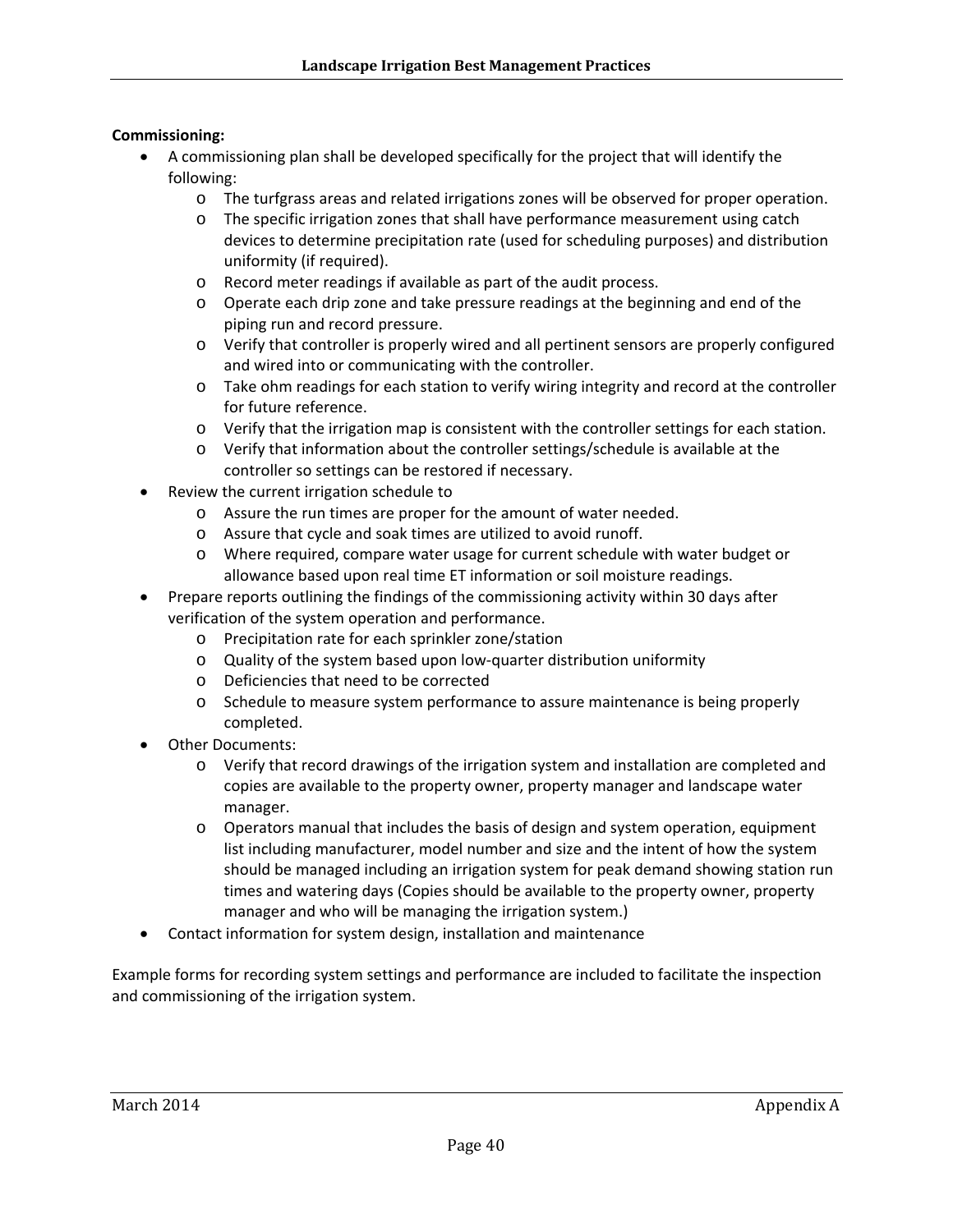References:

- Von Bernuth, R.D. and B.Q. Mecham, eds. 2013. *Landscape Irrigation Auditor*, 3rd ed. Falls Church, Va: Irrigation Association.
- Auditing Guidelines. Available at: www.irrigation.org/Certification/CLIA/Audit\_Requirements.aspx. Accessed 11 March 2014.
- *ASABE Standards*. 2014. X626: Uniformity test for landscape irrigation systems. St. Joseph, Mich: ASABE.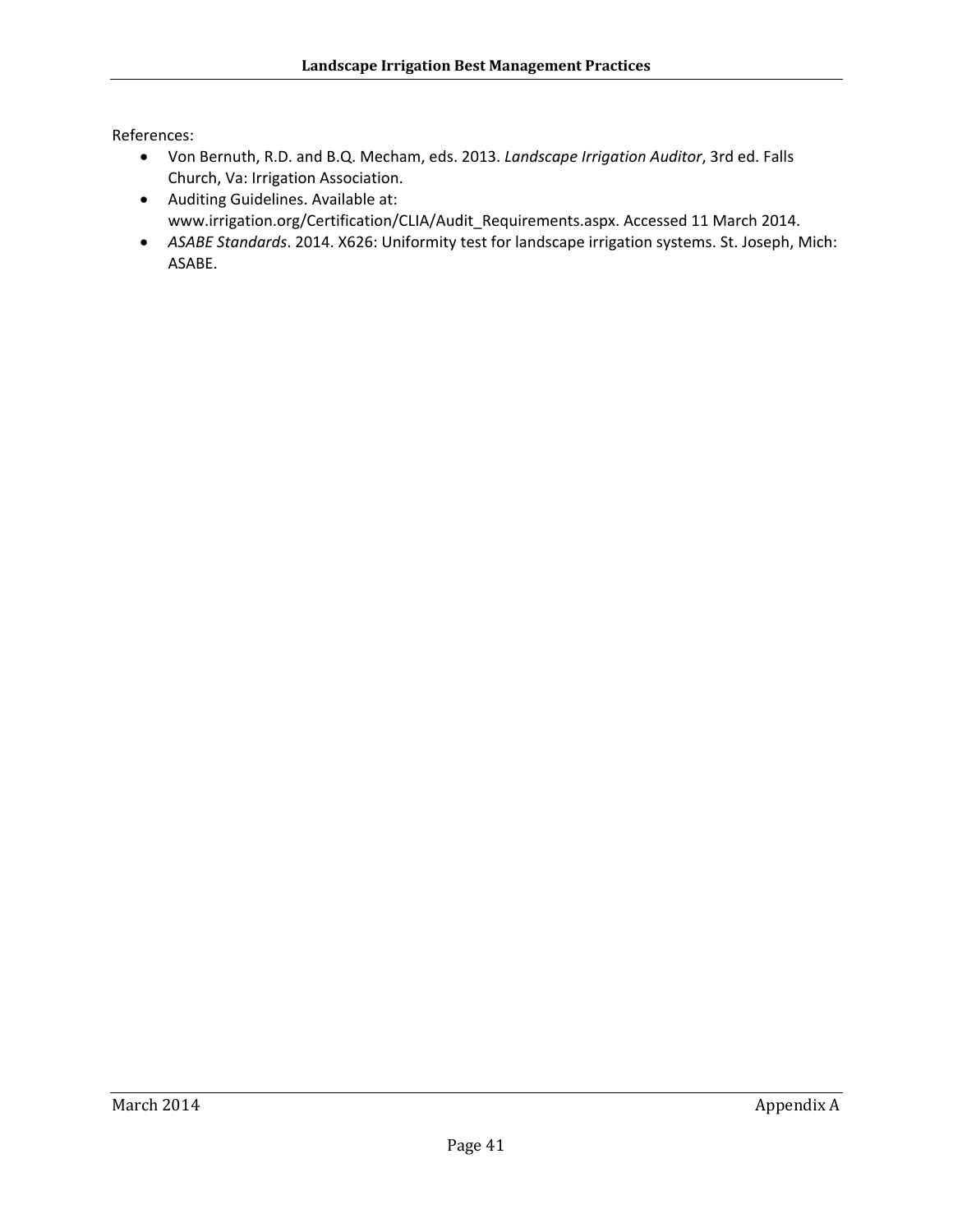# **Irrigation System Inspection**

| <b>Project Name_</b>                               | Location |            |           |           |
|----------------------------------------------------|----------|------------|-----------|-----------|
|                                                    |          |            |           |           |
| Item Description                                   |          | Acceptable | Deficient | Corrected |
| <b>Water Source</b>                                |          |            |           |           |
| Point of connection size matches plan              |          |            |           |           |
| Flow rate matches plan                             |          |            |           |           |
| Pressure matches plan                              |          |            |           |           |
| Backflow Prevention installed per plan and code    |          |            |           |           |
| Water meter / flow meter installed                 |          |            |           |           |
| Pump station (if applicable) meets plans and specs |          |            |           |           |
| <b>Controller</b>                                  |          |            |           |           |
| Installed per specifications-manufacturer, model,  |          |            |           |           |
| number of stations, grounded properly              |          |            |           |           |
| Wiring matches specifications                      |          |            |           |           |
| Sensors installed and functioning                  |          |            |           |           |
| Rain shut off device                               |          |            |           |           |
| Soil moisture sensor(s)                            |          |            |           |           |
| Flow sensor                                        |          |            |           |           |
| Other (list)                                       |          |            |           |           |
| Controller programmed with date and time           |          |            |           |           |
| Irrigation map posted by controller                |          |            |           |           |
| <b>Mainline Piping</b>                             |          |            |           |           |
| Depth of bury meets plans and specs                |          |            |           |           |
|                                                    |          |            |           |           |
| <b>Manual valves</b>                               |          |            |           |           |
| Installed as per plan and specs                    |          |            |           |           |
| Installed in valve boxes properly set              |          |            |           |           |
|                                                    |          |            |           |           |
|                                                    |          |            |           |           |

Note: If equipment or components are not required, mark as N/A not applicable.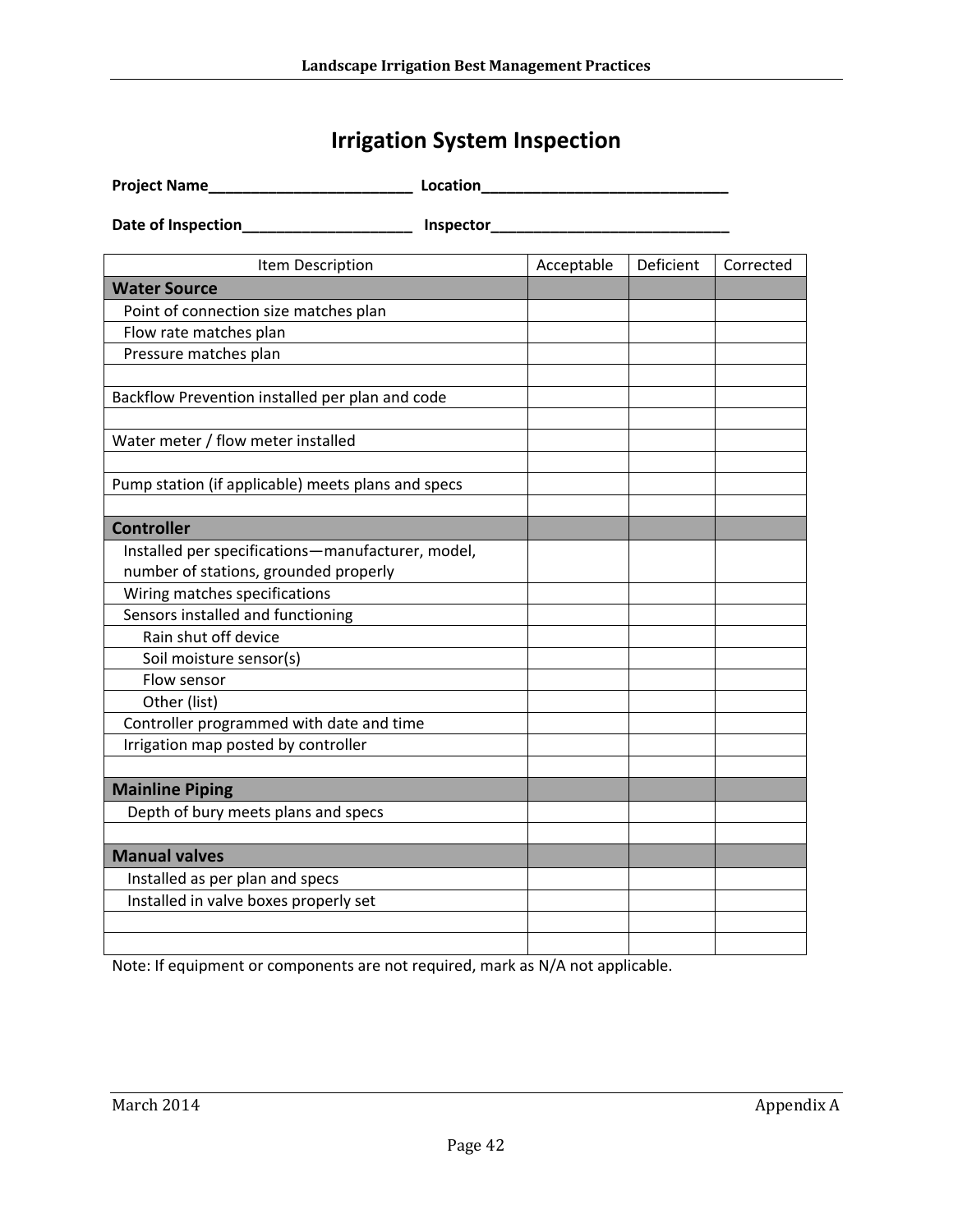# **Irrigation Zone/Station Inspection**

| <b>Project Name</b> | Location |
|---------------------|----------|
|                     |          |

**Date of Inspection\_\_\_\_\_\_\_\_\_\_\_\_\_\_\_\_\_\_\_\_ Inspector\_\_\_\_\_\_\_\_\_\_\_\_\_\_\_\_\_\_\_\_\_\_\_\_\_\_\_\_**

**Zone/Station Number\_\_\_\_\_\_\_\_**

| <b>Item Description</b>                                 | Acceptable | Deficient | Corrected |
|---------------------------------------------------------|------------|-----------|-----------|
| <b>Sprinklers</b>                                       |            |           |           |
| Sprinkler type and model match plan                     |            |           |           |
| Sprinkler nozzles are correct                           |            |           |           |
| Sprinkler spacing as per plan                           |            |           |           |
| Sprinkler installed correctly (tilt, distance from hard |            |           |           |
| edge, correct depth)                                    |            |           |           |
|                                                         |            |           |           |
| <b>Valve</b>                                            |            |           |           |
| Valve matches plan, specifications and size             |            |           |           |
| Valve box properly set and identified                   |            |           |           |
| Valve flow control properly adjusted                    |            |           |           |
| Pressure regulator installed and adjusted               |            |           |           |
| Wire connections meet specifications                    |            |           |           |
|                                                         |            |           |           |
| <b>Piping</b>                                           |            |           |           |
| Proper pipe type and size is installed                  |            |           |           |
| Depth of bury meets plan and specs                      |            |           |           |
| Trenches backfilled, compacted & grade level            |            |           |           |
|                                                         |            |           |           |
| <b>Sprinkler Activation</b>                             |            |           |           |
| Sprinklers are adjusted correctly (arc and distance)    |            |           |           |
| Sprinklers are activated by controller                  |            |           |           |
|                                                         |            |           |           |
|                                                         |            |           |           |

Note: Items not installed can be marked N/A for not applicable

| Other observations: |
|---------------------|
|                     |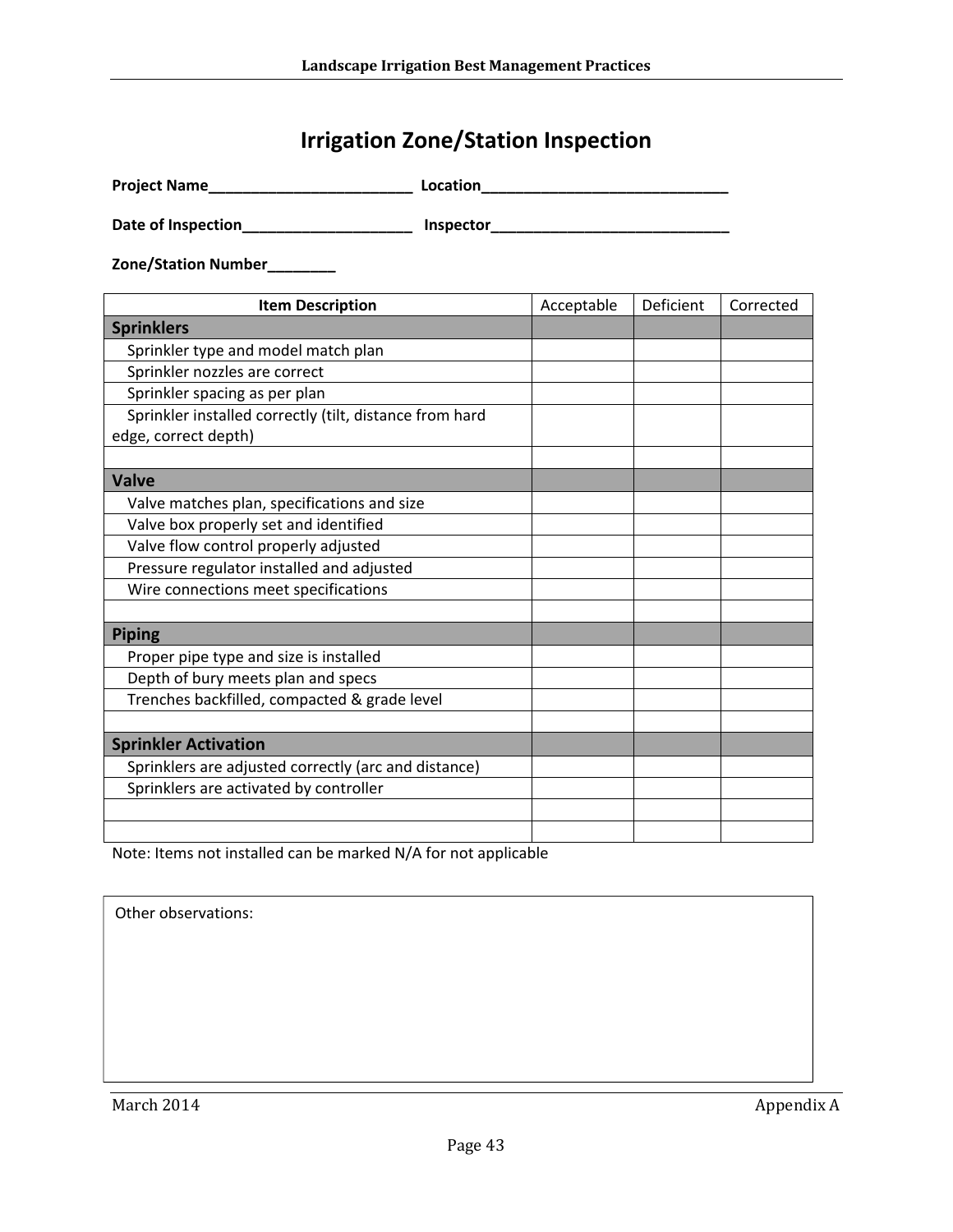# **Drip Irrigation Inspection**

| <b>Project Name</b> | Location |
|---------------------|----------|
|---------------------|----------|

**Date of Inspection\_\_\_\_\_\_\_\_\_\_\_\_\_\_\_\_\_\_\_\_ Inspector\_\_\_\_\_\_\_\_\_\_\_\_\_\_\_\_\_\_\_\_\_\_\_\_\_\_\_\_**

**Zone/Station Number\_\_\_\_\_\_\_\_**

| <b>Item Description</b>                            | Acceptable | Deficient | Corrected |
|----------------------------------------------------|------------|-----------|-----------|
| <b>Emitters</b>                                    |            |           |           |
| Emitter type and model match plan                  |            |           |           |
| Emitter location around plants                     |            |           |           |
|                                                    |            |           |           |
|                                                    |            |           |           |
|                                                    |            |           |           |
| <b>Valve</b>                                       |            |           |           |
| Valve matches plan, specifications and size        |            |           |           |
| Valve box properly set and identified              |            |           |           |
| Filter installed and serviceable                   |            |           |           |
| Pressure regulator installed                       |            |           |           |
| Wire connections meet specifications               |            |           |           |
|                                                    |            |           |           |
| <b>Piping</b>                                      |            |           |           |
| Proper pipe type and size is installed             |            |           |           |
| Piping is anchored or buried as per specifications |            |           |           |
| Flush plugs are installed                          |            |           |           |
|                                                    |            |           |           |
| <b>Drip Irrigation Activation</b>                  |            |           |           |
| Drip system is activated by controller             |            |           |           |
|                                                    |            |           |           |
|                                                    |            |           |           |
|                                                    |            |           |           |

Note: Items not installed can be marked N/A for not applicable

Other observations:

March 2014 **Appendix A**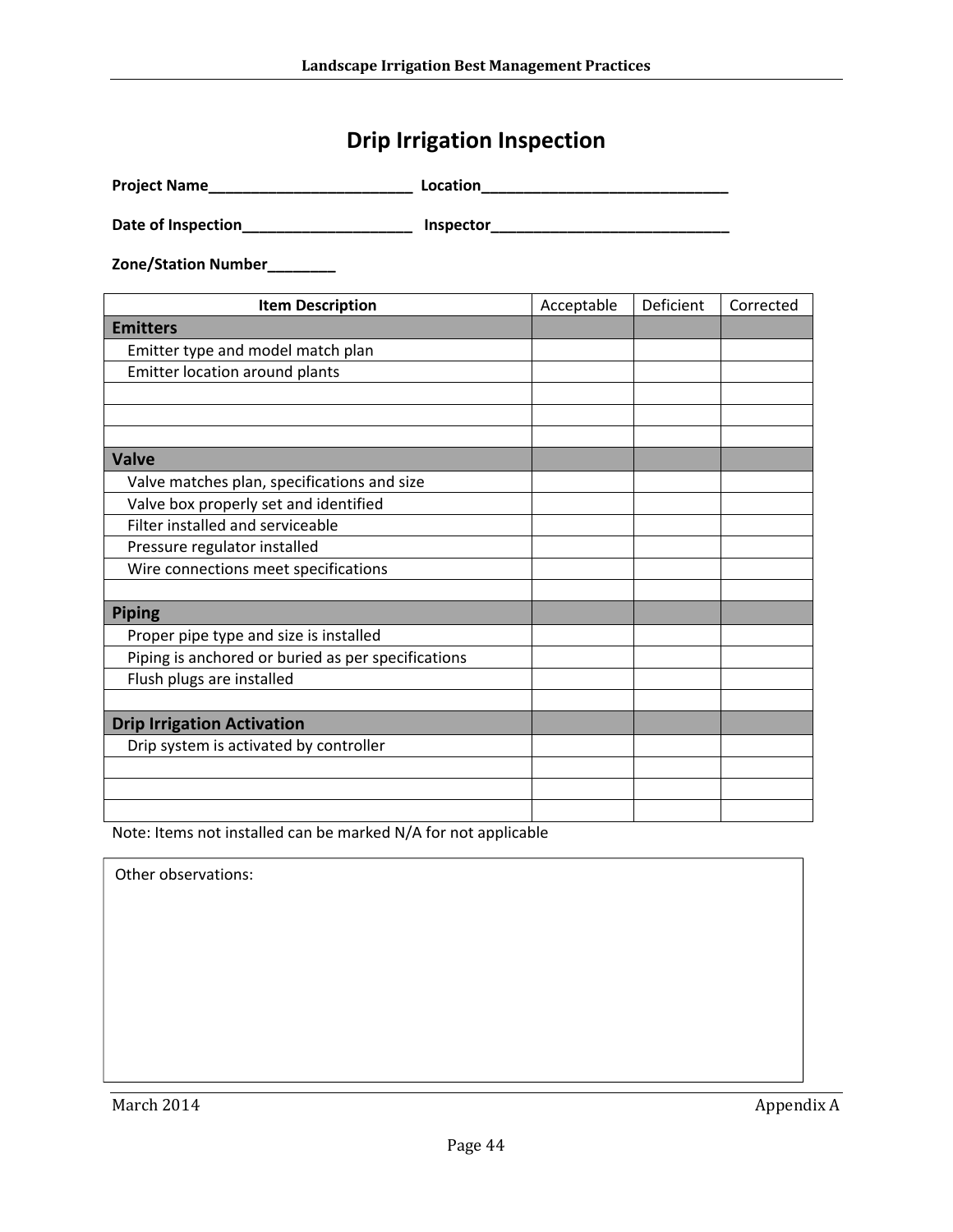#### **Appendix B**

#### **Landscape Water Budgeting**

Landscape water budgeting is a process of comparing the landscape water allowance to the estimated landscape water requirement. The calculation is done using reference evapotranspiration data and an adjustment factor to modify the ET. The adjustment factor should be a reflection of the available water for maintaining the landscape or other goals that are established by the owner of the project or a green initiative such as EPA WaterSense program, LEED, Sustainable Sites or local ordinances such as California's Model Water Efficient Landscape Ordinance. Many programs use the peak demand month (highest reference evapotranspiration and least amount of rainfall) to determine the landscape water allowance, therefore influencing the type of plants that should be used and area and type of turfgrass. Most programs have an extra allowance of water for turfgrass areas used as sports fields. This is becoming a common practice for new landscapes.

Landscape water budgeting can also be used as a management tool to estimate the amount of water the existing landscape requires and then compare to water usage. For most existing landscapes the adjustment factor of 0.80 works well, especially in semi-arid or temperate areas. In the very arid or desert areas, the adjustment factor would likely be less to reflect the available water supply and the type of plants that are used in the landscape.

#### **Landscape water allowance**

Following is a general formula for calculating a landscape water allowance for any time period:

$$
LWA = ET_0 \times AF \times LA \times 0.623 \times LF
$$

#### where

LWA = landscape water allowance {gallons)

 $ET_0$  = reference evapotranspiration for the time period, inches

AF = an ET adjustment factor can be used as follows:

- Normally ≤ 1.0, reflecting water needs of the plant material.
- The maximum water a purveyor or regulatory authority will provide or allow to be used for landscape irrigation. It is typically set between 0.60 and 0.80, depending on the available water supply or to promote conservation.
- A higher adjustment factor should be used for turfgrass areas that are used as sports fields, typically between 0.80 and 1.00 depending on the turf species.
- LA = area of the irrigated landscape  ${ft<sup>2</sup>}$
- 0.623 = conversion factor to convert inches to gallons of water.
- LF = leaching factor (optional), greater than 1.0 based on water quality and soil type. This is an optional multiplier used in cases of poor water quality (i.e., recycled, surface, or brackish sources).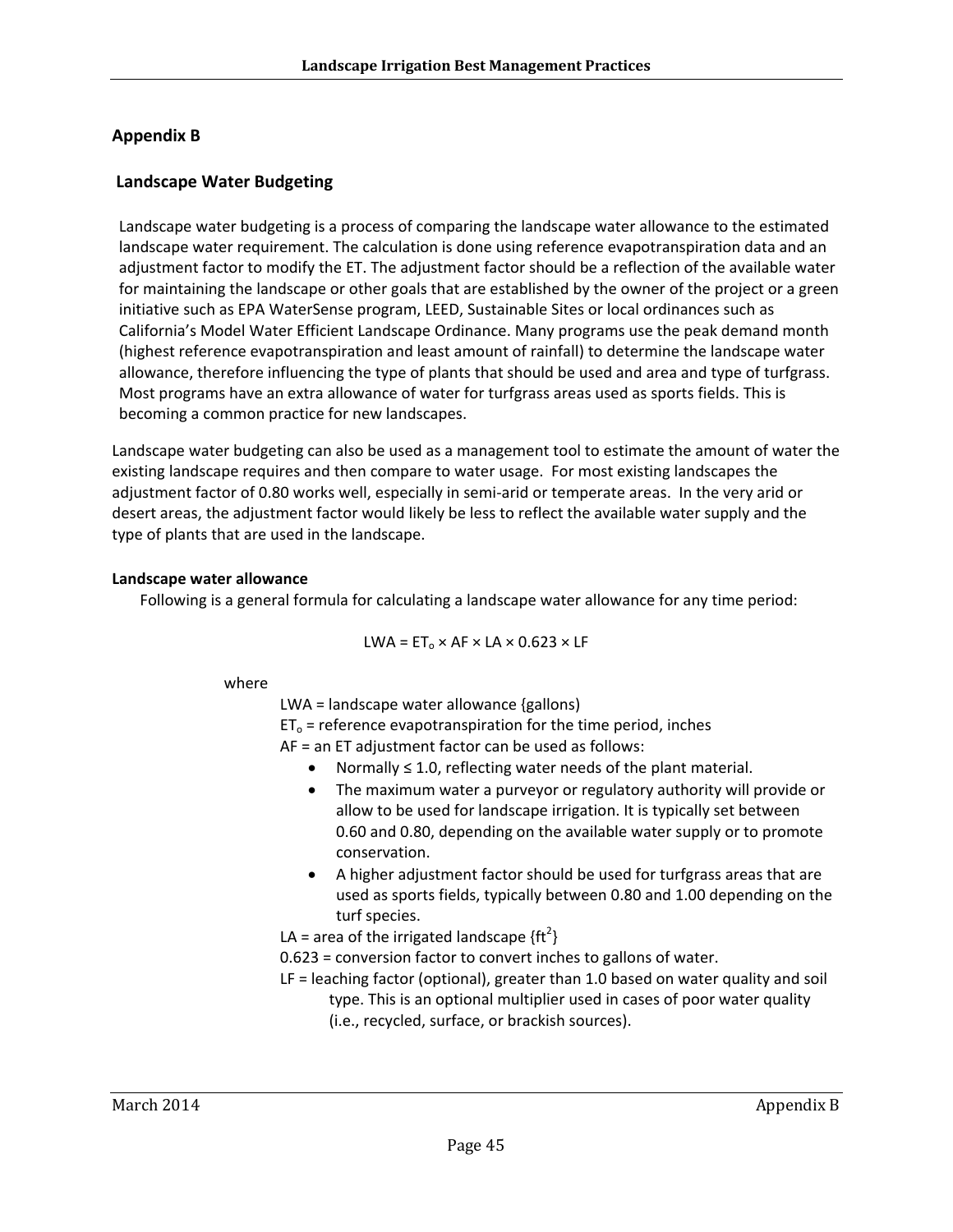To estimate the landscape water requirement the calculation would be similar to the following as found in Practice Guideline 3, Landscape Water Management and factors in effective rainfall for the site as well as an expected irrigation efficiency to account for less than perfect management and sprinkler system performance.

#### **Landscape water requirement**

The landscape water requirement is determined by summing the water requirement for each irrigation zone or hydrozone in the landscape:

 $LWR = WR_{H1} + WR_{H2} + WR_{H3} + etc.$ 

where

LWR = landscape water requirement {gallons}  $WR_{H1}$  = hydrozone water requirement

Estimating the water requirement of a hydrozone uses the following information:

$$
WR_{H} = \underbrace{(\text{ET}_{o} \times \text{PF}) - R_{e}}_{\text{IE}} \times \text{LA} \times 0.623
$$

where

 $WR_H$  = hydrozone water requirement {gallons}

 $ET_0$  = evapotranspiration for the time period {in.}

PF = plant factor or turfgrass factor for the hydrozone

 $R_e$  = rainfall that is effective within the root zone

LA = landscape area  ${ft<sup>2</sup>}$ 

0.623 = conversion factor to gallons

#### IE = irrigation efficiency

- 90 percent efficiency is about 11 percent more water
- 80 percent efficiency is about 25 percent more water
- 75 percent efficiency is about 33 percent more water
- 70 percent efficiency is about 42 percent more water
- 65 percent efficiency is about 54 percent more water

To determine the landscape water requirement for the landscape, follow the previous calculation for each type of hydrozone in the landscape and sum the totals for each hydrozone type.

Ultimately the water manager would compare water usage to the allowance. The manager can also determine if the irrigation has been effective by observing the landscape plant material for expected appearance and health.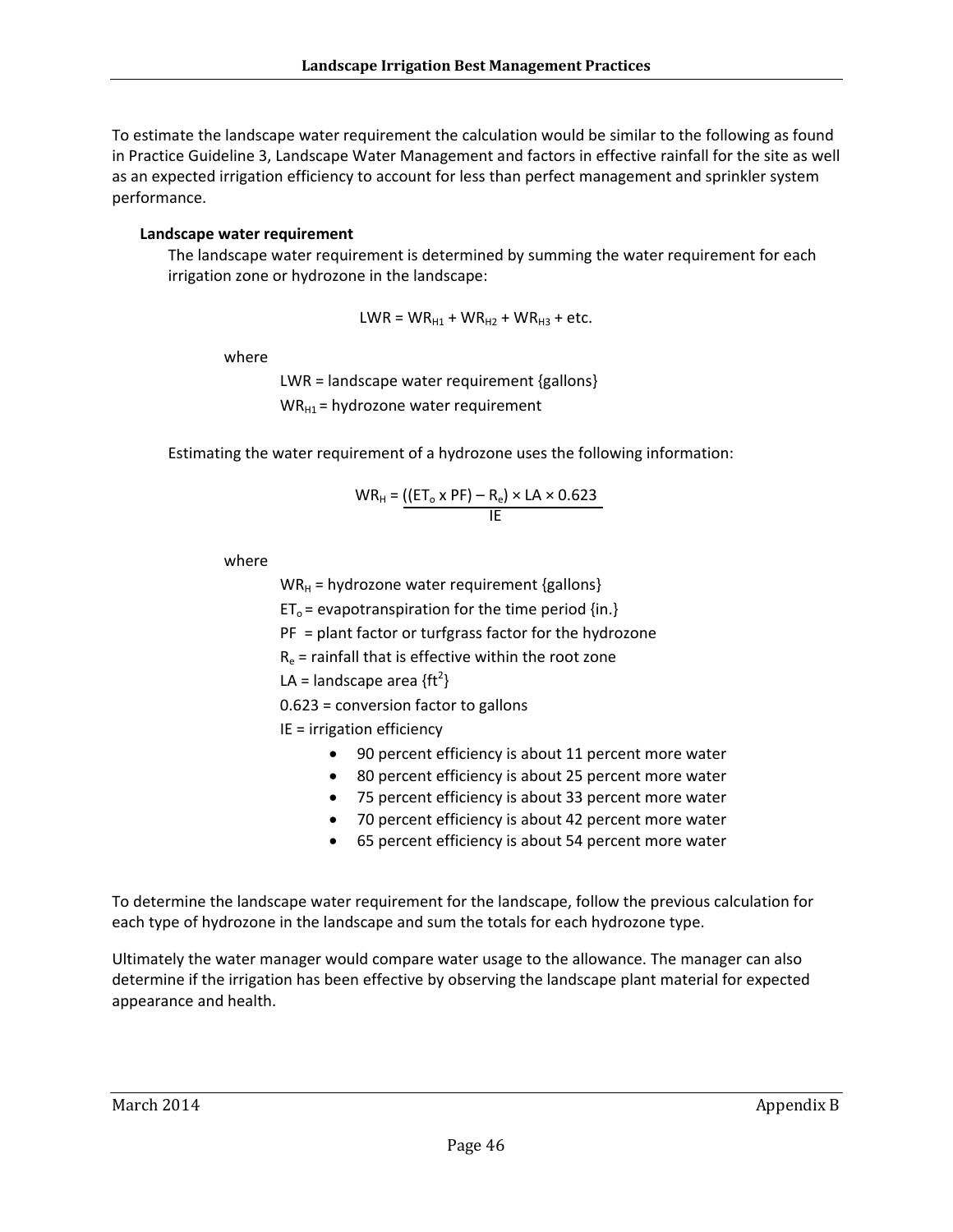#### **Appendix C**

#### **Basic Landscape Irrigation Scheduling**

Irrigation scheduling for landscapes has many complex facets that need to be considered when doing effective irrigation management. Additional information is available in *Irrigation, Sixth Edition*, chapter 13, which discusses the following issues in more detail:

- The landscape water requirement has to account for the water needs of multiple plant types and microclimates found in the landscape compared to an agricultural monoculture not easily influenced by its surroundings.
- Many landscapes deal with disturbed soils that are often imported and layered and require extensive amendment and tillage to make a suitable planting medium.
- Water providers often impose watering restrictions that have to be considered when creating irrigation schedules.
- Irrigating the landscape must meet the purpose or functionality of the landscape as well as maintain an aesthetic appeal.

The irrigation of turfgrass gets perhaps the most attention within a landscape and frequently is the target for many water purveyors when there are water shortages. Therefore, the discussion will be focused on turfgrass irrigation followed by a discussion about the irrigation of other parts of the landscape such as trees, shrubs, ground covers, and flower beds. The principles used to calculate a proper schedule for the turfgrass are applied to all areas of the landscape. Consideration for the amount of water needed by different plants, the density or complexity of the landscape, and the method water is applied to the landscape, are used to create an irrigation schedule.

#### **Landscape Irrigation Scheduling Steps**

The steps for creating a landscape irrigation schedule include the following:

- depth of irrigation
- when to irrigate
- how much to irrigate
- how long to irrigate
- **•** restriction or limitation compliance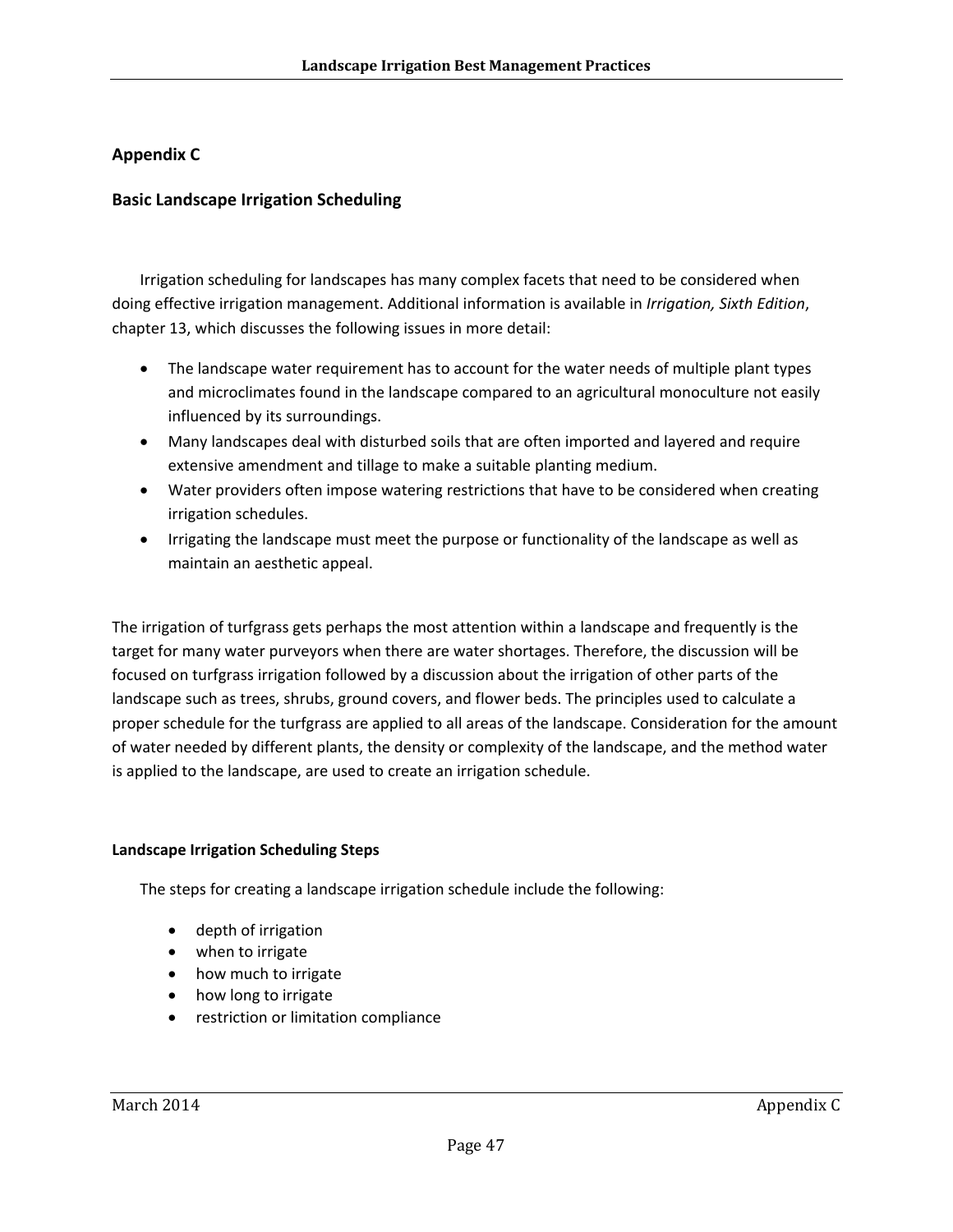#### **Depth of Irrigation to Apply**

To determine irrigation depth, the user must first identify the soil texture so that the available water-holding capacity of the soil is known. The second step is to determine the depth of the root zone [Z<sub>r</sub>]. This step can be aided by using a good soil probe to take several soil cores to observe the presence of roots at various depths. The roots that can be seen by the eye are counted as the root depth and usually more roots are in place to extract water than are visible. Also, it should be remembered that rooting depth can be influenced by irrigation timing. For example, if the area being examined has been watered daily, it may never have developed deeper roots.

The product of available water and root zone depth would be the *total* amount of water held in the root zone. However, only a portion of this is available to the plant because at a certain level of moisture extraction the plant would be stressed. This percentage level separating nonstressed conditions from the commencement of stressed conditions is referred to as allowable depletion. Management allowed depletion [MAD] is a percentage determined by the irrigation manager and depends on soil texture and plant physiology. Generally most practitioners use a MAD of 50 percent or 0.50, which means minimal stress for the plants. If there is managed stress or deficit irrigation is being implemented, the MAD value will be higher.

For most landscapes the goal is to maintain a healthy appearance and functionality of the landscape. Certain levels of stress, then, are acceptable and desirable from a water conservation standpoint. Generally speaking for most landscapes, depleting the available water by 50 percent is acceptable and is called the management allowable depletion. Based upon the soil type and rooting depth of the hydrozone, the following equation can be used to determine a depth of water to be applied:

$$
d_{max} = AW \times Z_r \times MAD
$$

where

 $d_{max}$  = maximum irrigation depth {in., mm} AW =  $a$ vailable water  $\{in, mm\}$  $Z_r$  = root zone depth  ${mm}$ MAD = management allowed depletion

The concept of MAD is to use the water most readily available to plants first and minimize the amount of stress the plants may experience as they approach the wilting point to get all of the available water. Using MAD also means that irrigation will be more frequent but the amount of water to be applied will be less per irrigation.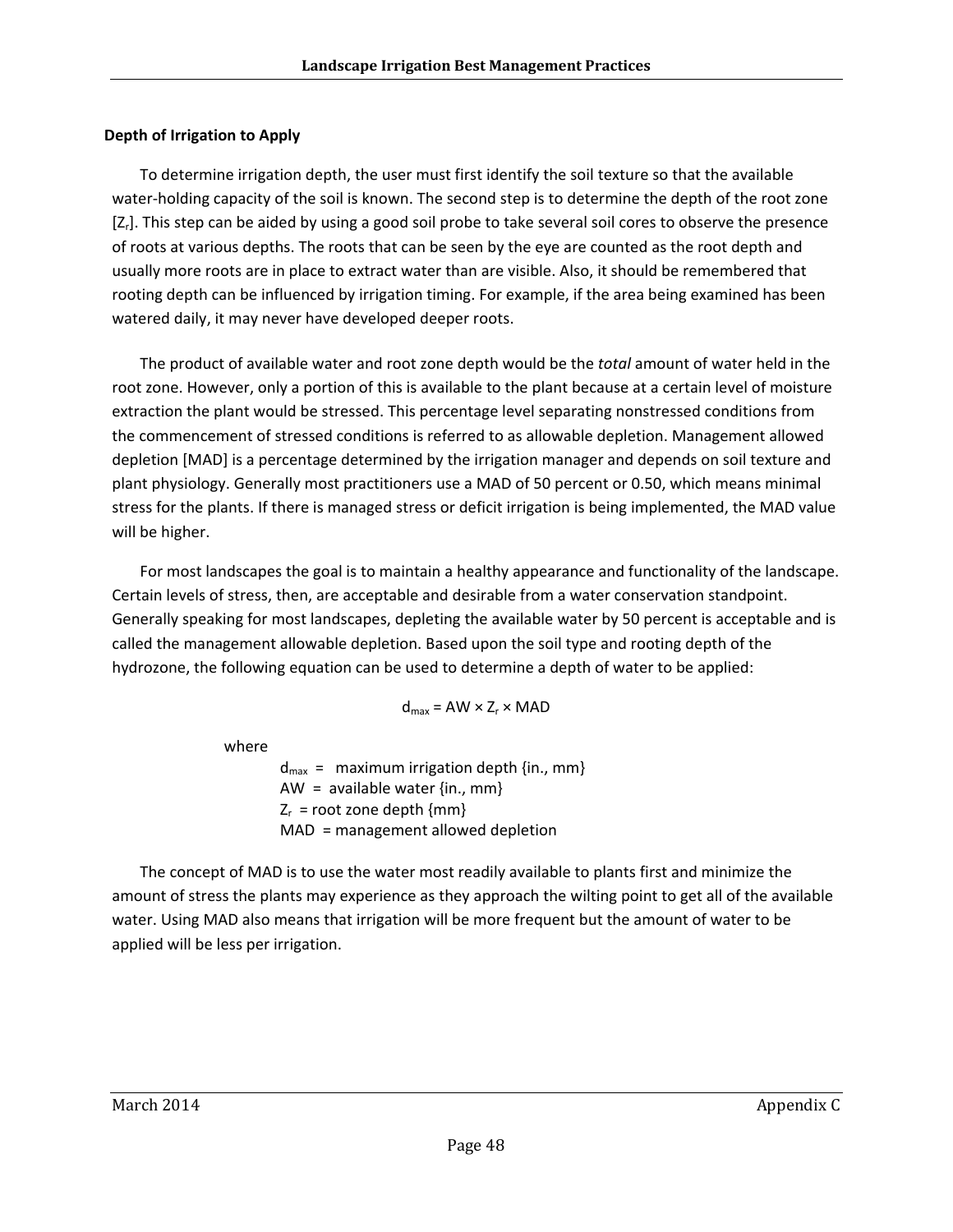#### **When to Irrigate**

Allowable depletion is used to determine the frequency of irrigation. During the time of peak water demand such as midsummer, the frequency for turfgrass irrigation could be every two or three days depending on the soil texture and root depth. For extremely arid climates and depending on the type of turfgrass, the irrigation interval could be daily, such as on a golf course. But during the early spring and into fall and winter, the frequency or interval of irrigation could be stretched to every five to seven days, and as the plants go into dormancy it could be every ten days or more. Even though the interval may seem like an unusually long time, the object of irrigation is to refill the soil reservoir for only the amount that has been extracted. This process is very dependent on plant water demand as plants respond to changing weather.

#### **How Much to Irrigate**

The amount of water to apply to the landscape is frequently determined by using evapotranspiration [ET] information and modifying it to better represent the type of plants grown in the landscape as shown in the following equation. Identifying a source of real-time ET information along with appropriate plant or turf factors to modify the reference ET will allow the irrigation manager to create and adjust the irrigation schedules to meet plant water needs. It is best if this is done on a daily basis so as to not exceed the allowable depletion of the soil moisture as previously discussed. Estimating the landscape water requirement or plant water requirement is done as follows:

$$
ET_{L} = ET_{o} \times K_{L}
$$

where

 $ET_L$  = landscape or plant water requirement {in.}  $ET_0$  = grass reference ET information {in.}  $K_L$  = landscape coefficient {decimal}

One approach is to pick a fixed amount of water that would correspond to allowable depletion, 0.50 inch for example. If the plant or turfgrass water requirement is 0.25 inches per day as determined by the use of ET data, the irrigation interval would be every two days. If the plant water requirement is 0.17 inches per day, the frequency of irrigation would be every three days; or if the water need is 0.10 inches per day, irrigation would occur every fifth day. When this approach is used, the number of minutes of run time for each station will remain the same, but the irrigation interval or number of days between irrigation events will change.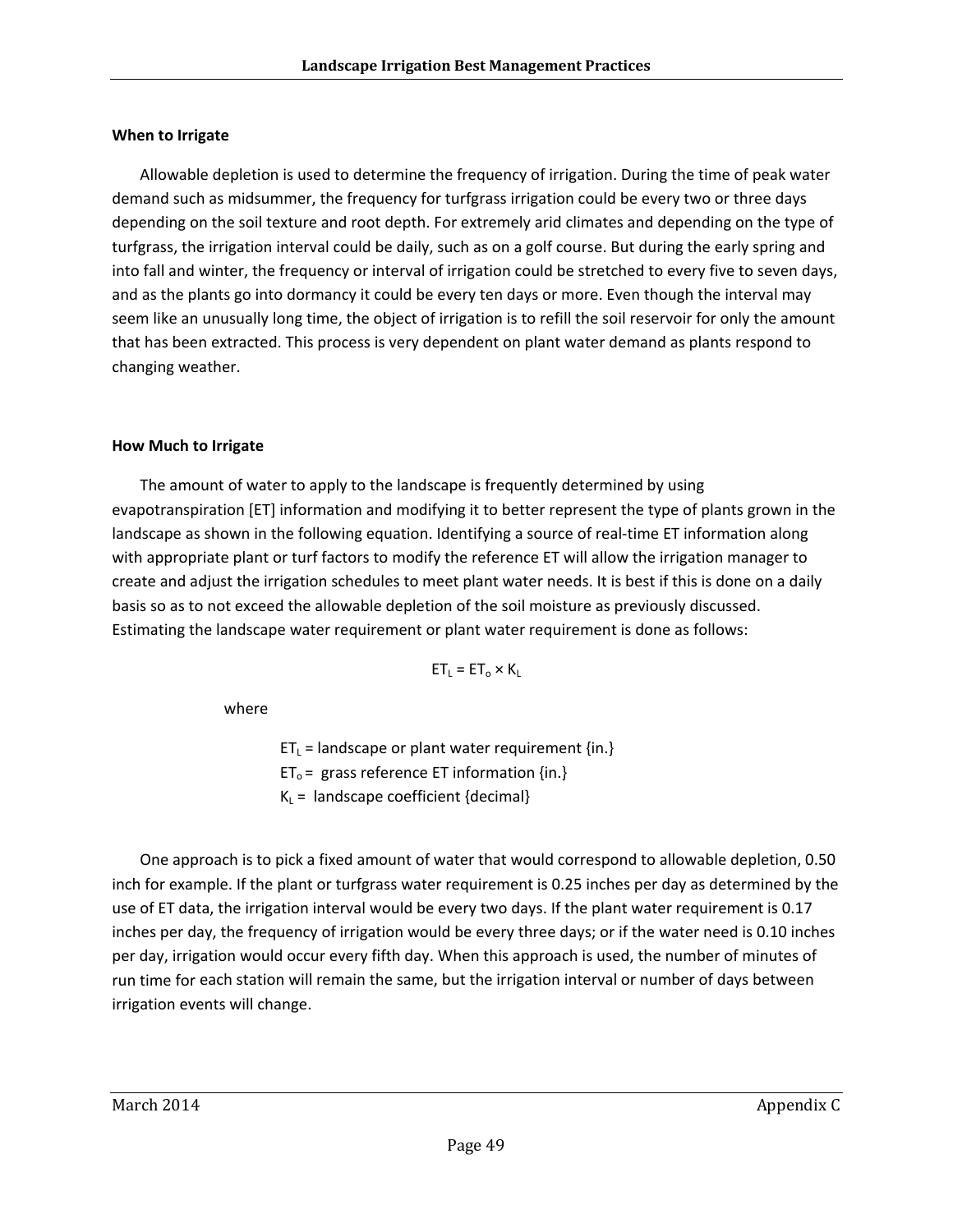Another approach is to use ET information for each day, apply the proper crop or landscape coefficient, and add it up for the number of days in the interval. This would be a fixed‐day or interval method. For example if the water requirement for three days were 0.15, 0.22, and 0.19 inches, the amount of water to apply on the irrigation day would be 0.56 inches. The next three‐day period could perhaps have a water requirement of 0.47 inches. As can be seen, the amount of water is fluctuating and therefore the number of minutes to apply the water will also need to be changed. When the interval period is fixed because of restrictions that have been imposed by a water utility, or a site has an inadequate water supply, or usage of the site dictates when irrigation can occur such as sporting events, the amount of water to apply will change as the weather changes. Ideally the interval or frequency of irrigation will be close to the managed allowable depletion during peak demand times.

There are a number of other variations for scheduling landscape irrigation, but these two methods, either fixed-amount or fixed-day, are most often used. Typically, in a minimal stress management regime, one‐third to one‐half of the water within the root zone will be depleted before irrigation or rainfall refills the soil reservoir (maximum allowed depletion). When deficit irrigation practices are implemented, more of the root zone will need to be refilled requiring longer run times. Otherwise, only a part of the root zone will be recharged with water if there are restrictions in place.

Once the amount of water to be applied has been determined, the irrigation manager will subtract any effective rainfall since the previous irrigation to determine if irrigation will still need to be applied or it can be eliminated or postponed for a period of time to maximize the benefit of the rain.

#### **How Long to Irrigate**

The number of minutes of run time needed to apply a targeted amount of water is a function of how fast the water is being applied to the landscape, known as precipitation rate or application rate [PR]. Ideally the precipitation rate should be determined from a "catch can" test but otherwise can be determined by the flow rate of the sprinkler nozzle and the spacing pattern of the sprinkler heads in a zone or area. Once the plant water requirement has been determined, the precipitation rate of the sprinklers is used to determine the run time needed to apply that amount of water. This is the number of minutes that will need to be programmed into the controller.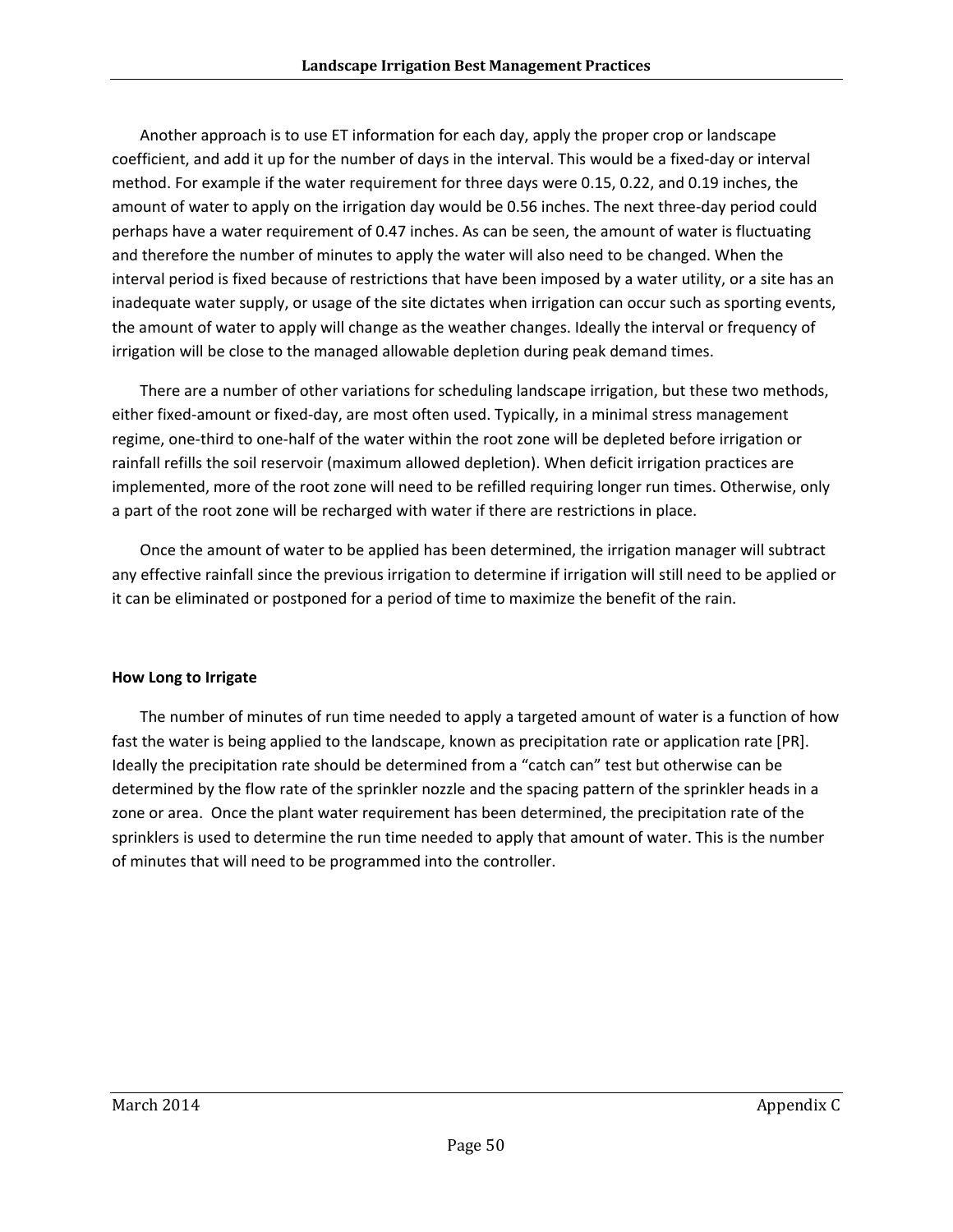The basic equation for calculating irrigation run times is as follows:

$$
RT = \frac{ET_L \times 60}{PR}
$$

where

 $RT = run time for individual station or zone {min}$  $ET_L$  = landscape or plant water requirement {in.} 60 = conversion to minutes from hours PR = precipitation rate of sprinklers {in./h}

#### **Example: Calculating minutes of run time**

The reference ET for a given period is 0.62 inches of water, and the species factor used in the landscape coefficient for the grass is 0.70. The sprinkler system applies water at 1.34 inches per hour. How many minutes of run time are required?

Step 1. Determine the plant water requirement  $[ET_L]$ .

$$
ET_{L} = ET_{o} \times K_{L}
$$

$$
= .62 \times .70
$$

$$
ET_{L} = .43 \text{ in.}
$$

Step 2. Determine irrigation run time [RT].

$$
RT = \frac{ET_L \times 60}{PR}
$$

$$
= .43 \text{ in.} \times 60
$$

$$
= .134 \text{ in.}/h
$$

RT = 19 min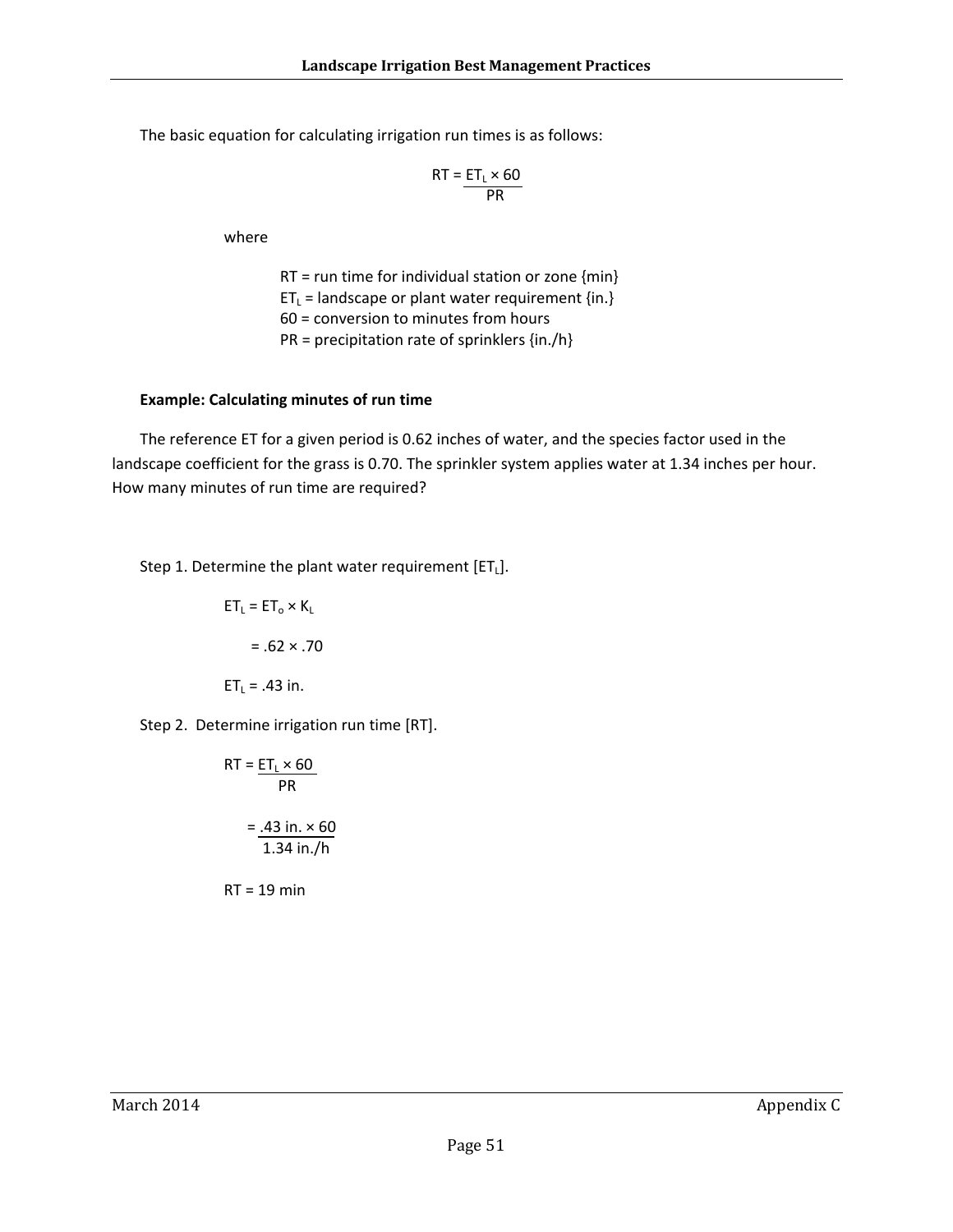Once the run time has been determined, depending on the type of sprinklers being used, the water being applied will be at a rate faster than the intake rate of the soil. In order to mitigate or eliminate runoff, the concept of "cycle‐and‐soak" is used. This technique will take the number of minutes and break it up into several cycles of shorter duration with a waiting period between cycles to allow the water to infiltrate or percolate into the root zone and then apply some additional water. On coarser soils, one or two cycles are all that might be needed, and on finer soils three or four cycles would be used with adequate soak time. In the above example, using spray sprinklers on a fine or heavy soil might have four irrigation cycles with 5 minutes of run time duration and 30–40 minutes of soak time between cycle starts. That would amount to 20 minutes of run time, which is roughly equivalent to the calculated run time of 19 minutes.

#### **Controllers**

The controllers or timers for turf and landscape irrigation are utilized on small to large landscapes and usually located on‐site. Larger landscapes often utilize computerized central control similar to large agricultural operations. Typically the controller is programmed to activate the sprinkler system to apply water to the various zones or areas of the landscape. Controllers can be classified as low, medium, and highly sophisticated. A simple ("low") controller may have many features, but the schedule must be manually adjusted for changing weather conditions. A "medium" sophisticated controller can make some automatic adjustments to the schedule, for example changing the number of minutes of run time of the base schedule by a certain percentage on a monthly basis triggered by the calendar date. Unusual variations of real‐time conditions from the historical average will require a manual adjustment. A "highly" sophisticated controller (also known as a "smart" controller) automatically adjusts the frequency of irrigation or the run time or number of cycles based on current growing conditions influenced by the weather, including rainfall. These systems automatically make the adjustments based on the inputs used to describe each hydrozone within the landscape project.

Some controllers are programmed for fixed irrigation intervals with fixed run times that can be changed manually. Other controllers use fixed irrigation intervals or fixed run times, but the run times or intervals are relatively easy to change. The smart controllers (weather‐based and/or soil moisture based), once programmed with the correct inputs, will adjust the schedule automatically; however, they may have to comply with mandated restrictions on when to irrigate and how long the irrigation system should run.

For many years, irrigation scheduling was done simply by choosing watering days, start times, and duration of run time with very little regard for knowing the plant water requirements or the amount of water in the soil reservoir. Because of competing demands for water resources, the expectation is to use water wisely and efficiently. New controllers and the use of sensors have enabled managers to improve water management.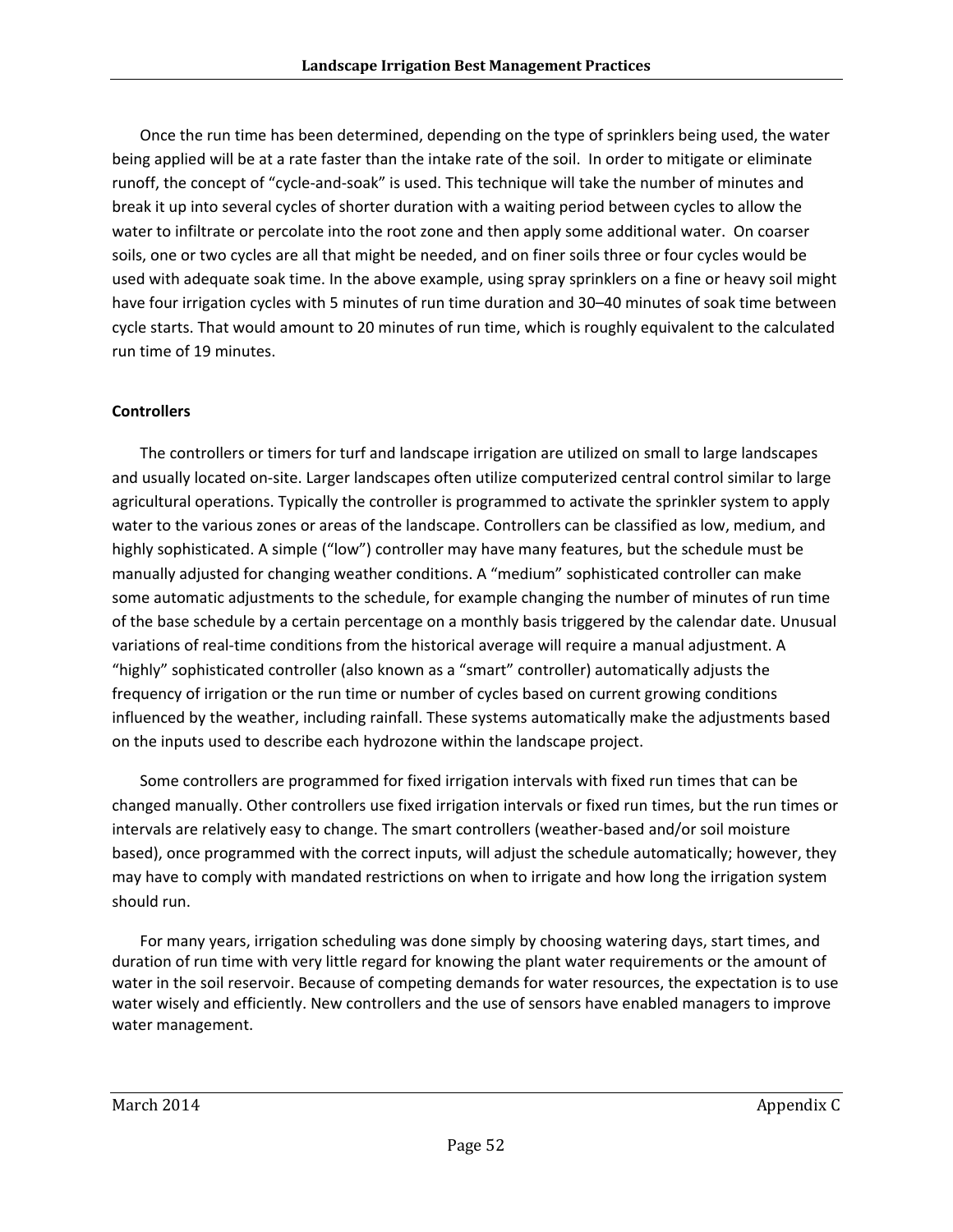#### **References**

Stetson, L.E. and B.Q. Mecham, eds. 2011. *Irrigation,* 6th ed*.* Falls Church, Va.: Irrigation Association.

Von Bernuth, R.D. and B.Q. Mecham, eds. 2013. *Landscape Irrigation Auditor*, 3rd ed. Falls Church, Va: Irrigation Association.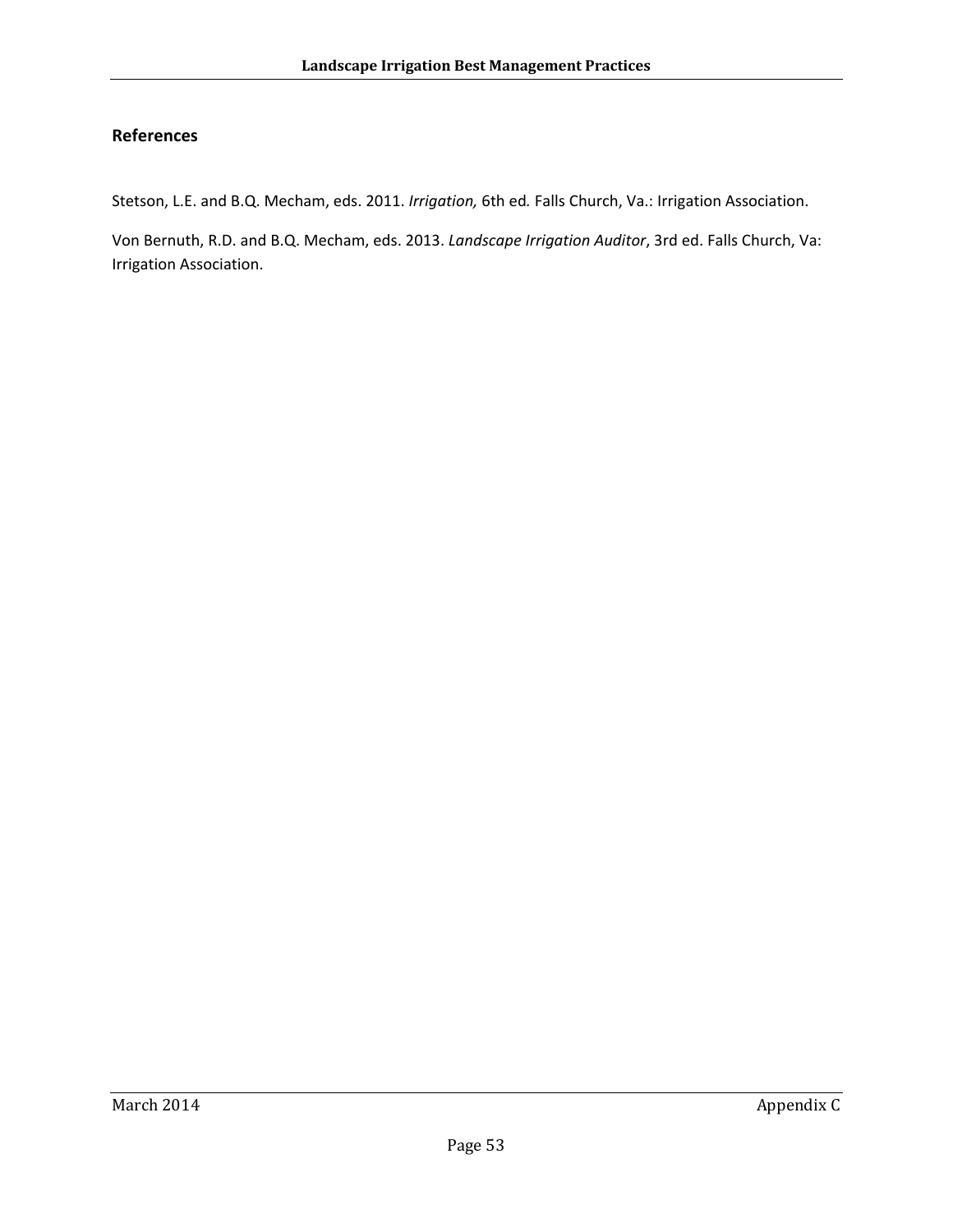### **Appendix D**

#### **Controller Map and Station Data Form**

An example of a controller map showing by color and controller station number the locations of each irrigation zone. The following form Station Data Collection Form provides detail about each irrigation zone that can assist in the maintenance and management of the irrigation system.